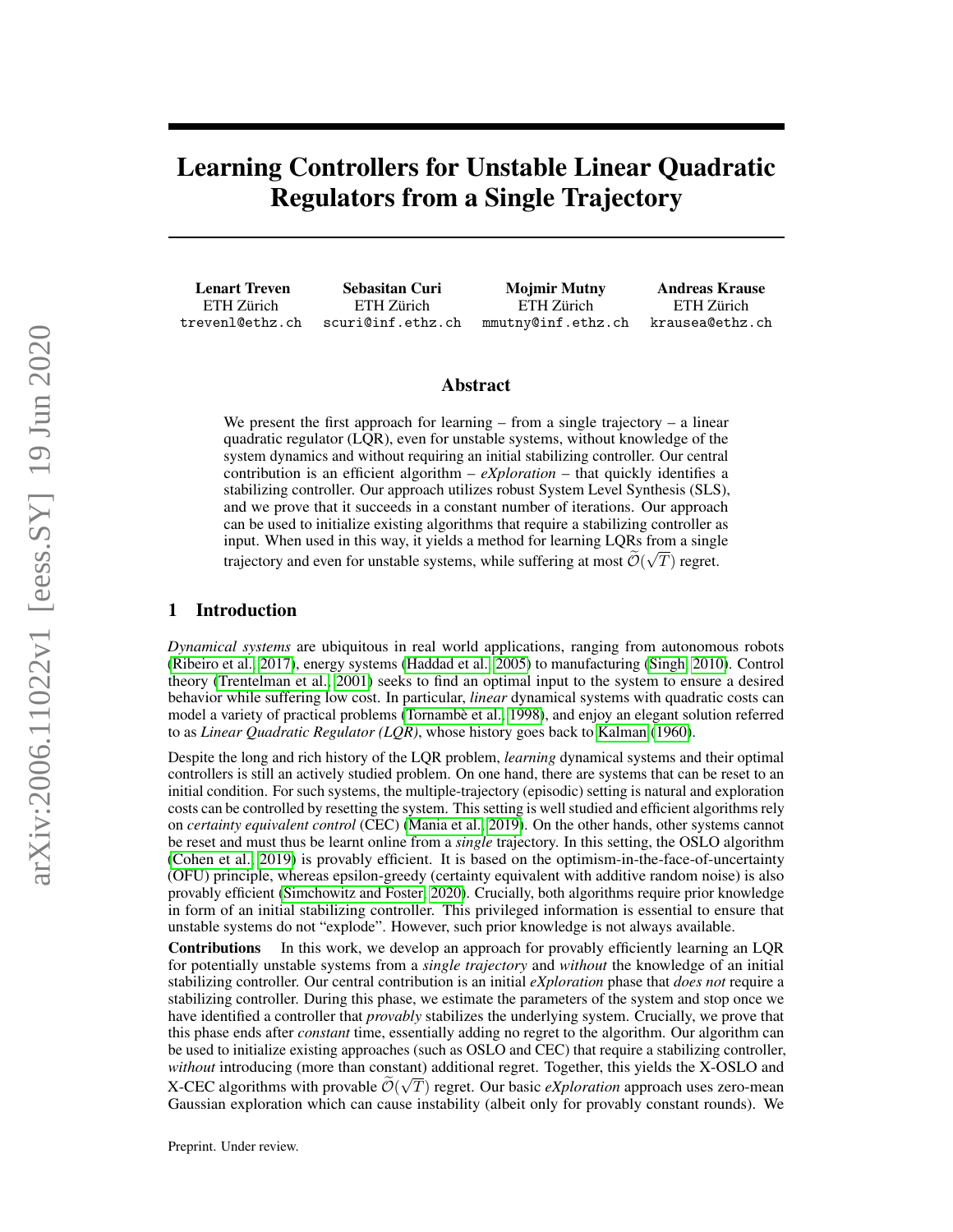also introduce heuristics for finding a stabilizing controller even during the unstable eXploration phase, which empirically reduces the length of the phase and *substantially* lowers the total regret. We demonstrate the practicality of our method on common benchmark problems from [Dean et al.](#page-8-4) [\(2019\)](#page-8-4).

#### 1.1 Related Work

Linear dynamical systems have been extensively studied in control theory (cf., [Zhou et al.](#page-9-5) [\(1996\)](#page-9-5)). Here, we focus on the most closely related recent work on learning LQR controllers. [Simchowitz and](#page-9-4) [Foster](#page-9-4) [\(2020\)](#page-9-4) establish fundamental limits that show that that the minimal regret *any* algorithm can Foster (2020) establish fundamental firmts that show that that the minimal regret *a* attain is at least of order  $\Omega(\sqrt{T})$ . We seek algorithms that match this lower bound.

Multi-trajectory (Episodic) Setting [Dean et al.](#page-8-4) [\(2019\)](#page-8-4) present the Coarse-ID control algorithm that is provably efficient. Coarse-ID control explores episodically until it outputs a single controller, by solving a robust control synthesis problem, which provably stabilizes the underlying system. Unfortunately, Coarse-ID control has sub-optimal  $\tilde{\mathcal{O}}(T^{2/3})$  regret [\(Dean et al., 2018\)](#page-8-5). The sub-<br>entimality exists from the feat that the submit extraller is heine related (a negativitie). Manie at al. optimality arises from the fact that the output controller is being robust (or pessimistic). [Mania et al.](#page-8-2) [\(2019\)](#page-8-2) prove that using Certainty Equivalent Control (CEC) with epsilon-greedy exploration during each episode is enough to prove an optimal  $\mathcal{O}(T^{1/2})$  regret bound.

Single-trajectory (Online) Setting Some systems cannot be reset and the episodic setting is inappropriate to model them. For this more challenging setting, [Abbasi-Yadkori and Szepesvari](#page-8-6) [\(2011\)](#page-8-6) propose an algorithm based on the OFU principle that has provable  $\tilde{\mathcal{O}}(T^{1/2})$  regret, but it requires to solve at every time-step a *non-convex* optimization problem. [Cohen et al.](#page-8-3) [\(2019\)](#page-8-3) overcome this drawback by relaxing the non-convex optimization problem into an efficient semi-definite program (SDP), yielding the OSLO method. Perhaps surprisingly, [Simchowitz and Foster](#page-9-4) [\(2020\)](#page-9-4) prove that CEC with epsilon-greedy exploration is also optimal in this setting. Crucially, all works in this setting require the knowledge of an *initial stabilizing controller*, which might not always be available.

**Online Learning of Unstable Systems** Recent results suggest that detecting unstable modes of the system is *easier* than learning stable ones [\(Simchowitz et al., 2018\)](#page-9-6), hence suggest that learning general systems with possibly unstable modes is possible. In particular, [Sarkar and Rakhlin](#page-9-7) [\(2019\)](#page-9-7) propose to use an ordinary least squares (OLS) estimator for the parameters of general linear dynamical systems and present a non-asymptotic analysis for the estimation error. In this work, we use regularized least squares (RLS) estimates and refine their bounds to build data-dependent confidence intervals on the parameter errors. We use these bounds together with robust control synthesis in a similar spirit of Coarse-ID [\(Dean et al., 2019\)](#page-8-4). Our main contribution is an algorithm that outputs a provably robust controller for general systems in constant time, adding no regret to the CEC and OSLO algorithms described previously.

### 2 Problem Statement and Background

We consider a system evolving with the following linear dynamics

$$
x_{i+1} = A_* x_i + B_* u_i + w_{i+1}, \quad x_0 = 0,
$$
\n<sup>(1)</sup>

where  $x_i \in \mathbb{R}^d$  are states,  $u_i \in \mathbb{R}^k$  actions,  $(w_i)_{i\geq 1} \stackrel{i.i.d.}{\sim} \text{subG}_d(\sigma^2)$  unobserved non degenerated sub-Gaussian noise in  $\mathbb{R}^d$  with unknown variance proxy  $\sigma^2$ . The matrices  $A_* \in \mathbb{R}^{d \times d}$ ,  $B_* \in \mathbb{R}^{d \times k}$ are unknown transition matrices. We further assume that the system is *stabilizable*, which means that there exists a matrix  $K \in \mathbb{R}^{k \times d}$  for which it holds that the spectral radius  $\rho(A_{*} + B_{*}K) < 1$ .

At every step  $i$ , the system incurs a cost  $c_i$  given by,

<span id="page-1-0"></span>
$$
c_i = x_i^\top Q x_i + u_i^\top R u_i,\tag{2}
$$

where  $Q \in \mathbb{R}^{d \times d}$ ,  $R \in \mathbb{R}^{k \times k}$  are known positive definite matrices. The objective of the learner is to minimize the *expected infinite horizon cost*  $\lim_{T \to \infty} \frac{1}{T} \sum_{i=1}^{T} \mathbb{E}[c_i]$ .

When the system matrices  $A_*, B_*$  are known, the optimal solution is given by the fixed map  $u_i =$  $K_*x_i$  and the optimal cost is  $J_*$  [\(Bertsekas, 2000\)](#page-8-7). Hereby,  $K_* = -(R + B_*^\top P B_*)^{-1} B_*^\top P A_*$ , where P is the solution to *discrete algebraic Ricatti equation* of the system,  $P = DARE(A_*, B_*, Q, R)$ . When the matrices  $A_{\ast}, B_{\ast}$  are *unknown*, the learner can use all the information up to time i to play an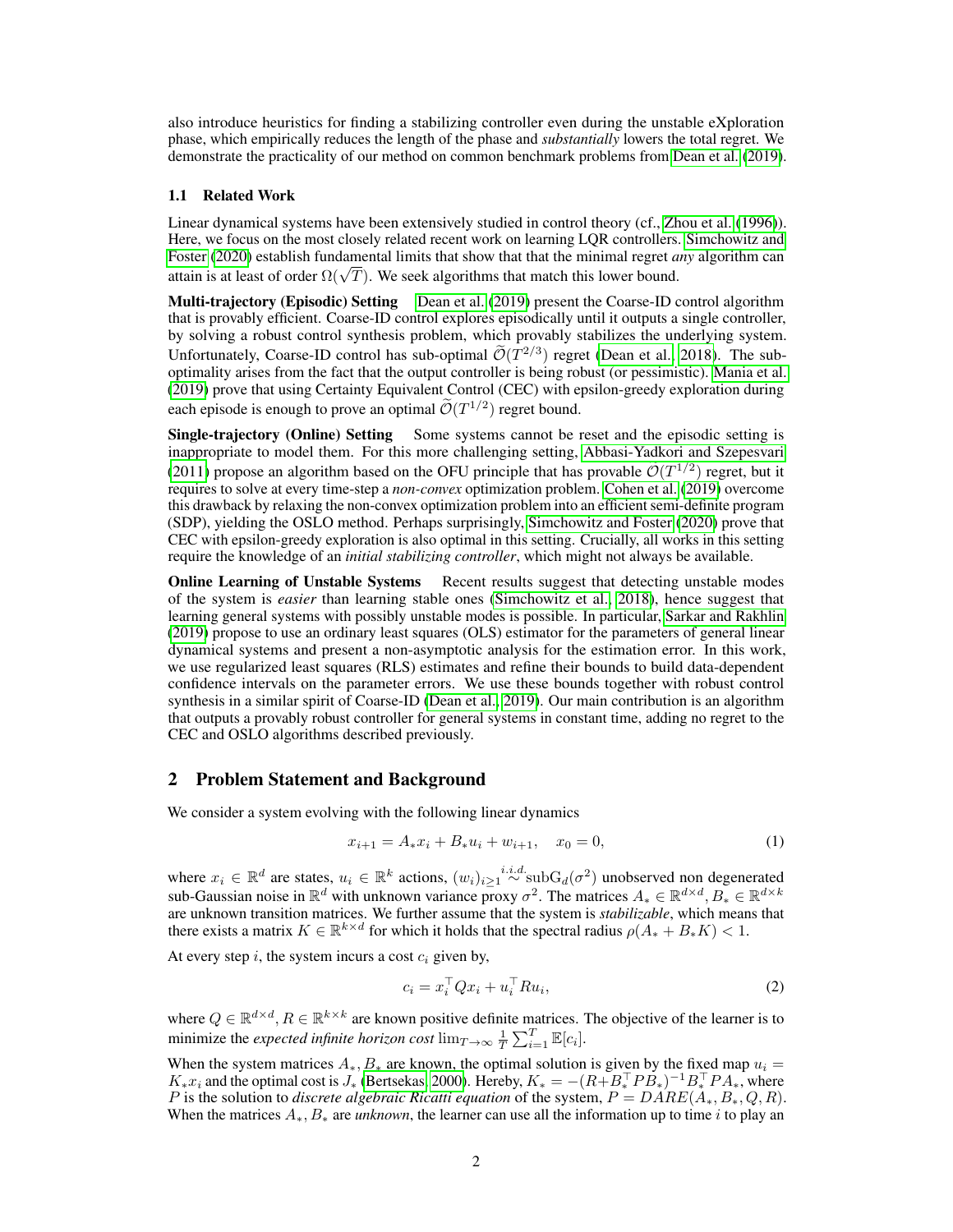action  $u_i$ . We call a map  $\pi$  from all the observed past states  $(x_j)_{j=0}^i$  and actions  $(u_j)_{j=0}^{i-1}$  to an action  $u_i$  a *policy*. For such a policy, we define its *regret*  $R_\pi(T)$ , where T is the number of steps taken, as

$$
R_{\pi}(T) = \sum_{i=1}^{T} (c_i - J^*), \qquad (3)
$$

where  $J_*$  is the optimal cost, and  $c_i$  is the cost incurred by  $\pi$  at time *i*. We seek a policy with *sublinear regret* with high probability.

#### <span id="page-2-2"></span>2.1 Background on System Level Synthesis (SLS)

In this section, we summarize the SLS framework [\(Wang et al., 2019\)](#page-9-8). We use SLS to find a linear controller  $K$ , i.e.  $u_i = Kx_i$ , that *provably* stabilizes the true underlying system.

Assume that we have estimates  $(\widehat{A}, \widehat{B})$ . [Dean et al.](#page-8-4) [\(2019\)](#page-8-4) show that a controller K stabilizes *all* systems  $(A, B)$  with  $\|\widehat{A} - A\| \leq \varepsilon_A$  and  $\|\widehat{B} - B\| \leq \varepsilon_B$  if :

<span id="page-2-0"></span>
$$
\left\| \left( \sqrt{2} \varepsilon_A I}{\sqrt{2} \varepsilon_B K} \right) \left( zI - \widehat{A} - \widehat{B} K \right)^{-1} \right\|_{\mathcal{H}_{\infty}} < 1.
$$
 (4)

<span id="page-2-1"></span>The  $\mathcal{H}_{\infty}$ -norm for a function  $f: \mathbb{C} \to \mathbb{C}^{d \times d}$  is defined as  $||f||_{\mathcal{H}_{\infty}} = \sup_{z \in \partial \mathbb{D}} ||f(z)||$ , where  $\mathbb{D} = \{z \in \mathbb{C} \mid ||z|| < 1\}$  is a unit disk in the complex plane. [Dean et al.](#page-8-4) [\(2019\)](#page-8-4) further prove that condition [\(4\)](#page-2-0) is equivalent to the feasibility of the following SDP:

$$
\begin{aligned}\n\min_{s \in [0,1), X \succ 0, Z} s \\
\text{s.t.} & \begin{pmatrix} X - I & \widehat{A}X + \widehat{B}Z & 0 & 0 \\ X\widehat{A}^{\top} + Z^{\top}\widehat{B}^{\top} & X & \epsilon_{A}X & \epsilon_{B}Z^{\top} \\ 0 & \epsilon_{A}X & \frac{1}{2}sI & 0 \\ 0 & \epsilon_{B}Z & 0 & \frac{1}{2}sI \end{pmatrix} \succcurlyeq 0.\n\end{aligned}\n\tag{5}
$$

The *robust* policy is then extracted from optimal solution of SDP [\(5\)](#page-2-1) as  $K = ZX^{-1}$ . The convex SDP [\(5\)](#page-2-1) can be solved efficiently (e.g., using MOSEK [\(ApS, 2020\)](#page-8-8)).

#### 2.2 Background on online LQR Algorithms

In this section, we review the two optimal algorithms for online LQR, namely OSLO [\(Cohen et al.,](#page-8-3) [2019\)](#page-8-3) and CEC (Algorithm 1 of [Simchowitz and Foster](#page-9-4) [\(2020\)](#page-9-4)). Both algorithms require as input an initial stabilizing controller  $K_0$ . Then they split their algorithms into two phases: a warm-up (*safe exploration*), and an *exploitation* phase.

The safe exploration phase is equivalent in both algorithms. The learner explores with actions  $u_i \sim \mathcal{N}(K_0x_i, \Sigma)$ , where  $\Sigma$  is an appropriately chosen covariance matrix as shown in appendices [C](#page-16-0) and [D.](#page-22-0) It then uses RLS to refine the estimates  $(\widehat{A}, \widehat{B})$  of the true system. This phase is crucial to bound the closed-loop dynamics that arise during exploitation.

The main difference between both algorithm comes in the final phase. OSLO solves an *optimistic* SDP to carefully balance exploration and exploitation. CEC, instead, greedily exploits the current estimates and injects random noise that decays as  $O(1/\sqrt{i})$ , to balance exploration and exploitation. As CEC does not need to solve an optimistic problem, it attains better regret bounds in terms of dimensions and the optimization problem enjoys a closed form solution. For general systems, such naive greedy exploitation is inefficient, but for the particular structure of LQR, it is optimal.

# 3 Efficiently Learning a Stabilizing Controller with Unstable Exploration

We now show how to use the SLS approach (c.f., section [2.1\)](#page-2-2) to *provably* find a robust controller. In section [3.2,](#page-4-0) we show how to combine this initial eXploration phase with the OSLO [\(Cohen et al.,](#page-8-3) [2019\)](#page-8-3) or the CEC algorithms [\(Simchowitz and Foster, 2020\)](#page-9-4), transforming them into the X-OSLO, X-CEC algorithm respectively.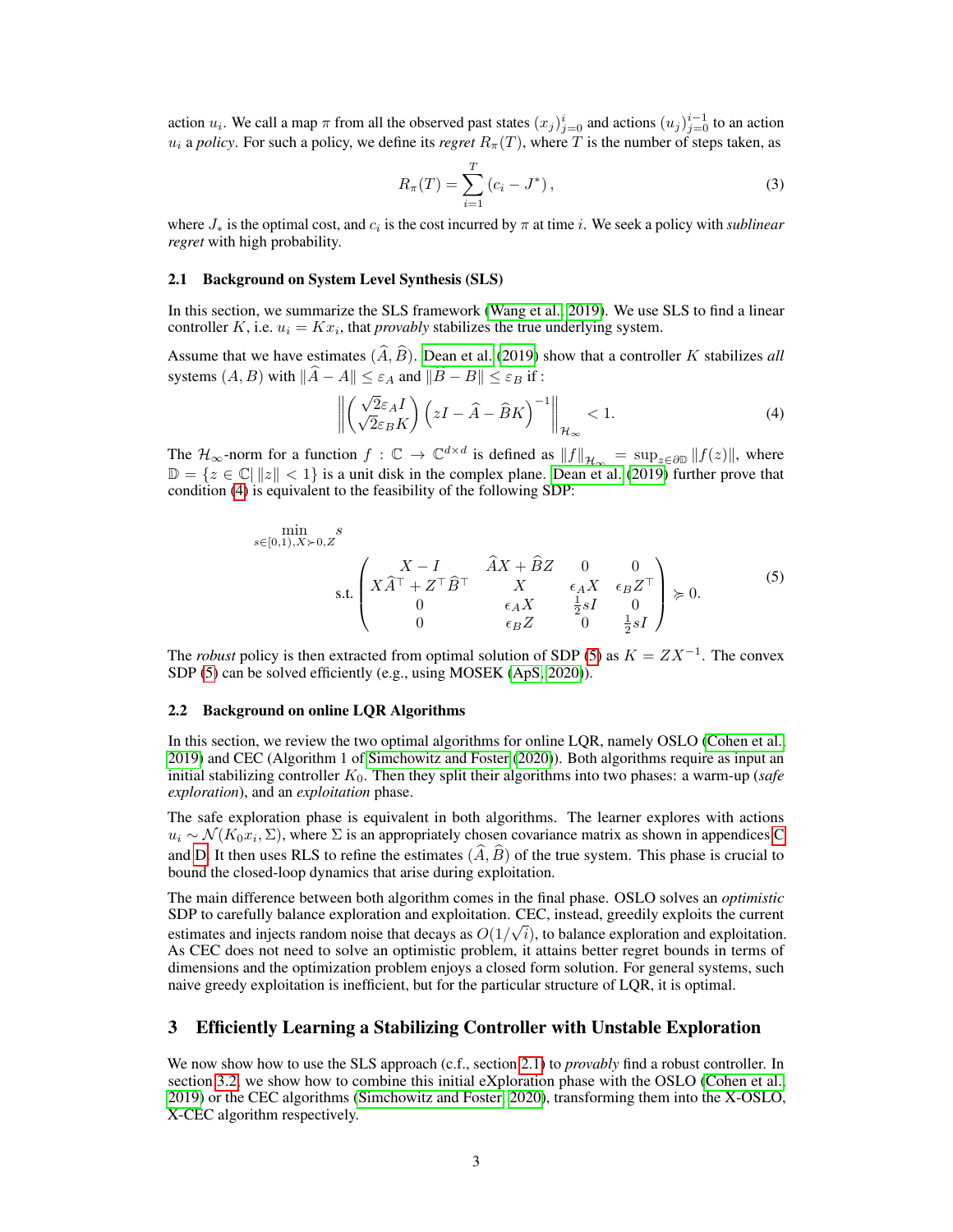#### 3.1 Efficient eXploration for identifying a stabilizing controller

We now present an algorithm that finds a controller which provably stabilizes the true system in constant time. The learner explores using independent Gaussian noise  $u_i \sim \mathcal{N}(0, \sigma_u^2 I)$  and uses a RLS estimator to estimate the  $(A_*, B_*)$  parameters of the dynamical system, together with highprobability confidence bounds on these parameters. Algorithm [1](#page-3-0) ends when we can find a feasible solution to a robust controller synthesis problem and returns a controller  $K_0$ . Using section [2.1,](#page-2-2) we can prove, with high probability, that the controller  $K_0$  stabilizes the *true* underlying system, i.e.,  $\rho(A_{*} + B_{*}K_{0}) < 1$ . Next, we prove that *eXploration*, shown in Algorithm [1,](#page-3-0) finishes in  $O(1)$  time.

<span id="page-3-0"></span>Algorithm 1 eXploration

1: **Input:**  $x_0 = 0, \vartheta$ , s.t.  $||(A * B_*)|| \le \vartheta$ 2: for  $s = 1, \ldots$  do 3: Play  $u_{s-1} \sim \mathcal{N}(0, \sigma_u^2 I)$  and observe state  $x_s$ 4: Let  $(A_s, B_s)$  be a minimizer of  $\operatorname{argmin}_{A, B} \sum_{i < s} ||x_{i+1} - (A \cdot B) \begin{pmatrix} x_i \\ y_i \end{pmatrix}$ ui  $\Big\| \|^{2} + \lambda \| (A\ B) \|_{F}^{2}$ 5: Solve SDP [\(5\)](#page-2-1) with  $(\widehat{A}, \widehat{B}) = (A_s, B_s)$  and  $\varepsilon_A, \varepsilon_B$  from Corollary [2](#page-4-1) (use  $\vartheta$  in upper bound).<br>6: **if** SDP is feasible **return** associated controller  $K_0$ if SDP is feasible return associated controller  $K_0$ 7: end for

The first step towards proving that Algorithm [1](#page-3-0) finishes in constant time is to show that the estimators  $A_s$ ,  $B_s$  in Algorithm [1](#page-3-0) converge towards  $A_*, B_*$ . To identify the system matrices  $A_*, B_*$  we consider the RLS estimator, defined as:

<span id="page-3-1"></span>
$$
A_s, B_s = \underset{A,B}{\text{argmin}} \sum_{i=0}^{s-1} \left\| x_{i+1} - (A\ B) \begin{pmatrix} x_i \\ u_i \end{pmatrix} \right\|^2 + \lambda \left\| (A\ B) \right\|_F^2.
$$
 (6)

[Sarkar and Rakhlin](#page-9-7) [\(2019\)](#page-9-7) show that as long as matrix A<sup>∗</sup> is *regular* (i.e., all its eigenvalues with absolute value larger than 1 have geometric multiplicity 1) and the actions taken are independent and non degenerated  $u_i \sim \text{subG}_k(\sigma_u^2)$ , the OLS estimator is consistent. In appendix [A,](#page-11-0) we adapt the analysis of [Sarkar and Rakhlin](#page-9-7) [\(2019\)](#page-9-7) for OLS to the RLS estimator that we use, yielding:

<span id="page-3-2"></span>Corollary 1 (based on Theorem 2 of [Sarkar and Rakhlin](#page-9-7) [\(2019\)](#page-9-7)). *Let us be in the setting of* [\(1\)](#page-1-0) *and*  $suppose that$   $(u_i)_{i\geq 0} \stackrel{i.i.d.}{\sim} subG_k(\sigma_u^2)$  are non-degenerate independent of  $(w_i)_{i\geq 1}$ . Further assume *that matrix* A<sup>∗</sup> *is regular. Then, with probability at least* 1 − δ *for the RLS estimators* [\(6\)](#page-3-1) *it holds:*

<span id="page-3-3"></span>
$$
\max\left(\left\|A_s - A_*\right\|, \|B_s - B_*\|\right) \le \frac{poly(\log s, \log \frac{1}{\delta})}{\sqrt{s}},
$$

*whenever*  $s \geq poly(\log \frac{1}{\delta})$ .

Improved upper bound The upper bound of Corollary [1](#page-3-2) on the estimation error is more of theoretical interest, and rather loose in practice. While running Algorithm [1,](#page-3-0) we prefer an upper bound that is as tight as possible so that we can stop early. Here, we present an improved, data-dependent upper bound on the estimation errors  $||A_s - A_*||$ ,  $||B_s - B_*||$  that we can use in Algorithm [1.](#page-3-0) The key insight is that after running the algorithm for  $s$  steps, we – in addition to the knowledge of actions  $(u_i)_{i \leq s}$  – observe the states  $(x_i)_{i \leq s}$  and can also leverage them. For the RLS estimator given in [\(6\)](#page-3-1), we derive in appendix [A](#page-11-0) that:

$$
((A_s B_s) - (A_* B_*))^{\top} = (V_s + \lambda I)^{-1} S_s - \lambda (V_s + \lambda I)^{-1} (A_* B_*)^{\top},
$$
(7)

where  $V_s = \sum_{i=0}^{s-1} z_i z_i^{\top}$  and  $S_s = \sum_{i=0}^{s-1} z_i w_{i+1}^{\top}$ , with  $z_i = (x_i^{\top} u_i^{\top})^{\top}$ . Since we know an upper bound  $\vartheta$  for  $\|(A_* B_*)\| \le \vartheta$  and we observe  $V_s$ , the only term that we still have to deal with, in order to upper bound the estimation error, is  $S_s$ . In the following, we will show an upper bound for  $\left\| (V_s + \lambda I)^{-\frac{1}{2}} S_s \right\|$ . The result builds on ideas from [Abbasi-Yadkori et al.](#page-8-9) [\(2011\)](#page-8-9) and [Sarkar and](#page-9-7) [Rakhlin](#page-9-7) [\(2019\)](#page-9-7).

<span id="page-3-4"></span>**Proposition 1.** *In the aforementioned setting let*  $\varepsilon \in (0,1)$  *arbitrary. Then it holds w.p. at least*  $1-\delta$ *:* 

$$
\forall s \ge 0 : \left\| (V_s + \lambda I)^{-\frac{1}{2}} S_s \right\|^2 \le \frac{2R^2}{(1 - \epsilon)^2} \log \left( \frac{\det(V_s + \lambda I)^{\frac{1}{2}}}{\det(\lambda I)^{\frac{1}{2}}} \frac{\left(1 + \frac{2}{\epsilon}\right)^d}{\delta} \right)
$$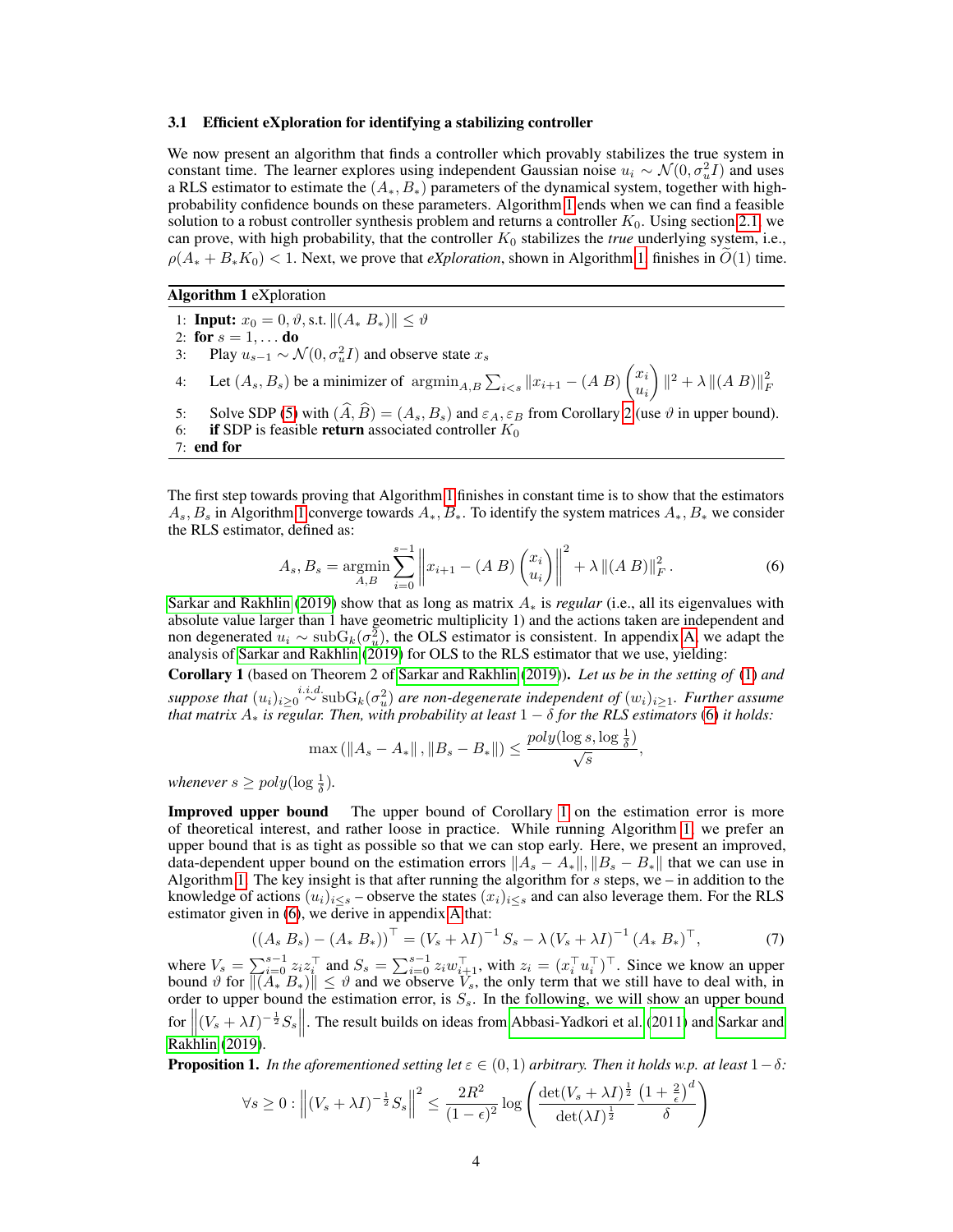The proof can be found in appendix [A.](#page-11-0) Collecting the results together, we arrive at an upper bound that we apply in the algorithm.

<span id="page-4-1"></span>**Corollary 2.** *For the RLS estimates from Algorithm [1](#page-3-0) it holds w.p. at least*  $1 - \delta$  *for every*  $s \geq 0$ *:* 

$$
||A_s - A_*|| \leq \frac{R}{1 - \epsilon} \sqrt{2 \log \left( \frac{\det(V_s + \lambda I)^{\frac{1}{2}}}{\det(\lambda I)^{\frac{1}{2}}} \frac{\left(1 + \frac{2}{\epsilon}\right)^d}{\delta} \right)} ||(I_d 0)(V_s + \lambda I)^{-1/2}||
$$
  
+  $\lambda ||(I_d 0)(V_s + \lambda I)^{-1}|| \vartheta$   
 $||B_s - B_*|| \leq \frac{R}{1 - \epsilon} \sqrt{2 \log \left( \frac{\det(V_s + \lambda I)^{\frac{1}{2}}}{\det(\lambda I)^{\frac{1}{2}}} \frac{\left(1 + \frac{2}{\epsilon}\right)^d}{\delta} \right)} ||(0 I_k)(V_s + \lambda I)^{-1/2}||$   
+  $\lambda ||(0 I_k)(V_s + \lambda I)^{-1}|| \vartheta$ 

Since the upper bound in Corollary [2](#page-4-1) holds for every  $\varepsilon \in (0,1)$ , we optimize over  $\varepsilon$  to obtain the best possible bound while running the algorithm.

Feasibility of SLS synthesis The next building block is to find a condition under which the SDP [\(5\)](#page-2-1) becomes feasible. For large  $\varepsilon_A$ ,  $\varepsilon_B$  the problem (5) is usually infeasible. Nevertheless, for small  $\varepsilon_A$  and  $\varepsilon_B$ , we can guarantee that the SLS synthesis [\(5\)](#page-2-1) is feasible.

<span id="page-4-2"></span>**Lemma 1.** Let K be any controller for which it holds that  $\rho(A_* + B_*K) \leq \gamma_0 < 1$ . If

$$
\max(\varepsilon_A, \varepsilon_B) \le \frac{1}{3(1 + \|K\|)C(\gamma_0, A_*, B_*, K)},
$$

*then Problem* [\(5\)](#page-2-1) *is feasible.*

Here,  $C(\gamma_0, A_*, B_*, K)$  is a constant that depends only on  $\gamma_0$  and norms of matrices  $A_*, B_*$  and K. The explicit relation together with the proof of the Lemma is given in appendix [B.](#page-14-0)

Main Result We combine our results on SLS synthesis in lemma [1](#page-4-2) with the tighter upper bounds of corollary [1](#page-3-2) to obtain the bound on the maximum number of steps taken by algorithm [1.](#page-3-0)

<span id="page-4-3"></span>**Theorem 1.** Let  $\delta, \varepsilon \in (0, 1)$  and K any controller which stabilizes the underlying system  $A_*, B_*$  $with \rho(A_+ + B_*K) ≤ γ_0 < 1$  $with \rho(A_+ + B_*K) ≤ γ_0 < 1$ . If we play actions  $u_i \sim \mathcal{N}(0, \sigma_u^2 I)$ ), Algorithm 1 terminates with *probability at least*  $1 - \delta$  *in at most*  $\mathcal{O}((poly(\log \frac{1}{\delta})(1 + ||K||)C(\gamma_0, A_*, B_*, K))^{2+\epsilon})$  *steps.* 

#### <span id="page-4-0"></span>3.2 X-OSLO and X-CEC

In this section, we extend both OSLO and CEC to the case where an initial stabilizing controller is not available, by initializing them with our novel eXploration algorithm [1.](#page-3-0) We call the resulting  $\tilde{z}(\vec{r})$ algorithms X-OSLO, X-CEC, respectively. We prove that both algorithms still achieve regret  $\mathcal{O}(\sqrt{T})$ .

Instead of a stabilizing controller, X-OSLO and X-CEC only require two scalar parameters  $\vartheta$ , with  $||(A_*, B_*)|| \le \vartheta$ , and  $\gamma_0$ , such that there exists a controller K with  $\rho(A_* + B_*K) \le \gamma_0 < 1$ . We assume that the system is stabilizable, hence  $\gamma_0$  exists. The parameter  $\vartheta$  can be a very loose bound at the beginning, since we can update it while we run the algorithm via  $\vartheta_{i+1} = \min(\vartheta_i, \|A_i\| + a_i + \vartheta_i/b_i)$ , where usually  $a_i$  is of order  $\frac{1}{\sqrt{2}}$  $\frac{1}{i}$  and  $b_i$  grows linearly. Both algorithms further require time horizon  $T$  and cost matrices  $Q, R$  which the control designer provides.

The general structure of X-OSLO and X-CEC is the following. *Phase I*: run eXploration until we find a controller  $K_0$  which provably stabilizes the true system. *Phase II*: play  $u_i \sim \mathcal{N}(K_0 x_i, \Sigma)$  to tighten the bounds until we can prove that exploiting yields  $\mathcal{O}(\sqrt{T})$  regret. *Phase III*: exploit the knowledge of the tight estimates and play either optimistically (X-OSLO) or greedily (X-CEC).

X-CEC Algorithm: We do not change the implementation of Phase II and III of the original CEC algorithm. Namely, in Phase II we use the policy  $u_i \sim \mathcal{N}(K_0 x_i, I)$  and in Phase III the certainty equivalent controller together with epsilon greedy noise scaled as  $\mathcal{O}(1/\sqrt{i})$ .

X-OSLO Algorithm: We modify the analysis of the warm-up phase of OSLO (Phase II). [Cohen](#page-8-3) [et al.](#page-8-3) [\(2019\)](#page-8-3) require the *strong stability* parameters of the *unknown* closed loop matrix  $A_* + B_*K_0$  to prove that this phase terminates in  $\mathcal{O}(\sqrt{T})$  time. Instead of the required *strong stability* parameters,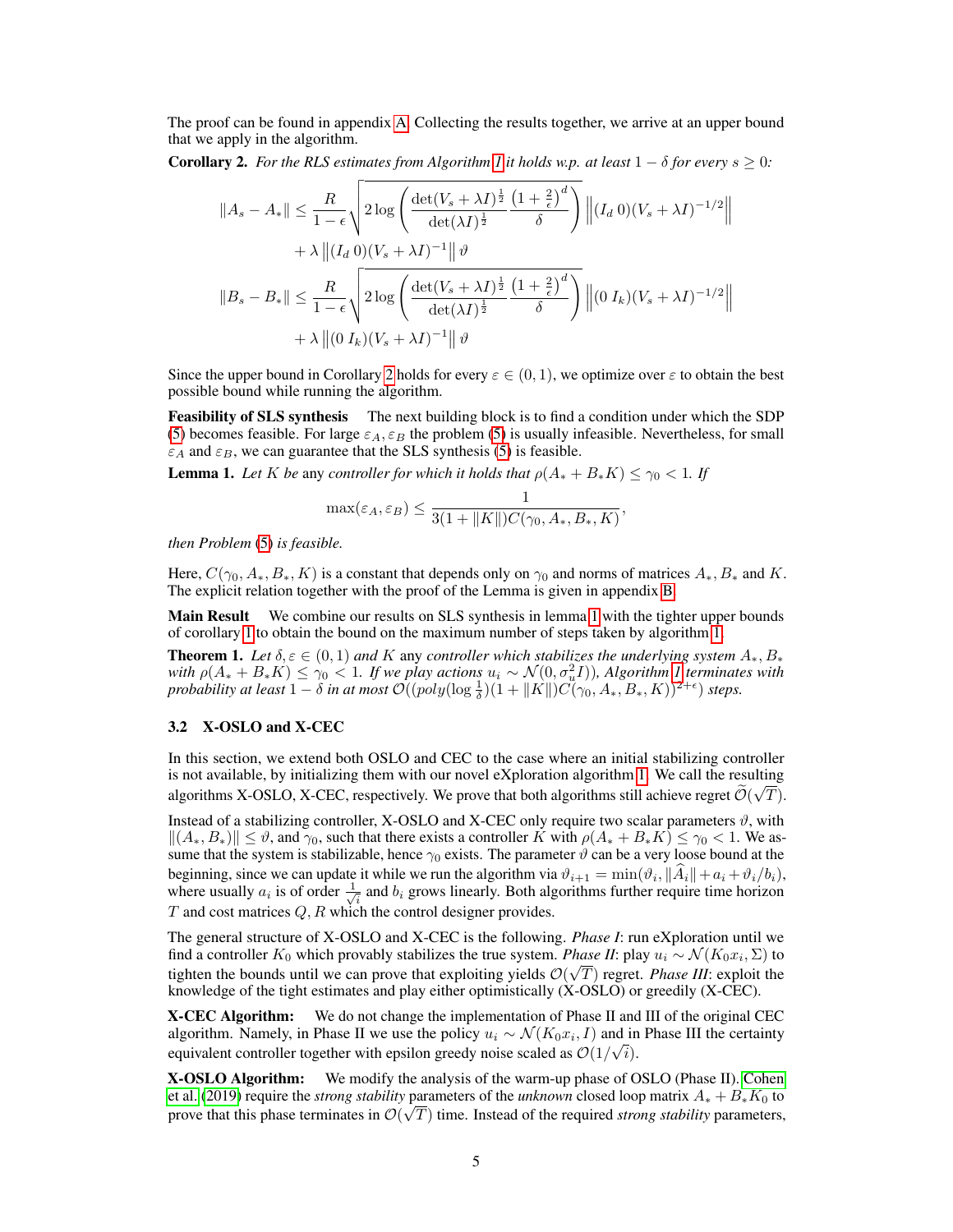we leverage the knowledge of  $\rho(A_* + B_* K_0) < 1$ . In appendix [C](#page-16-0) we prove that this is sufficient to *provably* terminate this phase in  $\mathcal{O}(\sqrt{T})$ . Practically, we can also terminate Phase II before by evaluating the upper bounds from corollary [2.](#page-4-1) Once we establish that  $\|\widehat{A} - A_*\|^2$ ,  $\|\widehat{B} - B_*\|^2 \le$  $\mathcal{O}(1/\sqrt{T})$  we move on to OSLO's Phase III using an optimistic strategy.

We now state the theorem which bounds the total regret of the X-OSLO algorithm. In appendix [D](#page-22-0) we provide an analogous theorem for X-CEC.

**Theorem 2.** *Suppose*  $A_*$  *is regular and that there exists* K *with*  $\rho(A_* + B_*K) \leq \gamma_0 < 1$ *. Suppose that for known matrices*  $Q, R$  *there exists*  $\alpha_0$  *such that*  $0 \leq \alpha_0 I \leq Q, R$ *. Further assume that*  $T \geq poly(n, \vartheta, \alpha_0^{-1}, \sigma^{-1}, (1-\gamma_0)^{-1}, \log \frac{1}{\delta}, ||A_*||, ||B_*||, \overline{||}K||)$ . Then the total regret of the X-OSLO *algorithm is, with high probability, bounded by*

$$
R_T = \mathcal{O}\left(\sqrt{T}\log^2 T\right).
$$

*Proof sketch.* By theorem [1,](#page-4-3) we know that after a constant (in  $T$ ) number of steps the eXploration algorithm will yield a stabilizing controller. Hence the regret of the first phase is constant. Next, while running the warm-up phase for  $\mathcal{O}(\sqrt{T \log T})$ , the squares of states norm are bounded by  $\mathcal{O}(\log T)$ , LO incurs regret of  $\mathcal{O}(\sqrt{T} \log^2 T)$  and we obtain  $\hat{A}, \hat{B}$  with max $(\|\hat{A} - A_*\|^2, \|\hat{B} - B_*\|^2) \le$ X-OSLO incurs regret of  $\mathcal{O}(\mathbb{C})$  $\mathcal{O}(1/\sqrt{T})$ . With the obtained estimates, in the final exploitation phase we run the OSLO algorithm until the end. This last phase again suffers  $\mathcal{O}(\sqrt{T} \log^2 T)$  regret. Hence the total regret is of order  $\mathcal{O}(\sqrt{T}\log^2 T).$  $\Box$ 

**Stable Systems** If the *true* underlying system is stable, then the eXploration phase still terminates in constant time and the results in this section still hold. Practically, this means that X-OSLO and X-CEC will have two (safe) warm-up phases with possibly different stabilizing controllers.

# <span id="page-5-0"></span>4 Improved eXploration policies

The basic eXploration approach (Phase I of X-OSLO and X-CEC) takes random actions  $u_i \sim \mathcal{N}(0, \sigma_u^2 I)$ . For this choice we can guarantee that Phase I terminates after constant time, depending solely on the system parameters. However, as we demonstrate in our experiments (c.f., section [5\)](#page-6-0), the states can grow *exponentially* during this phase, which can be highly problematic for certain applications. We now propose improved, *data-dependent* policies to counteract this blow-up.

In particular, we consider playing  $u_i \sim \mathcal{N}(K_i x_i, \sigma_u^2 I)$ , where  $K_i$  is a controller picked at time  $i$ . With such a controller, we generally lose the theoretical guarantee that the Phase I will end. However, the upper bounds on estimation errors from Corollary [2](#page-4-1) (and thus the validity of the stopping condition) still hold and we can run Algorithm [1.](#page-3-0) Here, we discuss different choices for controller  $K_i$  that we study in our experiments.

As first possibility, we could act as if the estimators  $A_i, B_i$  are the true system matrices and we compute the controller  $K_i$  as the optimal controller:  $K_i = -(R + B_i^{\top}PB_i)^{-1}B_i^{\top}PA_i$ , where  $P = DARE(A_i, B_i, Q, R)$ , i.e., we act using *certainty equivalent control*.

As second alternative, we could use *robust control*. In particular, we start with error estimates  $\varepsilon_A$ ,  $\varepsilon_B$ given by Corollary [2](#page-4-1) and successively half them until the SDP [\(5\)](#page-2-1) becomes feasible. For controller  $K_i$ , we then take the resulting controller. Since  $\varepsilon_A$ ,  $\varepsilon_B$  are upper bounds on estimation errors, we expect that the robust controller will stabilize the system much earlier than we have a theoretical guarantee for that. The latter expectation is indeed supported by our experiments.

For third option, we could again act as if the estimators  $A_i, B_i$  are the true system matrices and we compute the controller  $K_i$  as the controller:  $K_i = (R + B_i^\top P B_i)^{-1} B_i^\top P A_i$ , where  $P =$  $DARE(A_i, B_i, Q, R)$ , i.e., we act using *negative certainty equivalent control* (NegCEC). [Sarkar and](#page-9-7) [Rakhlin](#page-9-7) [\(2019\)](#page-9-7) show that identification of purely explosive systems happens with exponential speed, hence we expect that with this controller Phase I ends fast. However, since we destabilize the system, we also expect that the norm of the state will grow fast.

Lastly, the last two controllers are a mixture of the NegCEC and either CEC or robust controller. For the *mixed* controller we use the following heuristic: we choose for  $K_i$  NegCEC whenever  $||x_i|| \leq M$ ,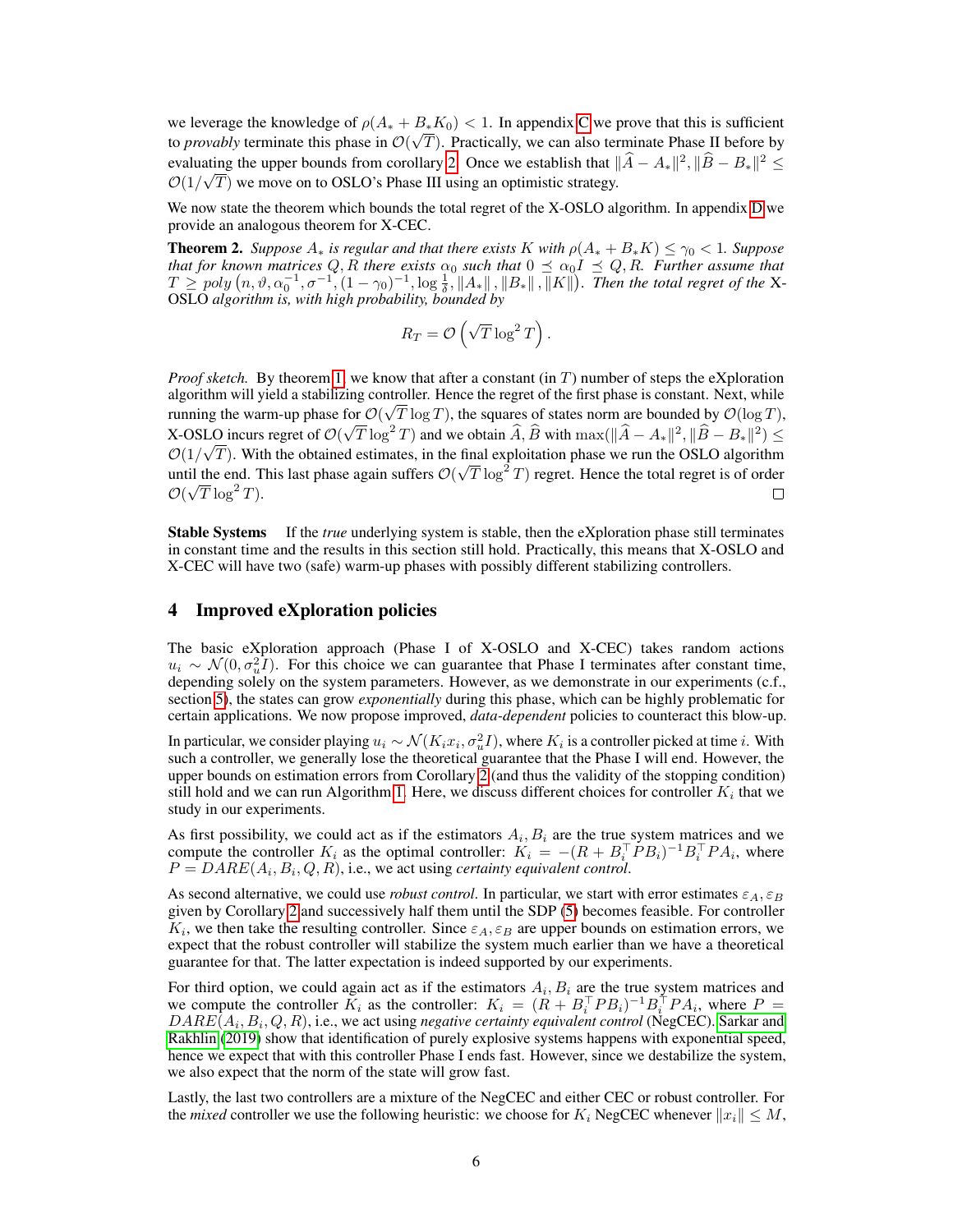where M is a predefined margin, and switch to using for  $K_i$  either CEC or *robust controller* when  $||x_i|| > M.$ 

In order to obtain a guarantee that the Phase I ends when we use a non-trivial  $K_i$ , we restrict ourselves to the case when matrix  $B_*$  is known and has a full row rank. In this case, we can without loss of generality assume that  $B_*$  is the identity, and the learner only needs to learn matrix  $A_*$ . This setting is, in the one dimensional case, discussed by [Rantzer](#page-9-9) [\(2018\)](#page-9-9). They show that as long as actions  $u_i$  are measurable functions of the past (any controller  $K_i$  satisfies this) it holds for OLS estimator  $A_s$  that  $||A_s - A_*|| \leq \mathcal{O}(1/\sqrt{s})$ . A natural question that arises then is whether one can obtain estimation error of  $\mathcal{O}(1/\sqrt{s})$  for arbitrary measurable actions of the past also for the case of state dimension d with  $d \geq 2$ . As we show in appendix [E,](#page-23-0) when  $d \geq 2$ , perhaps surprisingly, there exists a controller for which the OLS estimator is *not consistent*. The intuition behind this lies in the fact that in the one-dimensional case the smallest singular value of the empirical covariance matrix  $\sum_i x_i x_i^\top$  is equal to the largest one, while in case  $d \geq 2$  this does not hold, and the estimation procedure might not be consistent anymore. However, we can still prove convergence under some additional assumptions, as stated in the next theorem.

<span id="page-6-3"></span>**Theorem 3.** Let  $x_{i+1} = A_* x_i + u_i + w_{i+1}$ ,  $x_0 = 0$ , where  $x_i \in \mathbb{R}^d$ ,  $(w_i)_{i \geq 1} \stackrel{i.i.d.}{\sim} \mathcal{N}(0, \sigma_w^2 I)$ and actions  $u_i = K_i x_i$  are chosen in such a way that for every time i it holds:  $\|x_i\| \leq M_1$  and  $||A_* + K_i|| \leq M_2$  *for some constants*  $M_1, M_2$ *, which do not depend on time. Then at every time s it holds for the RLS estimator*  $A_s$  *of the matrix*  $A_*$  *with probability at least*  $1 - \delta$ *:* 

<span id="page-6-2"></span>
$$
||A_s - A_*|| \le \frac{\mathcal{O}(1)(d \log s + \log \frac{1}{\delta})}{\sqrt{s}}
$$

The proof of the theorem and the constants that hide in  $\mathcal{O}(1)$  are given in appendix [E.](#page-23-0)

# <span id="page-6-0"></span>5 Experiments

To evaluate our eXploration approach, we run the X-OSLO for the time it needs to finish the Phase I (note that this first phase is identical for X-CEC as well). We try to understand how fast we can obtain a stabilizing controller, and how much regret we suffer until that happens. Due to very similar performance of CEC and robust controller we show the result here only for robust controller, the results for CEC we present in appendix [F.](#page-28-0) In appendix [F](#page-28-0) we test X-OSLO also on different dynamical systems. Here we run X-OSLO on the following dynamical system:

$$
A_* = \begin{pmatrix} 1.01 & 0.01 & 0 \\ 0.01 & 1.01 & 0.01 \\ 0 & 0.01 & 1.01 \end{pmatrix}, \quad B_* = I, \quad Q = I, \quad R = I,
$$
 (8)

introduced by [Dean et al.](#page-8-4) [\(2019\)](#page-8-4) and assume both  $A_*$  and  $B_*$  are unknown. The noise follows  $(w_i)_{i\geq 1} \stackrel{i.i.d}{\sim} \mathcal{N}(0, I)$  and actions  $(u_i)_{i\geq 0} \stackrel{i.i.d}{\sim} \mathcal{N}(0, I)$ .

<span id="page-6-1"></span>

Figure 1: Comparison of state magnitude for different controllers used in Phase I (eXploration). NegCEC leads to state blow-up, but quickly ends Phase I. In contrast, the robust controller avoids blow-up at the cost of delayed convergence.

Since two eigenvalues of the matrix A are larger than 1, the norm of the state  $||x_i||$  is exponentially increasing, which is expected, since the input actions are zero mean Gaussian. However by Theorem [1](#page-4-3) we know that after constantly many steps, we will find a stabilizing controller as we see in Figure [1a.](#page-6-1)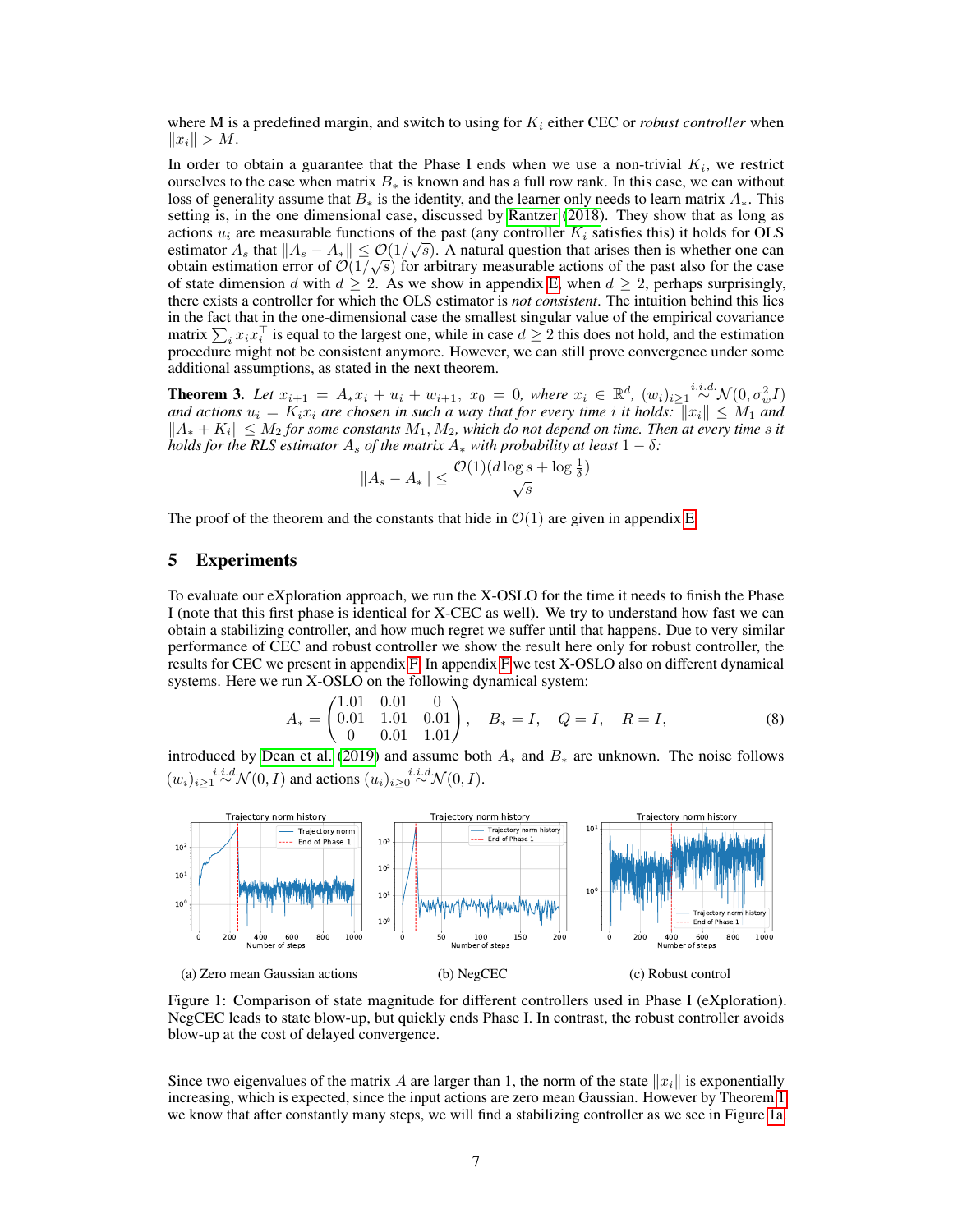**Improved action selection during Phase I** As discussed in section [4,](#page-5-0) instead of playing standard Gaussian actions, at each step, we can select an action  $u_i$  as  $u_i \sim \mathcal{N}(K_i x_i, I)$ , where  $K_i$  is a controller picked at step i. In fig. [1b](#page-6-1) and fig. [1c](#page-6-1) we present the case where we choose for  $K_i$  the *NegCEC* and *robust* controller respectively.

We empirically observe that when we use the *robust controller*, the states do not blow up. However it usually takes more time to find a provably stabilizing controller. At the same time, we observe that using the *NegCEC*, the norm of the state increases faster, but the stabilizing controller is also found much faster. In fig. [2,](#page-7-0) we test the behavior of the *mixed* controller between NegCEC and robust controller from section [4](#page-5-0) with margin  $M = 10$  on system [\(8\)](#page-6-2).

<span id="page-7-0"></span>

(a) Trajectory norm

(b) Estimation errors

Figure 2: (a) Our mixed controller achieves the best of both worlds: fast termination of Phase I, while successfully avoiding state blowup. (b) Our data-dependent bounds overestimate the true estimation errors, but qualitatively well capture their decay.

As shown in fig. [2](#page-7-0) and further experiments in appendix [F,](#page-28-0) our *mixed* controller bounds the state norms similarly to the *robust* controller, and the time it takes to find a stabilizing controller is comparable to that of *NegCEC*.

Lastly, table [1](#page-7-1) compares the number of steps taken (length of Phase I) and cost suffered to find a stabilizing controller, between multi- (episodic) and single trajectory (online) exploration. In the multi-trajectory setting, we reset the system after every *rollout length* number of steps and use all collected data to find the RLS estimates. Beyond allowing resets, we additionally provide as bounds on the estimation error the *true* errors (not available in practice). We ran every approach 20 times and present the average number of steps taken and incurred cost. We see that except for the NegCEC, the incurred costs are comparable between the multi- and single trajectory setting. We expect that looser bounds on the estimation errors would result in a larger difference between the cost with zero mean actions  $(K<sub>i</sub> = 0)$  and multi-trajectory setting. This is because the states would grow exponentially for longer time in the single trajectory setting compared to the multi-trajectory setting, where we ensure the boundedness of the states by resetting the system. We also observe that with looser estimation bounds, the *robust* controller needs longer to finish Phase I, while such looser bounds do not strongly influence neither the number of steps taken nor the size of the states for the *mixed* controller.

|      | Rollout length | Steps taken | Cost |       | Controller      | Steps taken | Cost   |
|------|----------------|-------------|------|-------|-----------------|-------------|--------|
| iraj |                | 60          | 1474 | Ē     | $K_i=0$         |             | 4558   |
| ್ಷ   | 10             | 62          | 2231 | Φ     | <b>NegCEC</b>   |             | 800435 |
|      |                | 64          | 3451 | ingli | Robust          | 20          | 2471   |
|      | 20             | 78          | 5874 | Ω     | Mixed, $M = 10$ |             | 1979   |

<span id="page-7-1"></span>Table 1: Comparison of incurred cost and steps taken until we find a stabilizing controller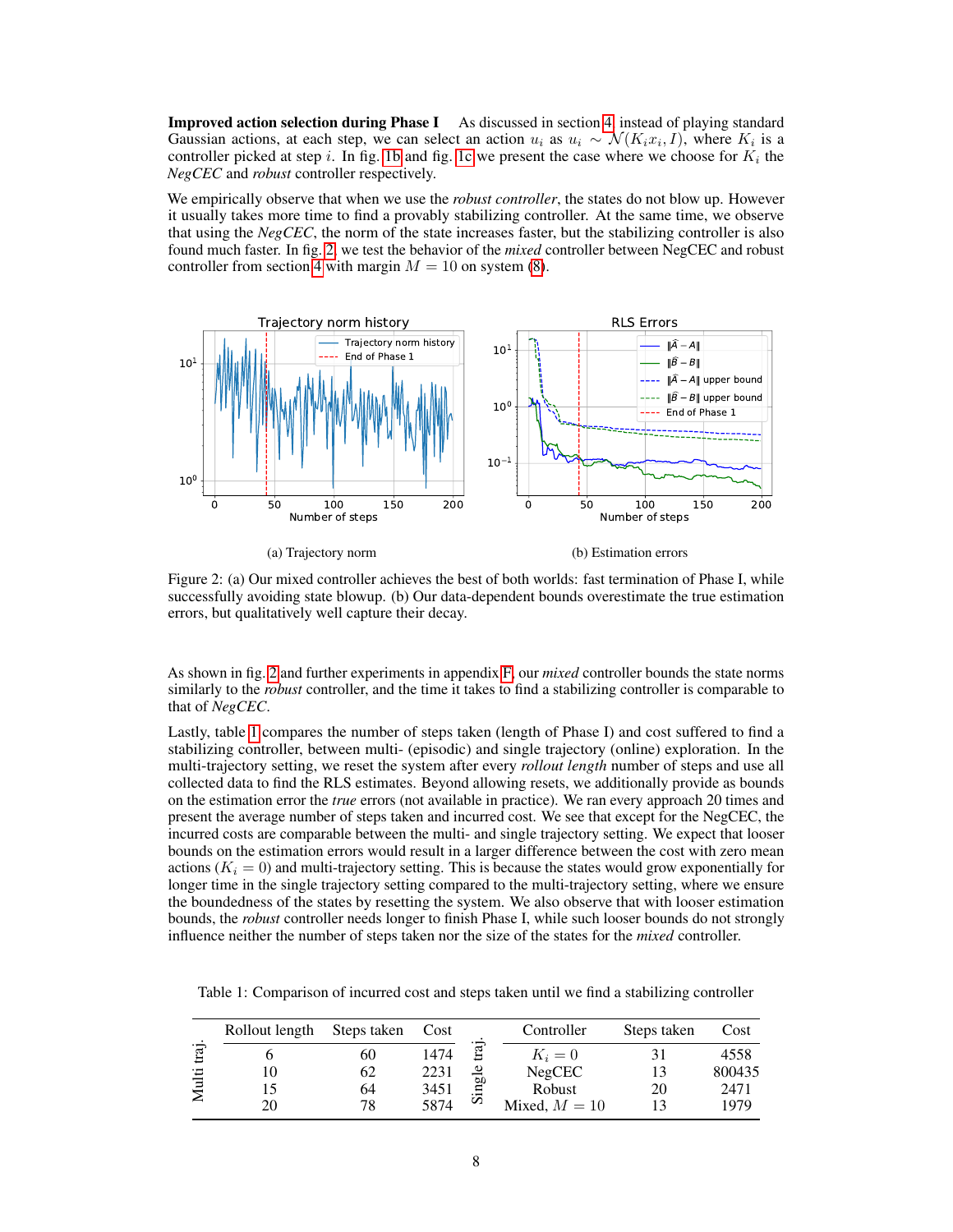# 6 Conclusions

We presented the first approach for the fundamental problem of learning an LQR controller, even for unstable systems and from a single trajectory. In particular, we analyzed an algorithm – *eXploration* – that provably learns a stabilizing controller from a single trajectory, and can be used to initialize OSLO and CEC, yielding an algorithm with optimal regret. Beyond theoretically analyzing Gaussian eXploration, we tested different controllers in order to speed up the system identification and bound the state blow up.

### Broader Impact

Currently, there is a lack of provably efficient *and* practical algorithms for real-world RL problems, limiting their applicability to promising applications such as personal robotics, efficient transportation, control of renewable energy systems etc. While restricted to linear quadratic regulators, our paper makes important contributions in this regard.

# **References**

- <span id="page-8-9"></span>Abbasi-Yadkori, Y., Pal, D., and Szepesvari, C. (2011). Online Least Squares Estimation with Self-Normalized Processes: An Application to Bandit Problems. *arXiv e-prints*, page arXiv:1102.2670.
- <span id="page-8-6"></span>Abbasi-Yadkori, Y. and Szepesvari, C. (2011). Regret bounds for the adaptive control of linear quadratic systems. In *COLT*.
- <span id="page-8-8"></span>ApS, M. (2020). *MOSEK Optimizer API for Python 9.2.4*.
- <span id="page-8-7"></span>Bertsekas, D. P. (2000). *Dynamic Programming and Optimal Control*. Athena Scientific, 2nd edition.
- <span id="page-8-13"></span>Cohen, A., Hassidim, A., Koren, T., Lazic, N., Mansour, Y., and Talwar, K. (2018). Online Linear Quadratic Control. *arXiv e-prints*, page arXiv:1806.07104.
- <span id="page-8-3"></span>Cohen, A., Koren, T., and Mansour, Y. (2019). Learning linear-quadratic regulators efficiently with only  $\sqrt{T}$ regret. In Chaudhuri, K. and Salakhutdinov, R., editors, *Proceedings of the 36th International Conference on Machine Learning*, volume 97 of *Proceedings of Machine Learning Research*, pages 1300–1309, Long Beach, California, USA. PMLR.
- <span id="page-8-5"></span>Dean, S., Mania, H., Matni, N., Recht, B., and Tu, S. (2018). Regret bounds for robust adaptive control of the linear quadratic regulator. In Bengio, S., Wallach, H., Larochelle, H., Grauman, K., Cesa-Bianchi, N., and Garnett, R., editors, *Advances in Neural Information Processing Systems 31*, pages 4188–4197. Curran Associates, Inc.
- <span id="page-8-4"></span>Dean, S., Mania, H., Matni, N., Recht, B., and Tu, S. (2019). On the sample complexity of the linear quadratic regulator. *Foundations of Computational Mathematics*.
- <span id="page-8-12"></span>Dowler, D. A. (2013). Bounding the Norm of Matrix Powers. *Theses and Dissertations. 3692.*
- <span id="page-8-10"></span>Gil', M. (2014). A new identity for resolvents of matrices. *Linear and Multilinear Algebra*, 62(6):715–720.
- <span id="page-8-0"></span>Haddad, W. M., Chellaboina, V., and Nersesov, S. G. (2005). *Thermodynamics: A Dynamical Systems Approach*. Princeton University Press.
- <span id="page-8-11"></span>Hsu, D., Kakade, S., and Zhang, T. (2012). A tail inequality for quadratic forms of subgaussian random vectors. *Electron. Commun. Probab.*, 17:6 pp.
- <span id="page-8-1"></span>Kalman, R. E. (1960). A new approach to linear filtering and prediction problems. *Transactions of the ASME–Journal of Basic Engineering*, 82(Series D):35–45.
- <span id="page-8-2"></span>Mania, H., Tu, S., and Recht, B. (2019). Certainty equivalence is efficient for linear quadratic control. In Wallach, H., Larochelle, H., Beygelzimer, A., d'Alché-Buc, F., Fox, E., and Garnett, R., editors, *Advances in Neural Information Processing Systems 32*, pages 10154–10164. Curran Associates, Inc.
- <span id="page-8-14"></span>Nielsen, B. (2008). Singular vector autoregressions with deterministic terms: Strong consistency and lag order determination.
- <span id="page-8-15"></span>Phillips, P. C. and Magdalinos, T. (2013). Inconsistent var regression with common explosive roots. *Econometric Theory*, 29(4):808–837.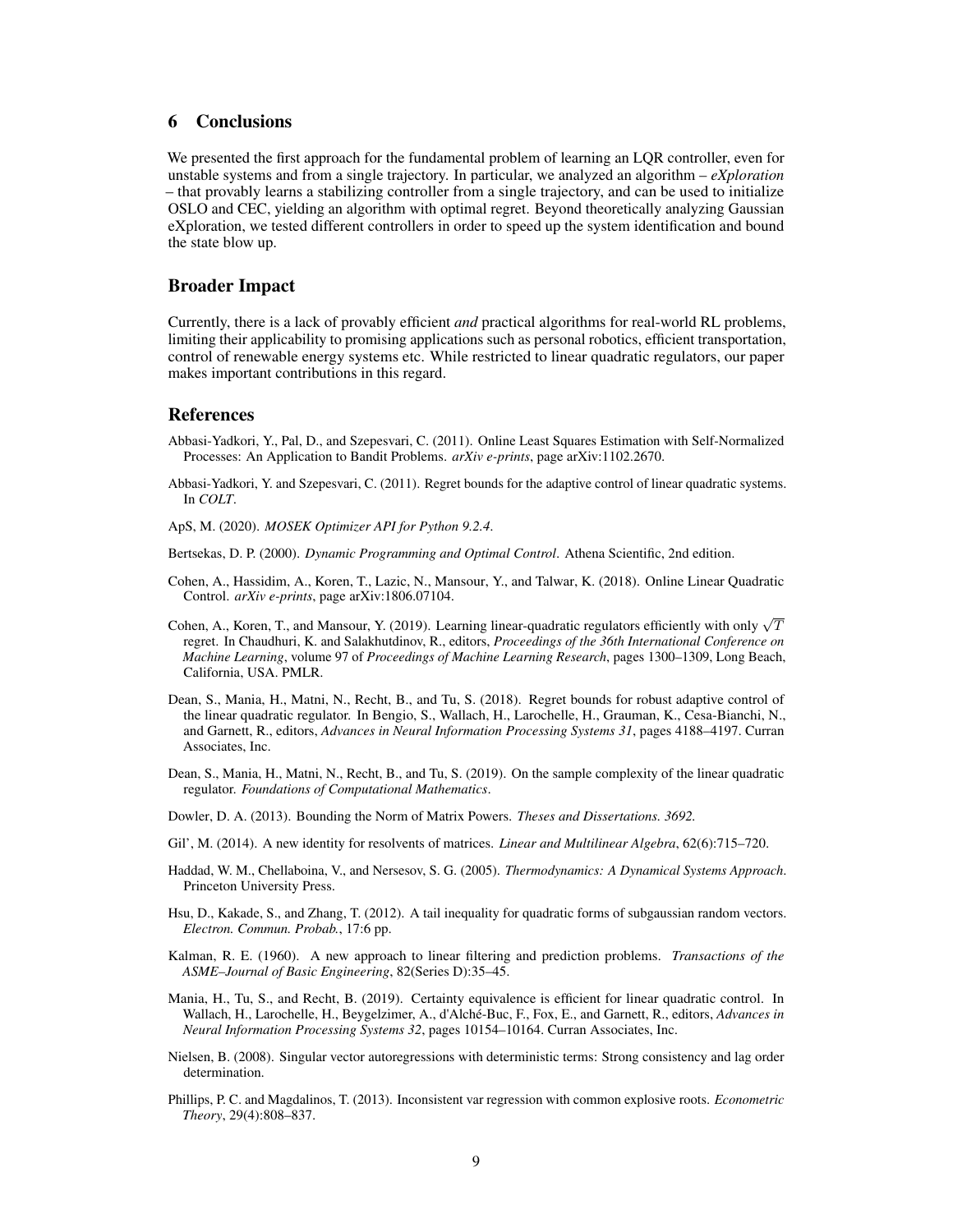- <span id="page-9-9"></span>Rantzer, A. (2018). Concentration bounds for single parameter adaptive control. *2018 Annual American Control Conference (ACC)*, pages 1862–1866.
- <span id="page-9-0"></span>Ribeiro, F., Lopes, G., Maia, T., Ribeiro, H., Osório, P., Roriz, R., and Ferreira, N. (2017). Motion control of mobile autonomous robots using non-linear dynamical systems approach. In Garrido, P., Soares, F., and Moreira, A. P., editors, *CONTROLO 2016*, pages 409–421, Cham. Springer International Publishing.
- <span id="page-9-7"></span>Sarkar, T. and Rakhlin, A. (2019). Near optimal finite time identification of arbitrary linear dynamical systems. In Chaudhuri, K. and Salakhutdinov, R., editors, *Proceedings of the 36th International Conference on Machine Learning*, volume 97 of *Proceedings of Machine Learning Research*, pages 5610–5618, Long Beach, California, USA. PMLR.
- <span id="page-9-4"></span>Simchowitz, M. and Foster, D. J. (2020). Naive exploration is optimal for online lqr. *arXiv preprint arXiv:2001.09576*.
- <span id="page-9-6"></span>Simchowitz, M., Mania, H., Tu, S., Jordan, M. I., and Recht, B. (2018). Learning without mixing: Towards a sharp analysis of linear system identification. In Bubeck, S., Perchet, V., and Rigollet, P., editors, *Proceedings of the 31st Conference On Learning Theory*, volume 75 of *Proceedings of Machine Learning Research*, pages 439–473. PMLR.
- <span id="page-9-1"></span>Singh, T. (2010). *Optimal reference shaping for dynamical systems: theory and applications*. CRC Press, Boca Raton.
- <span id="page-9-3"></span>Tornambè, A., Conte, G., and Perdon, A. (1998). *Theory and Practice of Control and Systems: Proceedings of the 6th IEEE Mediterranean Conference, Alghero, Sardinia, Italy, 9-11 June 1998*. World Scientific.
- <span id="page-9-2"></span>Trentelman, H., Stoorvogel, A., and Hautus, M. (2001). *Control Theory for Linear Systems*. Communications and Control Engineering. Springer London.
- <span id="page-9-11"></span>Vershynin, R. (2010). Introduction to the non-asymptotic analysis of random matrices. *arXiv e-prints*, page arXiv:1011.3027.
- <span id="page-9-10"></span>Vershynin, R. (2018). *High-Dimensional Probability: An Introduction with Applications in Data Science*. Cambridge Series in Statistical and Probabilistic Mathematics. Cambridge University Press.
- <span id="page-9-8"></span>Wang, Y.-S., Matni, N., and Doyle, J. C. (2019). A system-level approach to controller synthesis. *IEEE Transactions on Automatic Control*, 64(10):4079–4093.
- <span id="page-9-5"></span>Zhou, K., Doyle, J. C., and Glover, K. (1996). *Robust and Optimal Control*. Prentice-Hall, Inc., USA.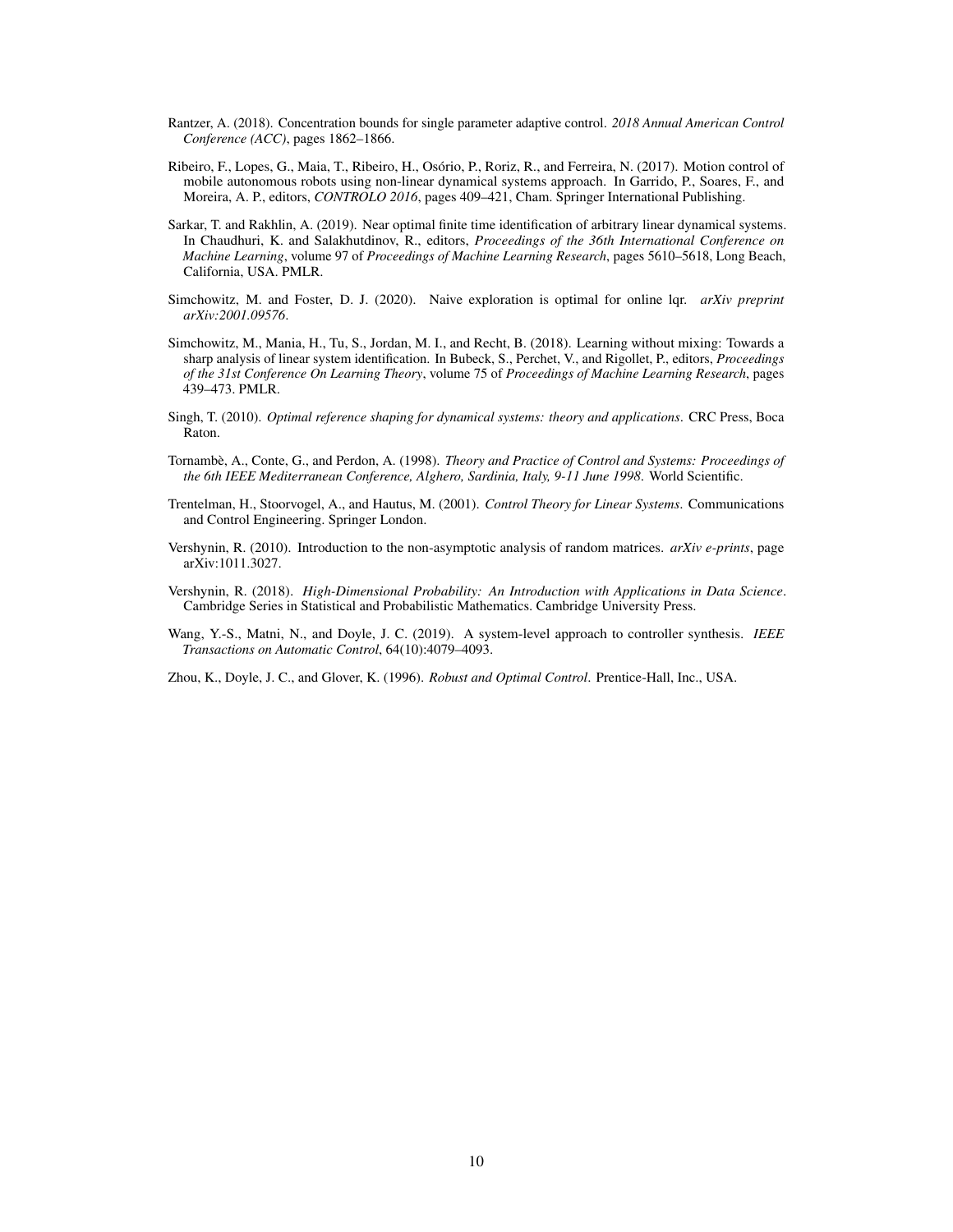# Contents of Appendix

|    | A System identification             | 12 |
|----|-------------------------------------|----|
|    |                                     | 12 |
|    |                                     | 12 |
|    |                                     | 13 |
|    | <b>B</b> System level synthesis     | 15 |
| C. | <b>OSLO</b>                         | 17 |
|    |                                     | 17 |
|    | C.2                                 | 18 |
|    | C.3                                 | 20 |
| D  | <b>Certainty equivalent control</b> | 23 |
| Е  | <b>Controller analysis</b>          | 24 |
|    | E.1                                 | 24 |
|    | E.2                                 | 24 |
| F  | <b>Additional experiments</b>       | 29 |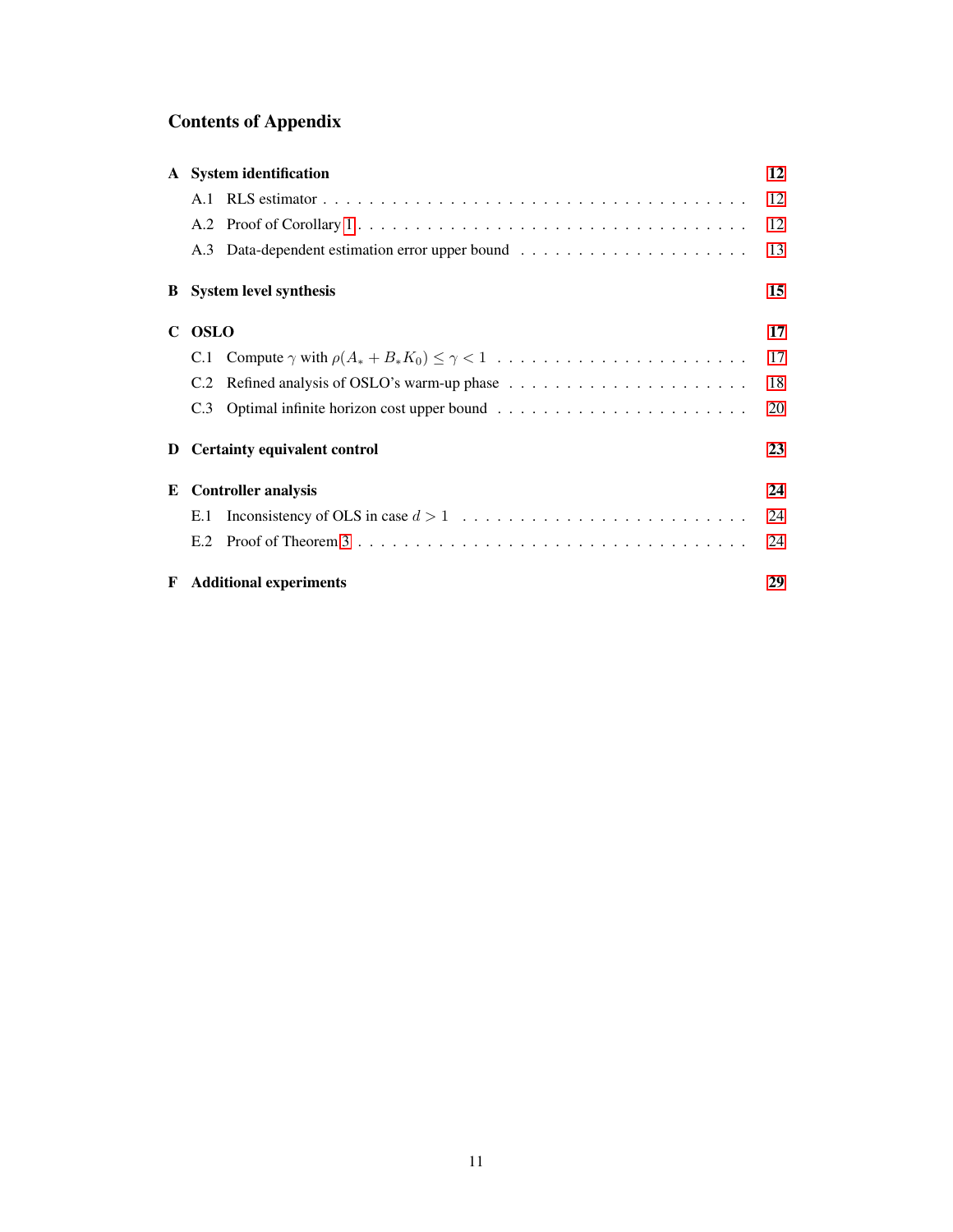# <span id="page-11-0"></span>A System identification

In this section we derive the difference between RLS estimator and the true system given in eq. [\(7\)](#page-3-3), show how we can use the analysis of [Sarkar and Rakhlin](#page-9-7) [\(2019\)](#page-9-7) to prove the RLS convergence and derive the data-dependent upper bounds, which we use while running algorithm eXploration.

### <span id="page-11-1"></span>A.1 RLS estimator

Let us first derive the eq. [\(7\)](#page-3-3). From the definition of RLS in eq. [\(6\)](#page-3-1) follows that  $A_s$ ,  $B_s$  minimize the expression

$$
||(x_1 \dots x_s) - (A B) (z_0 \dots z_{s-1})||_F^2 + \lambda ||(A B)||_F^2
$$
\n(9)

in variables A, B. Deriving eq. [\(9\)](#page-11-3) with respect to  $(AB)$  and setting the derivative to zero we obtain:

<span id="page-11-3"></span>
$$
(A_s B_s)^{\top} = \left(\sum_{i=0}^{s-1} z_i z_i^{\top} + \lambda I\right)^{-1} \left(\sum_{i=0}^{s-1} z_i x_{i+1}^{\top}\right).
$$

Using the relation  $x_{i+1} = (A_* B_*) z_i + w_{i+1}$  we obtain:

$$
(A_s B_s)^\top = \left(\sum_{i=0}^{s-1} z_i z_i^\top + \lambda I\right)^{-1} \left(\sum_{i=0}^{s-1} z_i z_i^\top (A_s B_s)^\top + z_i w_{i+1}^\top\right)
$$
  
= 
$$
\left(\sum_{i=0}^{s-1} z_i z_i^\top + \lambda I\right)^{-1} \left(\sum_{i=0}^{s-1} \left(z_i z_i^\top + \lambda I\right) (A_s B_s)^\top - \lambda (A_s B_s)^\top + z_i w_{i+1}^\top\right)
$$
  
= 
$$
(A_s B_s)^\top + (V_s + \lambda I)^{-1} S_s - \lambda (V_s + \lambda I)^{-1} (A_s B_s)^\top,
$$

which yields eq. [\(7\)](#page-3-3).

#### <span id="page-11-2"></span>A.2 Proof of Corollary [1](#page-3-2)

*Proof of Corollary [1.](#page-3-2)* Rewrite eq. [\(1\)](#page-1-0) as:

<span id="page-11-4"></span>
$$
\begin{pmatrix} x_{i+1} \\ u_{i+1} \end{pmatrix} = \begin{pmatrix} A_* & B_* \\ 0 & 0 \end{pmatrix} \begin{pmatrix} x_i \\ u_i \end{pmatrix} + \begin{pmatrix} w_{i+1} \\ u_{i+1} \end{pmatrix}.
$$
 (10)

Since  $v_{i+1} := \begin{pmatrix} w_{i+1} \\ u_{i+1} \end{pmatrix}$  are  $\text{subG}_{d+k}(\sigma^2_*)$ , where  $\sigma_* = \max(\sigma, \sigma_u)$ , and since by further denoting  $A = \begin{pmatrix} A_*, & B_* \ 0 & 0 \end{pmatrix}$  the eq. [\(10\)](#page-11-4) can be rewritten as  $z_{i+1} = Az_i + v_{i+1}$ , we are in the setting analyzed by [Sarkar and Rakhlin](#page-9-7) [\(2019\)](#page-9-7). Since matrix  $A_*$  is regular, also matrix  $\begin{pmatrix} A_* & B_* \\ 0 & 0 \end{pmatrix}$  is regular since the eigenvalues of matrix A are {eigenvalues of matrix  $A_*$ } ∪ {k zero eigenvalues}. Further denote by  $S'_s = \sum_{i=0}^{s-1} z_i v_{i+i}^{\top}$ . From the proof of Theorem 2 in their paper follows that  $\left\|V_s^{-1/2}S_s'\right\| \leq poly(\log s, \log \frac{1}{\delta})$  and  $V_s \succeq \Omega(s)I$  (the latter can be observed from eq. (116) in  $\frac{1}{2}$ [\(Sarkar and Rakhlin, 2019\)](#page-9-7)). Since  $||(V_s + \lambda I)^{-1/2}S'_s|| \le ||V_s^{-1/2}S'_s||$  and  $V_s + \lambda I \succeq V_s \succeq \Omega(s)I_s$ we obtain:

$$
||(A_s B_s) - (A_* B_*)|| = \left||(I_d \quad 0) \left( \begin{pmatrix} A_s & B_s \\ * & * \end{pmatrix} - \begin{pmatrix} A_* & B_s \\ 0 & 0 \end{pmatrix} \right) \right|| \le ||\begin{pmatrix} A_s & B_s \\ * & * \end{pmatrix} - \begin{pmatrix} A_* & B_s \\ 0 & 0 \end{pmatrix}||
$$
  
\n
$$
\le ||(V_s + \lambda I)^{-1/2}|| ||(V_s + \lambda I)^{-1/2} S'_s|| + \lambda ||(V_s + \lambda I)^{-1}|| ||\begin{pmatrix} A_* & B_* \\ 0 & 0 \end{pmatrix}||
$$
  
\n
$$
\le \frac{poly(\log s, \log \frac{1}{\delta})}{\sqrt{s}} + \lambda \vartheta \mathcal{O}(\frac{1}{\sqrt{s}}) = \frac{poly(\log s, \log \frac{1}{\delta})}{\sqrt{s}}.
$$

We finish the proof by observation max  $(\|A_s - A_*\|, \|B_s - B_*\|) \leq \|(A_s B_s) - (A_* B_*)\|.$  $\Box$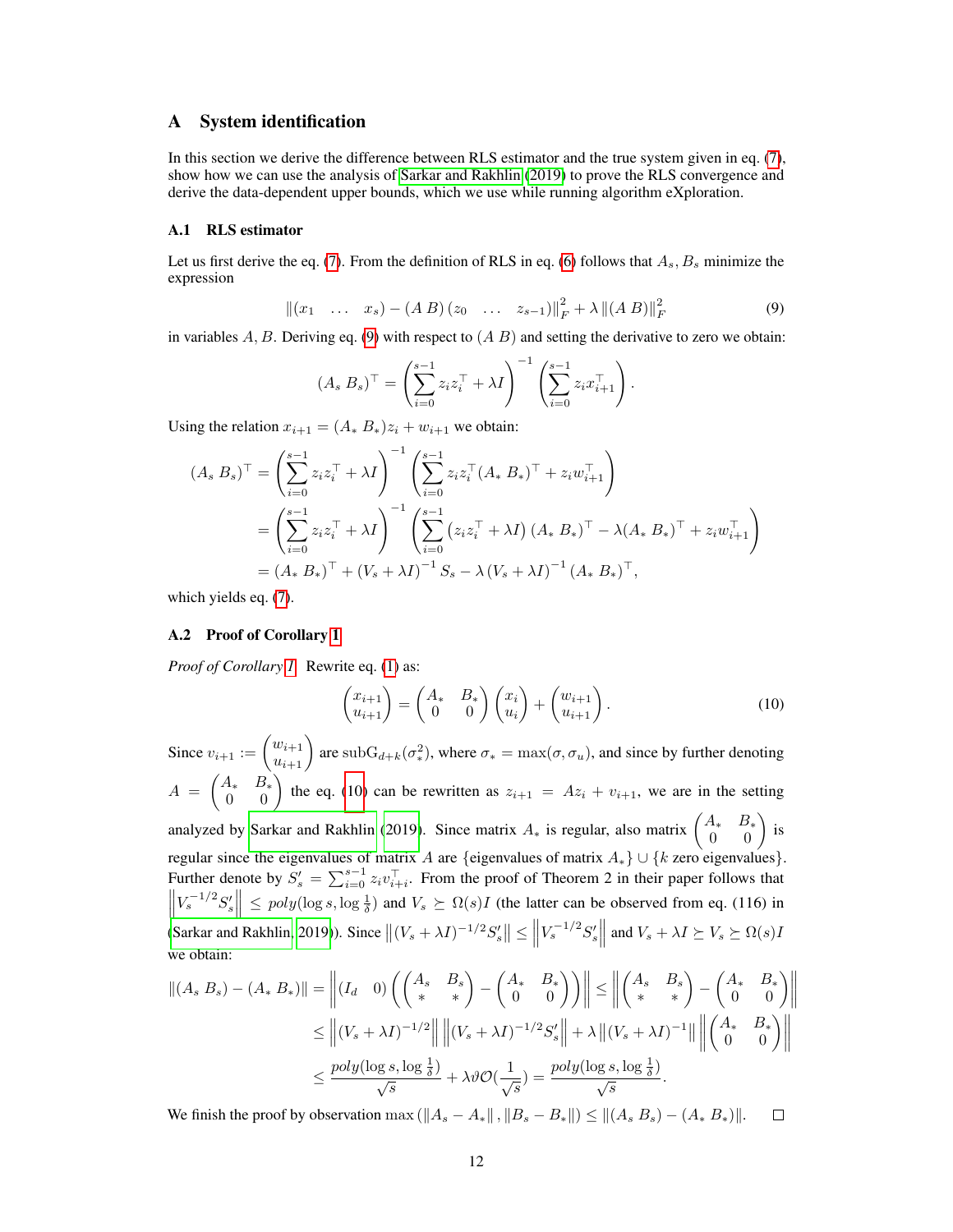#### <span id="page-12-0"></span>A.3 Data-dependent estimation error upper bound

In this section we prove the results which lead to the data-dependent upper bounds which we use in the eXploration algorithm. First we prove Proposition [1.](#page-3-4) For that we use ε*-net covering* arguments. For the sake of completeness let us first define it.

**Definition 1.** Let  $(X, d)$  be a metric space and let  $\epsilon > 0$ . A subset  $\mathcal{N}_{\epsilon}$  is called an  $\epsilon$ -net if  $\forall x \in X$  $\exists y \in \mathcal{N}_{\epsilon}$  such that  $d(x, y) \leq \epsilon$ . The minimal cardinality (finite) of an  $\epsilon$ -net is denoted by  $\mathcal{N}(X, \epsilon)$ *and is called covering number.*

For the sake of completeness we further state next lemma which was shown in [\(Vershynin, 2018\)](#page-9-10).

**Lemma 2.** For  $\mathbb{R}^n$  equipped with euclidean metric it holds:  $\mathcal{N}(S^{n-1}, \epsilon) \leq (1 + \frac{2}{\epsilon})^n$ .

Using  $\epsilon$ -net argument the next proposition was proven. Proposition [2](#page-12-1) we will use later in order to prove an estimation error upper bound.

<span id="page-12-1"></span>**Proposition 2** (Proposition 8.1 in [Sarkar and Rakhlin](#page-9-7) [\(2019\)](#page-9-7)). Let  $M \in \mathbb{R}^{n \times d}$  be a random matrix. *Then for any*  $\epsilon \in (0, 1)$  *there exist*  $u \in S^{d-1}$  *such that it holds:* 

$$
\mathbb{P}\left(\|M\|>z\right)\leq\left(1+\frac{2}{\epsilon}\right)^{d}\mathbb{P}\left(\|Mu\|>(1-\epsilon)z\right).
$$

With the use of the Proposition [2](#page-12-1) let us now state and prove Lemma [3](#page-12-2) which will help us with data-dependent bounds. Before stating Lemma [3](#page-12-2) let us introduce some notation.

Let  $\mathcal{F} = (\mathcal{F}_i)_{i \geq 0}$  be a filtration,  $(x_i)_{i \geq 0}$  stochastic process in  $\mathbb{R}^d$  adopted to  $\mathcal F$  and  $(w_i)_{i \geq 1}$  zero mean, conditionally sub $G_l(\sigma^2)$ , meaning that it holds for every  $||u|| = 1$ ,  $\gamma \ge 0$  and  $i \ge 1$ :

$$
\mathbb{E}\left[e^{\gamma(u^\top w_i)}|\mathcal{F}_{i-1}\right] \leq e^{\frac{\gamma^2\sigma^2}{2}}.
$$

Further denote  $\mathcal{V}_s = \sum_{i=0}^{s-1} x_i x_i^{\top}$  and  $\mathcal{S}_s = \sum_{i=0}^{s-1} x_i w_{i+1}^{\top}$ .

<span id="page-12-2"></span>**Lemma 3.** Let us be in the aforementioned setting. It holds w.p. at least  $1 - \delta$ :

$$
\forall s \geq 0 : \left\|\mathcal{S}_s\right\|_{(\mathcal{V}_s + \lambda I)^{-1}}^2 \leq \frac{2\sigma^2}{(1 - \epsilon)^2} \log \left( \frac{\det(\mathcal{V}_s + \lambda I)^{\frac{1}{2}}}{\det(\lambda I)^{\frac{1}{2}}} \frac{\left(1 + \frac{2}{\epsilon}\right)^l}{\delta} \right)
$$

*Proof.* For  $\epsilon \in (0, 1)$  we obtain from Proposition [2:](#page-12-1)

$$
\mathbb{P}\left(\|\mathcal{S}_s\|_{(\mathcal{V}_s+\lambda I)^{-1}} > y\right) \le \left(1+\frac{2}{\epsilon}\right)^l \mathbb{P}\left(\|\mathcal{S}_s u\|_{(\mathcal{V}_s+\lambda I)^{-1}} > (1-\epsilon)y\right)
$$

$$
= \left(1+\frac{2}{\epsilon}\right)^l \mathbb{P}\left(\|\mathcal{S}_s u\|_{(\mathcal{V}_s+\lambda I)^{-1}}^2 > (1-\epsilon)^2y^2\right),
$$

where  $u \in \mathbb{R}^l$  is an appropriate unit vector. Since  $S_s u = \sum_{i=1}^s z_{i-1}(w_i^\top u)$  and  $w_i$  are independent  $\text{subG}_l(\sigma^2)$  random variables,  $w_s^{\top}u$  are independent  $\text{subG}(\sigma^2)$  random variables. Hence we can apply Theorem 3 of [Abbasi-Yadkori et al.](#page-8-9) [\(2011\)](#page-8-9). Setting

$$
y^{2} = \frac{2\sigma^{2}}{(1-\epsilon)^{2}}\log\left(\frac{\det(\mathcal{V}_{s} + \lambda I)^{\frac{1}{2}}}{\det(\lambda I)^{\frac{1}{2}}}\frac{\left(1 + \frac{2}{\epsilon}\right)^{l}}{\delta}\right)
$$

we obtain that with probability at least  $1 - \delta$  it holds for every  $s \geq 0$ :

$$
\|\mathcal{S}_s\|_{(\mathcal{V}_s+\lambda I)^{-1}}^2 \leq \frac{2\sigma^2}{(1-\epsilon)^2} \log \left( \frac{\det(\mathcal{V}_s+\lambda I)^{\frac{1}{2}}}{\det(\lambda I)^{\frac{1}{2}}} \frac{\left(1+\frac{2}{\epsilon}\right)^l}{\delta} \right).
$$

 $\Box$ 

To prove the Proposition [1](#page-3-4) we can now simply use Lemma [3.](#page-12-2)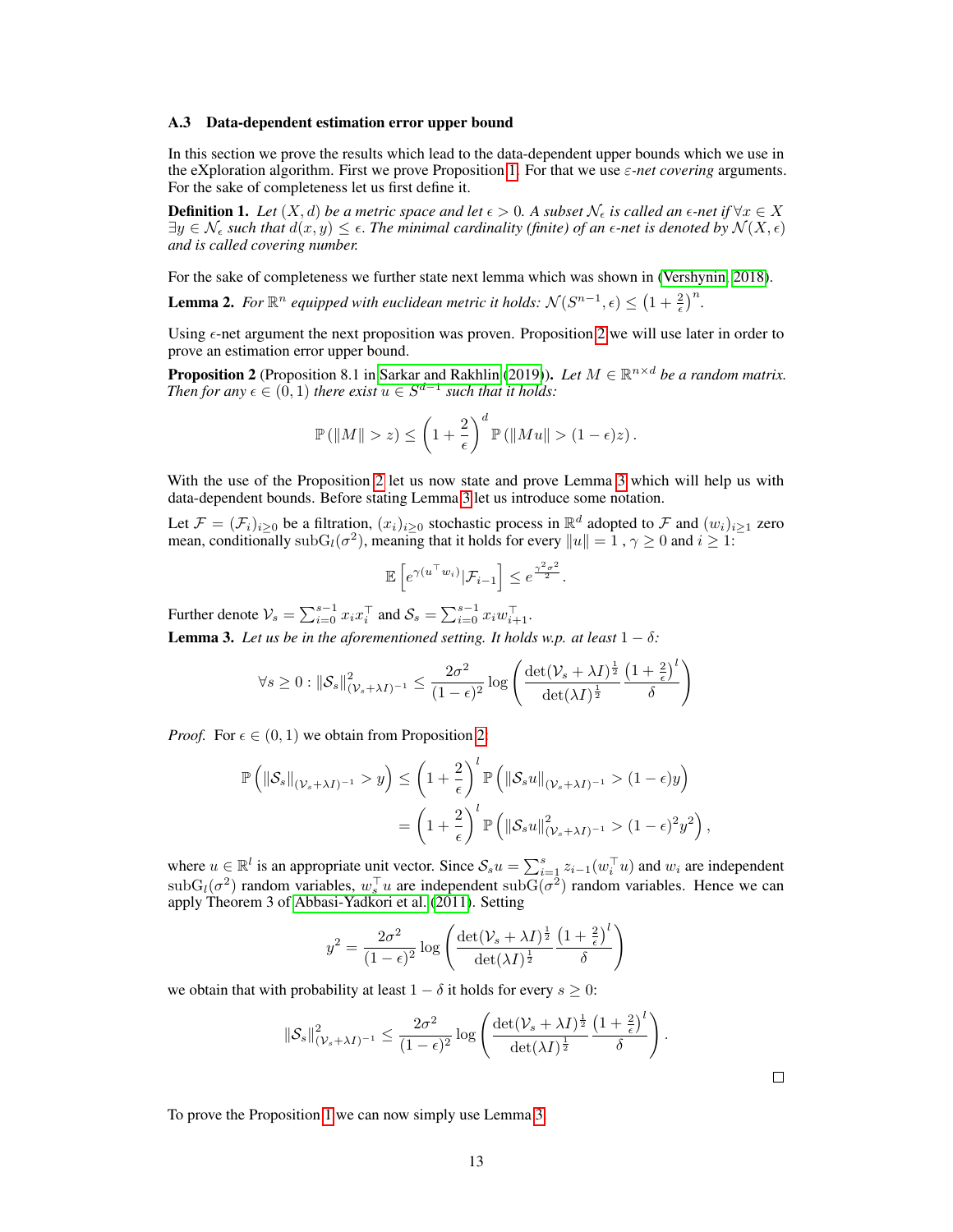*Proof of Proposition [1.](#page-3-4)* Denote by  $\mathcal{F}_i = \sigma((u_j)_{j \leq i}, (w_j)_{j \leq i})$ . We then apply Lemma [3](#page-12-2) with  $\mathcal{S}_s$  $S_s$  and  $V_s = V_s$  and the result follows.

*Proof of Corollary* [2.](#page-4-1) Since the analysis for matrix  $A_s$  is very much the same as for the matrix  $B_s$ we will do it just for  $A_s$ . From eq. [\(7\)](#page-3-3) we obtain:

$$
(A_s - A)^{\top} = (I_d 0) (V_k + \lambda I)^{-1} S_k - \lambda (I_d 0) (V_k + \lambda I)^{-1} (A B)^{\top}.
$$

Next using triangle inequality we obtain:

$$
||A_s - A|| \le I_1 + I_2,
$$

where  $I_1 = \left\| (I_d 0) (V_k + \lambda I)^{-1} S_k \right\|$  and  $I_2 = \left\| \lambda (I_d 0) (V_k + \lambda I)^{-1} (A \, B) \right\|$ . The first term is by Lemma [3](#page-12-2) bounded w.p. at least  $1 - \delta$ :

$$
I_1 \leq \left\| \left(I_d \ 0\right) \left(V_k + \lambda I\right)^{-\frac{1}{2}} \right\| \left\| \left(V_k + \lambda I\right)^{-\frac{1}{2}} S_k \right\|
$$
  

$$
\leq \left\| \left(I_d \ 0\right) \left(V_k + \lambda I\right)^{-\frac{1}{2}} \right\| \frac{R}{1-\epsilon} \sqrt{2 \log \left( \frac{\det(V_t + \lambda I)^{\frac{1}{2}}}{\det(\lambda I)^{\frac{1}{2}}} \frac{\left(1 + \frac{2}{\epsilon}\right)^d}{\delta} \right)}.
$$

With the bound on  $I_2$  term:

$$
I_2 = \left\| \lambda(I_d \ 0) \left( V_k + \lambda I \right)^{-1} \left( A \ B \right) \right\| \leq \lambda \left\| \left( I_d \ 0 \right) \left( V_k + \lambda I \right)^{-1} \right\| \vartheta,
$$

we conclude the proof.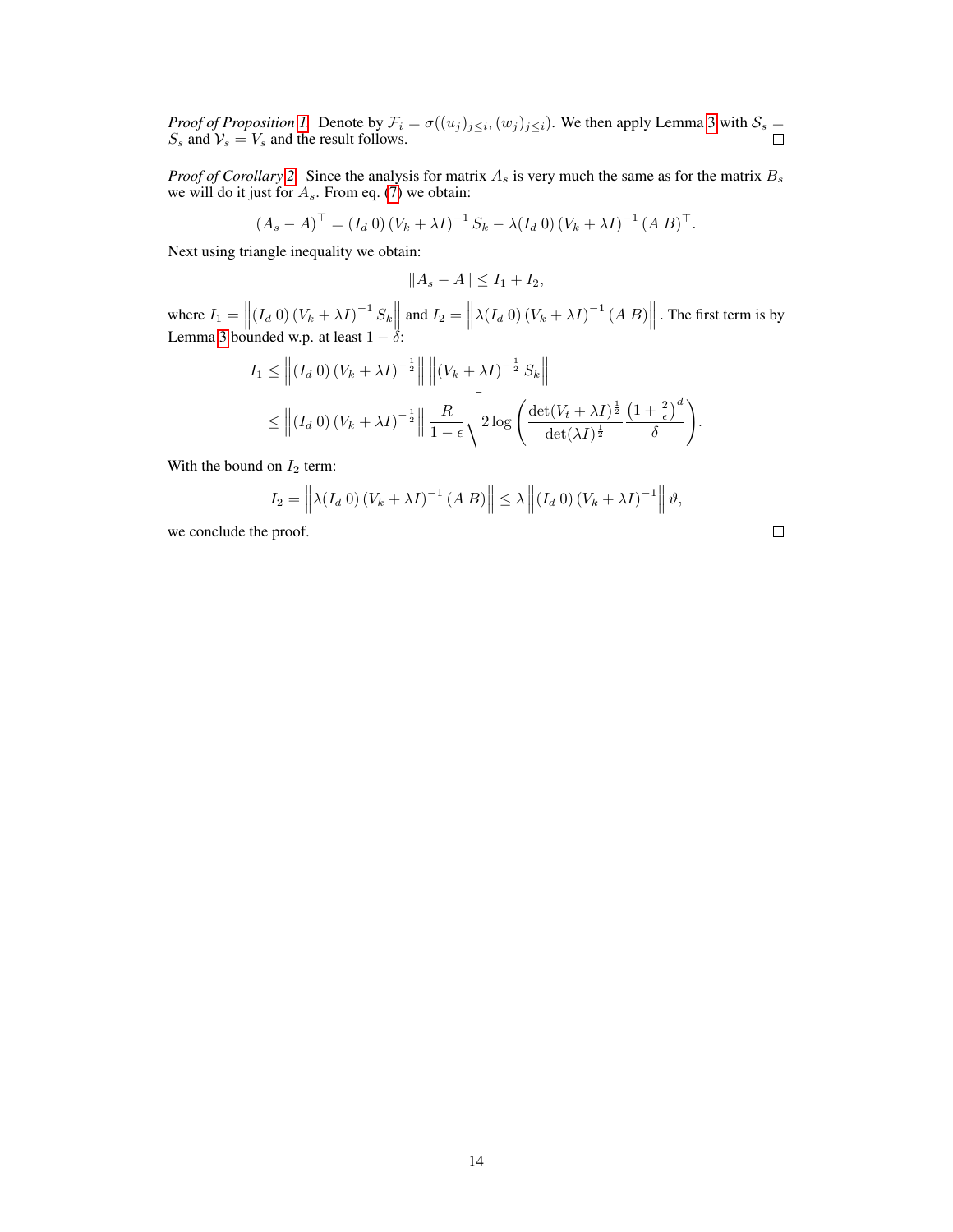## <span id="page-14-0"></span>B System level synthesis

In this section we prove Lemma [1](#page-4-2) and Theorem [1.](#page-4-3) First, for a matrix A, define its *resolvent* as  $\Re_A(z) = (zI - A)^{-1}$  for  $z \in \mathbb{C} \setminus \sigma(A)$ , where  $\sigma(A)$  is specter of matrix A. Next we, for the sake of completeness, state Theorem 2.3 of [Gil'](#page-8-10) [\(2014\)](#page-8-10) and show its corollary which will come handy.

<span id="page-14-3"></span>**Theorem 4** (Theorem 2.3 in [\(Gil', 2014\)](#page-8-10)). Let  $A \in \mathbb{R}^{d \times d}$  and  $z \notin \sigma(A)$ . Denote  $\rho(A, z) =$  $\min_{k=1}^d |\lambda_k(A)-z|$ , then it holds:

$$
\|\Re_A(z)\|_2 \leq \frac{1}{\rho(A,z)} \left(1 + \frac{1}{d-1}\left(1 + \frac{\|A\|_F^2 - \left|\text{Tr}(A^2)\right|}{\rho(A,z)^2}\right)\right)^{\frac{d-1}{2}}.
$$

<span id="page-14-1"></span>**Corollary 3.** Let  $A \in \mathbb{R}^{d \times d}$  and  $\rho(A) < 1$ , then it holds:

$$
\|\Re_A\|_{\mathcal{H}_{\infty}} \leq \frac{1}{1-\rho(A)} \left(1 + \frac{1}{d-1} \left(1 + \frac{\|A\|_F^2 - |\text{Tr}(A^2)|}{(1-\rho(A))^2}\right)\right)^{\frac{d-1}{2}}.
$$

To prove Lemma [1](#page-4-2) we also need the following result of [Dean et al.](#page-8-4) [\(2019\)](#page-8-4).

<span id="page-14-2"></span>**Lemma 4** (Lemma 4.2 in [Dean et al.](#page-8-4) [\(2019\)](#page-8-4)). Let K be a controller such that  $\rho(A_* + B_*K) < 1$  If  $\left(\epsilon_A + \epsilon_B \|K\|\right) \|\Re_{A_* + B_* K}\|_{\mathcal{H}_{\infty}} \leq \frac{1}{1+\sqrt{2}}$ , then the SDP [\(5\)](#page-2-1) is feasible.

To further ease the notation we will by  $A_{K,*}$  denote the true closed loop matrix if we choose controller K i.e.  $A_{K,*} = A_* + B_*K$ . We have now all the machinery in order to prove Lemma [1.](#page-4-2)

*Proof of Lemma [1.](#page-4-2)* Since  $\rho(A_{K,*}) \leq \gamma_0 < 1$  we have by Corollary [3:](#page-14-1)

$$
\|\Re_{A_{K,*}}\|_{\mathcal{H}_{\infty}} \leq \frac{1}{1-\gamma_0} \left(1 + \frac{1}{d-1} \left(1 + \frac{\|A_{K,*}\|_F^2 - |\text{Tr}(A_{K,*}^2)|}{(1-\gamma_0)^2}\right)\right)^{\frac{d-1}{2}} \leq \frac{1}{1-\gamma_0} \left(1 + \frac{1}{d-1} \left(1 + \left(\frac{\|A_*\|_F + \|B_*\|_F \|K\|_F}{(1-\gamma_0)^2}\right)^2\right)\right)^{\frac{d-1}{2}}
$$

.

With

$$
(\epsilon_A + \epsilon_B ||K||) \le \max(\epsilon_A, \epsilon_B)(1 + ||K||),
$$

we obtain that the condition  $(\epsilon_A + \epsilon_B ||K||) ||\Re_{A_* + B_* K}||_{\mathcal{H}_{\infty}} \le \frac{1}{1+\sqrt{2}}$  from Lemma [4](#page-14-2) is satisfied if:

$$
\max(\varepsilon_A, \varepsilon_B) \leq \frac{1}{3(1 + ||K||)C(\gamma_0, A_*, B_*, K))},
$$

where we denote:

$$
C(\gamma_0, A_*, B_*, K) = \frac{1}{1 - \gamma_0} \left( 1 + \frac{1}{d - 1} \left( 1 + \left( \frac{\|A_*\|_F + \|B_*\|_F \|K\|_F}{(1 - \gamma_0)^2} \right)^2 \right) \right)^{\frac{d - 1}{2}}.
$$

The proof of Theorem [1](#page-4-3) then follows.

*Proof of Theorem [1.](#page-4-3)* From Lemma [1](#page-3-0) we know that as soon as  $\max(\varepsilon_A, \varepsilon_B) \leq \frac{1}{3(1+||K||)C(\gamma_0, A_*, B_*, K)}$  the SDP [\(5\)](#page-2-1) in Algorithm 1 will be feasible and Algorithm 1 will terminate. At the same time from Corollary [1](#page-3-2) we know that if  $s \geq poly(\log \frac{1}{\delta})$  with probability at least  $1 - \delta$  it holds:

$$
\max(\varepsilon_A, \varepsilon_B) \le \frac{poly\left(\log s, \log \frac{1}{\delta}\right)}{\sqrt{s}} \le \frac{poly\left(\log \frac{1}{\delta}\right)}{s^{1/2 - \varepsilon/6}}.
$$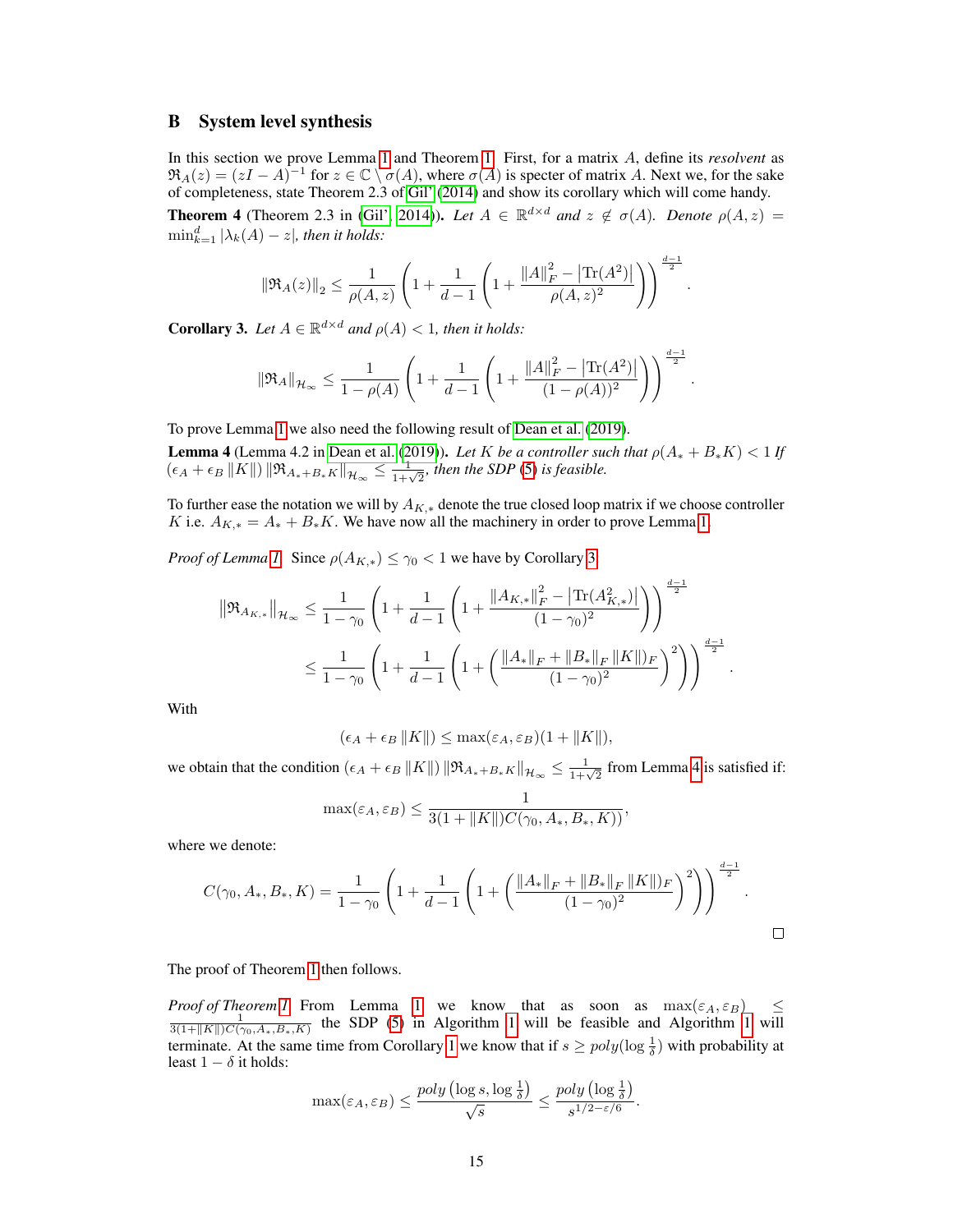Since  $\frac{1}{2+\varepsilon} \leq \frac{1}{2} - \frac{\varepsilon}{6}$ , for  $\varepsilon \in (0,1)$  we obtain that as soon as

$$
s \geq \left( \text{poly}\left(\log\frac{1}{\delta}\right)(1+\|K\|)C(\gamma_0,A_*,B_*,K)) \right)^{2+\epsilon}
$$

Algorithm [1](#page-3-0) has, with probability at least  $1 - \delta$ , found a controller which stabilizes  $A_*, B_*$ .  $\Box$ 

Remark 1. *With the result of Theorem [1](#page-4-3) we can upper bound the largest norm of states in eXploration phase while playing zero Gaussian actions with*  $\mathcal{O}\left(\|A_*\|^{(poly(\log \frac{1}{\delta})(1+\|K\|)C(\gamma_0,A_*,B_*,K)))^{2+\epsilon}}\right)$ .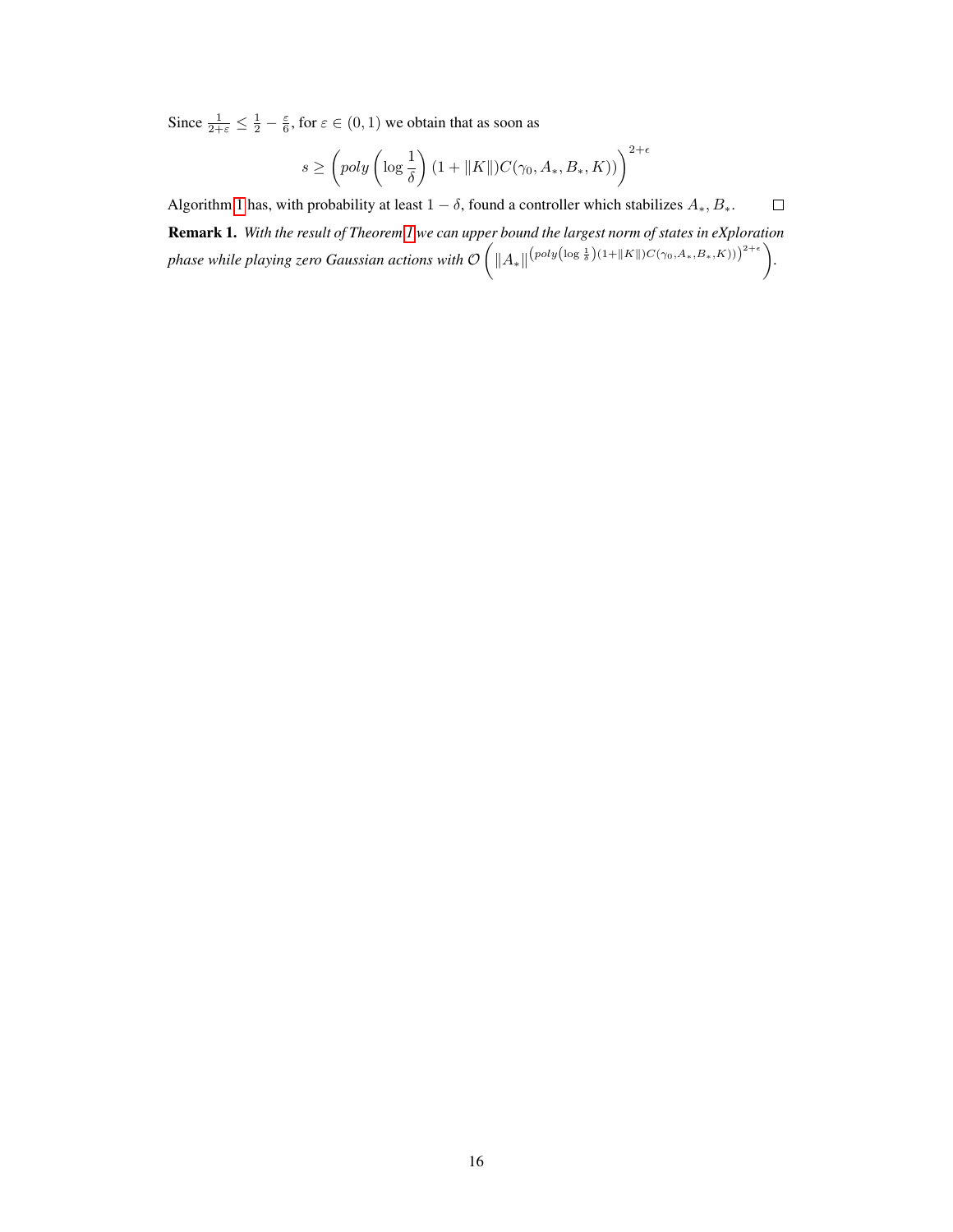# <span id="page-16-0"></span>C OSLO

In this section we will first find  $\gamma < 1$  for which it holds  $\rho(A_* + B_* K_0) \leq \gamma$  show how to compute  $\gamma$  and then use it in order to provide refined analysis of warm-up (Phase II) of X-OSLO. To run the Phase III of X-OSLO we further require an upper bound on optimal expected infinite horizon cost  $J_*$ . We show how we can compute this using the SDP  $(5)$  which terminates eXploration phase. For the ease of presentation we assume in this section that  $(w_i)_{i\geq 1} \stackrel{i.i.d.}{\sim} \mathcal{N}(0, \sigma^2 I)$ .

# <span id="page-16-1"></span>**C.1** Compute  $\gamma$  with  $\rho(A_* + B_*K_0) \leq \gamma < 1$

Let us first state a result which comes as a consequence of transformation of eq. [\(4\)](#page-2-0) to SDP [\(5\)](#page-2-1).

<span id="page-16-2"></span>**Lemma 5.** Let  $s^*$  be the minimal value,  $\widehat{A}$ ,  $\widehat{B}$  the estimates,  $\varepsilon_A$ ,  $\varepsilon_B$  upper bounds and  $K_0$  the obtained controllers of the SDB with which we streaght also without Them it holds. *controller of the SDP with which we stop the Algorithm [1.](#page-3-0) Then it holds:*

$$
\left\| \begin{pmatrix} \sqrt{2}\varepsilon_A I \\ \sqrt{2}\varepsilon_B K_0 \end{pmatrix} \left( zI - \widehat{A} - \widehat{B}K_0 \right)^{-1} \right\|_{\mathcal{H}_{\infty}} \leq \sqrt{s^*}.
$$

<span id="page-16-3"></span>Next we show a result which show an upper bound on the norm of resolvent of perturbed matrix. **Lemma 6.** Let  $D \in \mathbb{R}^{d \times d}$  with  $\rho(D) < 1$ . Then for  $\varepsilon \leq \frac{1 - \rho(D)}{2\rho(D)}$  $\frac{(-\rho(D))}{2\rho(D)}$  it holds:

$$
\left\| (zI - (1+\varepsilon)D)^{-1} \right\|_{\mathcal{H}_{\infty}} \le \frac{2}{1-\rho(D)} \left( 1 + \frac{1}{d-1} \left( 1 + \frac{4(\|D\|_F^2 - |\text{Tr}(D^2)|)}{\rho(D)^2 (1-\rho(D)^2)} \right) \right)^{\frac{d-1}{2}}
$$

*Proof.* By Corollary [3](#page-14-1) we have:

$$
\left\| \left(zI-(1+\varepsilon)D\right)^{-1} \right\|_{\mathcal{H}_{\infty}} \leq \frac{1}{1-(1+\varepsilon)\rho(D)} \left(1+\frac{1}{d-1}\left(1+\frac{4(1+\varepsilon)^2(\|D\|_F^2 - \left|{\text{Tr}}(D^2)\right|)}{(1-(1+\varepsilon)\rho(D))^2} \right) \right)^{\frac{d-1}{2}}
$$

 $\Box$ 

Plugging in the bound  $\varepsilon \leq \frac{1-\rho(D)}{2\rho(D)}$  we obtain the result.

In what comes next we will denote

$$
f(D):=\frac{2}{1-\rho(D)}\left(1+\frac{1}{d-1}\left(1+\frac{4(\|D\|_F^2 - \big|\text{Tr}(D^2)\big|)}{\rho(D)^2(1-\rho(D)^2)}\right)\right)^{\frac{d-1}{2}}.
$$

<span id="page-16-4"></span>**Proposition 3.** Let  $s^*$  be the minimal value,  $\widehat{A}$ ,  $\widehat{B}$  the estimates,  $\varepsilon_A$ ,  $\varepsilon_B$  upper bounds and  $K_0$  the *obtained controller of the SDP with which we stop the Algorithm [1](#page-3-0) Denote*  $D = \hat{A} + \hat{B}K_0$ *. Then it holds:*

$$
\rho(A_* + B_* K_0) < \frac{1}{1 + \varepsilon},
$$
\n
$$
\sqrt{1 + (1/s^* - 1) \|D\| f(D)} - 1
$$

*where*  $\varepsilon = \min \left( \frac{1-\rho(D)}{2\rho(D)} \right)$  $\frac{-\rho(D)}{2\rho(D)},$  $2||D||f(D)$ *.*

*Proof.* Observe that the condition  $\rho(A_4 + B_* K_0) < \frac{1}{1+\varepsilon}$  is equivalent to  $\rho(A'_* + B'_* K_0) < 1$ , where we denote by  $A'_{*} = (1 + \varepsilon)A_{*}, B'_{*} = (1 + \varepsilon)B_{*}$ . Let us further denote by  $\hat{A}' = (1 + \varepsilon)\hat{A}, \hat{B}' = (1 + \varepsilon)\hat{B}$  $(1+\varepsilon)\widehat{B}$  and  $\varepsilon'_A = (1+\varepsilon)\varepsilon_A$ ,  $\varepsilon'_B = (1+\varepsilon)\varepsilon_B$ .

From the discussion in section [2.1](#page-2-2) we obtain that the sufficient condition for  $\rho(A'_{*} + B'_{*}K_{0}) < 1$  is:

$$
\left\|\begin{pmatrix} \sqrt{2}\varepsilon_A' I \\ \sqrt{2}\varepsilon_B' K_0 \end{pmatrix} \Bigl(zI-\widehat A'-\widehat B'K_0\Bigr)^{-1}\right\|_{\mathcal{H}_\infty}<1,
$$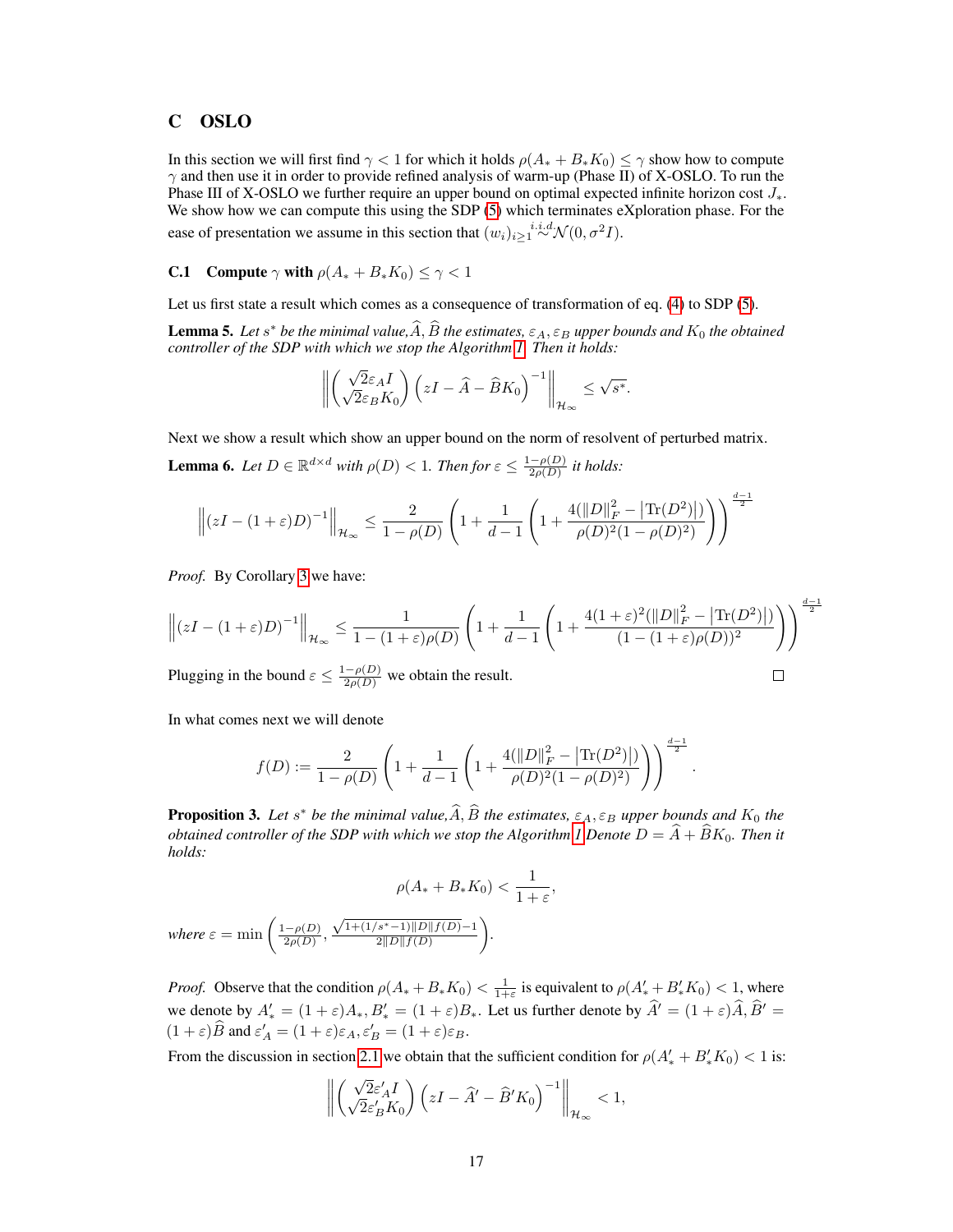which is equivalent to:

$$
\left\| \left( \sqrt{2} \varepsilon_A I \over \sqrt{2} \varepsilon_B K_0 \right) \left( zI - (1 + \varepsilon)D \right)^{-1} \right\|_{\mathcal{H}_{\infty}} < \frac{1}{1 + \varepsilon},
$$

Next denote by  $C = \begin{pmatrix} \sqrt{2} \varepsilon_A I \\ \sqrt{2} \varepsilon_A I \end{pmatrix}$  $2\varepsilon_B K_0$ and bound:

$$
\left\|C\left(zI - (1+\varepsilon)D\right)^{-1}\right\|_{\mathcal{H}_{\infty}} = \left\|C\left(\left(zI - D\right)^{-1} + \varepsilon\left(zI - D\right)^{-1}D\left(zI - (1+\varepsilon)D\right)^{-1}\right)\right\|_{\mathcal{H}_{\infty}}
$$

$$
\leq \left\|C\left(zI - D\right)^{-1}\right\|_{\mathcal{H}_{\infty}}\left(1+\varepsilon\|D\|\left\|\left(zI - (1+\varepsilon)D\right)^{-1}\right\|_{\mathcal{H}_{\infty}}\right),
$$

where we used the equality  $(X + Y)^{-1} = X^{-1} + X^{-1}Y(X + Y)^{-1}$ . Then by Lemmas [5](#page-16-2) and [6](#page-16-3) follows:

$$
\left\|C\left(zI-(1+\varepsilon)D\right)^{-1}\right\|_{\mathcal{H}_{\infty}}\leq s_{*}\left(1+\varepsilon\left\|D\right\|f(D)\right).
$$

The right hand side is smaller than  $1/(1+\varepsilon)$  by setting  $\varepsilon = \min \left( \frac{1-\rho(D)}{2\rho(D)} \right)$  $\frac{-\rho(D)}{2\rho(D)},$  $\sqrt{1+(1/s^*-1)\|D\|f(D)}-1$  $2||D||f(D)$  . For such a choise of  $\varepsilon$  then follows:

$$
\rho(A_* + B_* K_0) < \frac{1}{1+\varepsilon}.
$$

 $\Box$ 

Since matrix  $\hat{A} + \hat{B}K_0$  and s<sup>\*</sup> are known while running the algorithm, we can compute  $\varepsilon$  given in Proposition [3](#page-16-4) and hence we found  $\gamma$ , defined as  $\gamma = \frac{1}{1+\epsilon}$ , which we can compute, and for which it holds  $\rho(A_* + B_* K_0) \leq \gamma < 1$ .

#### <span id="page-17-0"></span>C.2 Refined analysis of OSLO's warm-up phase

Next we present the pseudo code of the warm-up (Phase II) of X-OSLO and provide a refined analysis given in [Cohen et al.](#page-8-3) [\(2019\)](#page-8-3) in which they show that running Phase II for  $\mathcal{O}(\sqrt{T})$  rounds tightens the estimates of  $A_*, B_*$  enough that we can start with optimistic exploitation and at the same time yields the regret of order  $\mathcal{O}(\sqrt{T})$ .

# Algorithm 2 Phase II: Tighten the bounds

1: **Input:** $K_0$  from Phase I, T 2: Denote  $\kappa_0 = \max(1, \|K_0\|)$ 3: for  $i=1,\ldots \mathcal{O}(\sqrt{T})$  do 4: **observe** state  $x_i$ 5: **play**  $u_i \sim \mathcal{N}(K_0 x_i, 2\sigma^2 \kappa_0^2 I)$ 6: end for

Before starting with the analysis let us state some useful results which will come handy. First we state a result which with high probability bounds the norm of zero mean Gaussians.

<span id="page-17-1"></span>**Theorem 5** (Hanson-Wright (Proposition 1.1 in [\(Hsu et al., 2012\)](#page-8-11))). *Let*  $x \sim \mathcal{N}(0, I_n)$  *and let*  $A \in \mathbb{R}^{m \times n}$ . Denote by  $\Sigma = A^{\top}A$ . Then for all  $z > 0$  it holds:

$$
\mathbb{P}\left(\left\|Ax\right\|^2 > \text{Tr}(\Sigma) + 2\sqrt{\text{Tr}(\Sigma^2)z} + 2\left\|\Sigma\right\|z\right) \le e^{-z}
$$

<span id="page-17-2"></span>**Corollary 4.** Let  $x \sim \mathcal{N}(0, \Sigma)$ . Then for any  $\delta \in (0, \frac{1}{e})$  it holds with probability at least  $1 - \delta$ :

$$
||x||^2 \le 5 \operatorname{Tr}(\Sigma) \log \frac{1}{\delta}
$$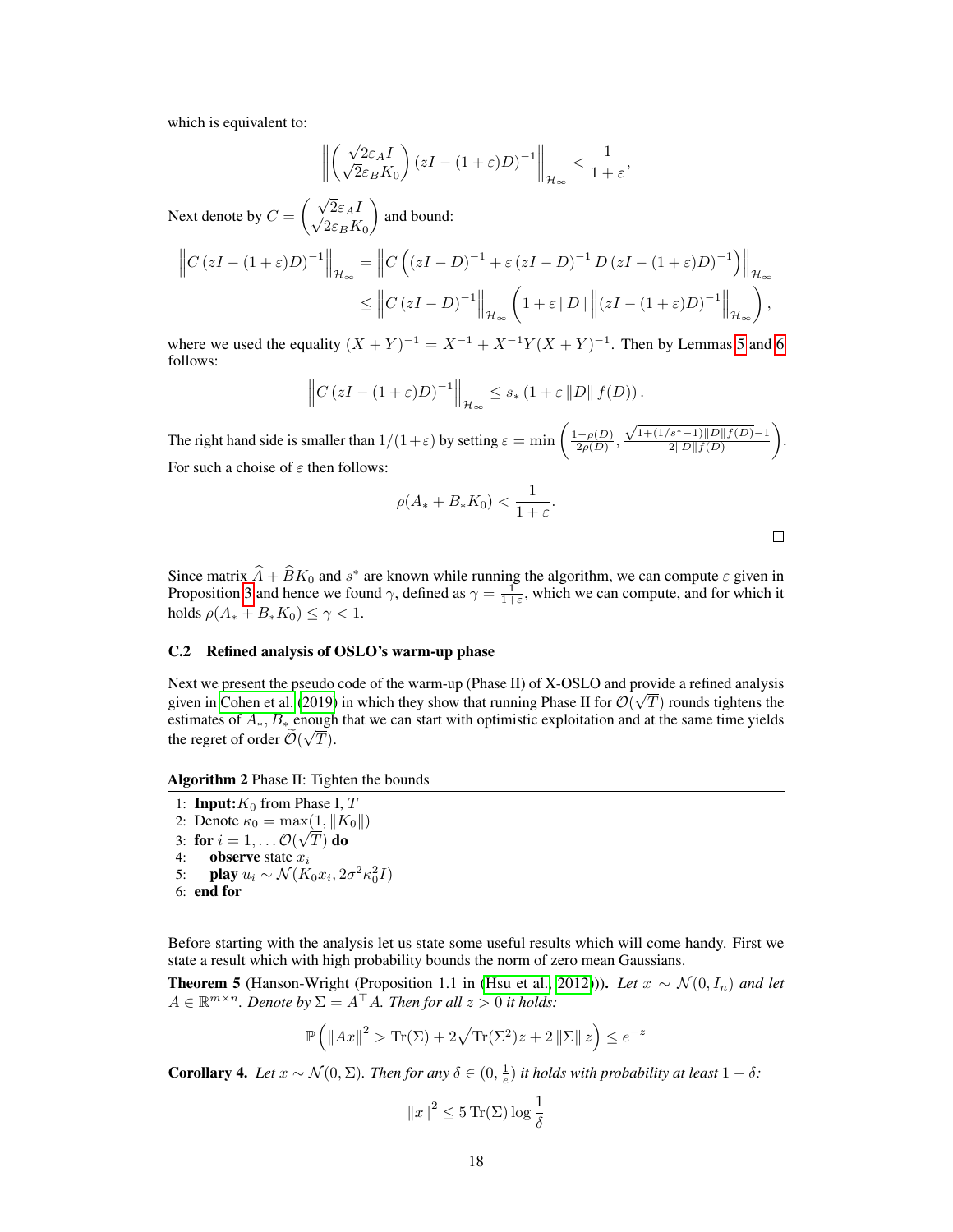*Proof.* Since  $\delta \in (0, \frac{1}{e})$  it holds  $\log \frac{1}{\delta} > 1$ . Hence if we set  $z = \log \frac{1}{\delta}$  we have  $\sqrt{z} \leq z$ . Inserting  $z = \log \frac{1}{\delta}$  to Theorem [5](#page-17-1) we have that it holds w.p at least  $1 - \delta$ :

$$
||x||^2 \le \text{Tr}(\Sigma) + (2 ||\Sigma||_F + 2 ||\Sigma||) \log \frac{1}{\delta}.
$$

Hence it is enough to show that  $\|\Sigma\|, \|\Sigma\|_F \leq \text{Tr}(\Sigma)$ . Since  $\Sigma$  is symmetric positive semi-definite matrix its eigenvalues are equal to singular values. Hence it is enough to show:

$$
\sqrt{\sum_{i} \lambda_i(\Sigma)^2} \leq \sum_{i} \lambda_i(\Sigma).
$$

Since

$$
\left(\sum_{i} \lambda_i(\Sigma)\right)^2 - \sum_{i} \lambda_i(\Sigma)^2 = \sum_{i \neq j} \lambda_i(\Sigma)\lambda_j(\Sigma) \geq 0,
$$

we have  $||\Sigma||_F \leq \text{Tr}(\Sigma)$ . For every matrix it also holds  $||\Sigma|| \leq ||\Sigma||_F$ , hence we showed that  $\|\Sigma\|$ ,  $\|\Sigma\|_F \leq \text{Tr}(\Sigma)$ .

To analyze the case when we would like to utilize  $\rho(A_{*} + B_{*}K_{0}) < 1$  we further need to know how to bound the norm of power of closed loop matrix. The following theorem and its corollary will come handy.

<span id="page-18-0"></span>**Theorem 6** (Theorem 2.16 in [\(Dowler, 2013\)](#page-8-12)). Let  $A \in \mathbb{R}^{d \times d}$  be a square matrix and let  $\Gamma$  be a *positively oriented Jordan curve in complex plane which contains ball*  $B(\rho(A))$  *in its interior. Then it holds:*

$$
A^k = \frac{1}{2\pi i} \int_{\Gamma} z^k \Re_A(z) dz.
$$

<span id="page-18-1"></span>**Lemma 7** (Matrix power norm bound). Let  $A \in \mathbb{R}^{d \times d}$  with  $\rho(A) < 1$ . Then it holds:

$$
||A^k|| \le \left(\frac{1+\rho(A)}{2}\right)^{k+1} \frac{2}{1-\rho(A)} \left(1 + \frac{1}{d-1}\left(1 + \frac{4(||A||_F^2 - |\text{Tr}(A^2)|)}{(1-\rho(A))^2}\right)\right)^{\frac{d-1}{2}}
$$

*Proof.* Since  $\rho(A) < 1$  the curve which parametrizes the circle  $\partial B\left(\frac{1+\rho(A)}{2}\right)$  $\frac{\rho(A)}{2}$  in the positive way contains in its interior all the eigenvalues of A. Hence we can use Theorem [6](#page-18-0) and compute

$$
||A^{k}|| \leq \frac{1}{2\pi} \int_{\partial B\left(\frac{1+\rho(A)}{2}\right)} |z|^{k} ||\Re_A(z)|| dz
$$
  
\n
$$
\leq \frac{1}{\pi(1-\rho(A))} \left(1 + \frac{1}{d-1} \left(1 + \frac{4(||A||_F^2 - |\text{Tr}(A^2)|)}{(1-\rho(A))^2} \right)\right)^{\frac{d-1}{2}} \int_{\partial B\left(\frac{1+\rho(A)}{2}\right)} |z|^k dz
$$
  
\n
$$
= \left(\frac{1+\rho(A)}{2}\right)^{k+1} \frac{2}{1-\rho(A)} \left(1 + \frac{1}{d-1} \left(1 + \frac{4(||A||_F^2 - |\text{Tr}(A^2)|)}{(1-\rho(A))^2}\right)\right)^{\frac{d-1}{2}},
$$

where we used Theorem [4](#page-14-3) in the second inequality.

Now we present the refined analysis of [Cohen et al.](#page-8-3) [\(2019\)](#page-8-3) where we leverage the knowledge of  $\rho(A_{*} + B_{*}K_{0})$  < 1. From Proposition [3](#page-16-4) we obtain that there exist  $\gamma$ , which we can compute after Phase I, with  $\rho(A_{*} + B_{*}K_0) \leq \gamma < 1$ . In the rest of this section we denote by

$$
C_0 = \frac{2}{1-\gamma}\left(1+\frac{1}{d-1}\left(1+\frac{4(\|A_*+B_*K_0\|_F^2 - \left|\text{Tr}((A_*+B_*K_0)^2)\right|)}{\gamma^2(1-\gamma)^2}\right)\right)^{\frac{d-1}{2}}
$$

.

 $\Box$ 

<span id="page-18-2"></span>Since we know an upper bound  $\vartheta$  with  $\|(A B)\| \leq \vartheta$  we can compute an upper bound for  $C_0$  after we finish with Phase I.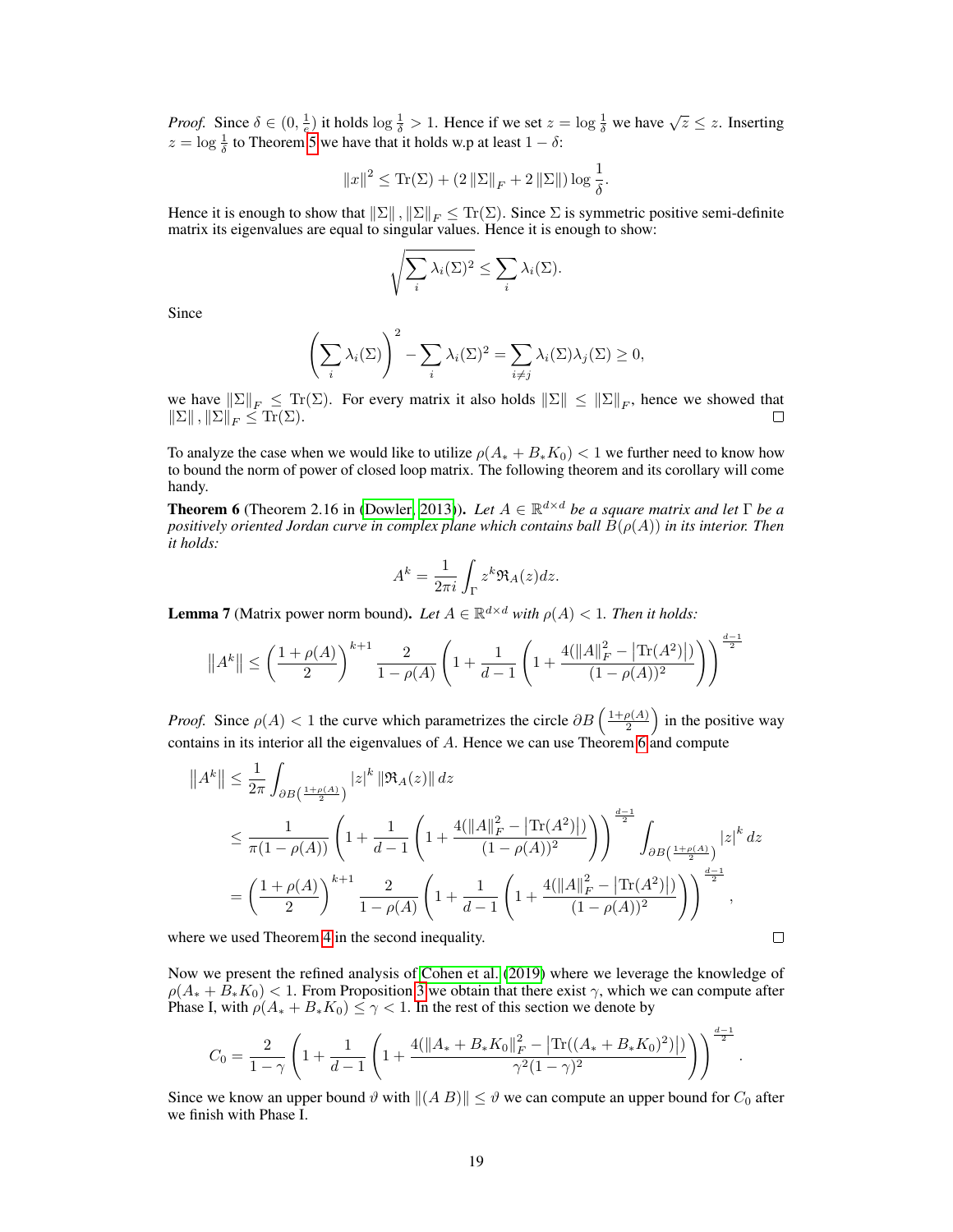**Lemma 8.** Let  $x_0, x_1, \ldots$  be a sequence of states starting from state  $x_0$  and generated by dynamics [\(1\)](#page-1-0) *following a policy*  $K_0$ *, obtained from Algorithm [1.](#page-3-0) Then we have:* 

$$
||x_i|| \leq C_0 \left(\frac{1+\gamma}{2}\right)^{i+1} ||x_0|| + \frac{2C_0}{1-\gamma} \max_{j=0}^{i-1} ||w_j||
$$

*Proof.* Since we stick to the policy  $K_0$ , we have  $x_{i+1} = (A + BK_0)x_i + B\eta_i + w_{i+1}$ , where  $\eta_i \sim \mathcal{N}(0, 2\kappa_0^2 \sigma^2 I)$ . From there it follows:

$$
x_i = (A + BK_0)^i x_0 + \sum_{j=0}^{i-1} (A + BK_0)^{i-j-1} (Bv_j + w_{j+1}).
$$

Using first triangle inequality and then Lemma [7](#page-18-1) we obtain:

$$
||x_i|| \le ||(A + BK_0)^i|| ||x_0|| + \sum_{j=0}^{i-1} ||(A + BK_0)^{i-j-1}|| ||Bv_j + w_{j+1}||
$$
  
\n
$$
\le C_0 \left(\frac{1+\gamma}{2}\right)^{i+1} ||x_0|| + C_0 \max_{i=1}^k ||w_i|| \sum_{i=0}^\infty \left(\frac{1+\gamma}{2}\right)^i
$$
  
\n
$$
= C_0 \left(\frac{1+\gamma}{2}\right)^{i+1} ||x_0|| + \frac{2C_0}{1-\gamma} \min_{j=0}^{i-1} ||Bv_j + w_{j+1}||
$$

 $\Box$ 

 $\Box$ 

In the next lemma we will apply a corollary [4](#page-17-2) of Hanson-Wright inequality and bound the maximal norm of the noise.

**Lemma 9.** Let  $\delta \in (0, \frac{1}{e})$ . With probability at least  $1 - \delta$  for all  $i = 1, \ldots T_0$  holds:

$$
||x_i|| \leq C_0 \left(\frac{1+\gamma}{2}\right)^{i+1} ||x_0|| + \frac{2\sqrt{5}C_0\sigma}{1-\gamma} \sqrt{(d+2k\kappa_0^2\vartheta^2) \log \frac{T_0}{\delta}}
$$

*Proof.* In order to use Lemma [8](#page-18-2) we need to bound  $\max_{j=0}^{T_0-1} ||B\eta_j + w_{j+1}||$ . Since  $B\eta_j + w_{j+1} \sim$  $\mathcal{N}(0, 2\sigma^2 \kappa_0^2 BB^\top + \sigma^2 I)$  we can use Corollary [4.](#page-17-2) For every  $0 \le j \le T_0 - 1$  it holds w.p. at least  $1-\frac{\delta}{T_0}$ :

$$
||B\eta_j + w_{j+1}||^2 \le 5\sigma^2(d + 2\kappa_0^2 ||B||_F^2) \log \frac{T_0}{\delta}.
$$

Using union bound and Lemma [8](#page-18-2) we obtain that it holds w.p. at least  $1 - \delta$ :

$$
||x_i|| \leq C_0 \left(\frac{1+\gamma}{2}\right)^{i+1} ||x_0|| + \frac{2\sqrt{5}C_0\sigma}{1-\gamma} \sqrt{(d+2k\kappa_0^2\vartheta^2) \log \frac{T_0}{\delta}},
$$

which finishes the proof.

The rest of the analysis which shows that running Phase II for  $\mathcal{O}(\frac{1}{n})$ √  $T$ ) rounds yields a controller with tight enough estimates to start Phase III is very similar to the analysis presented in the proof of Theorem 20 in [\(Cohen et al., 2019\)](#page-8-3) and hence we omit it here.

#### <span id="page-19-0"></span>C.3 Optimal infinite horizon cost upper bound

We can start with Phase III of X-OSLO when we have estimates  $\widehat{A}$ ,  $\widehat{B}$  with  $\|(\widehat{A}\widehat{B}) - (A * B*)\|_F^2 \le$  $c \frac{\alpha_0^5 \sigma^{10}}{\sigma^{5.9} \sqrt{\sigma}}$  $\frac{\alpha_0\sigma}{\nu^5\vartheta\sqrt{T}}$ . Here  $\alpha_0 = \min(\lambda_{min}(Q), \lambda_{min}(R))$ , c universal constant,  $\sigma$ ,  $\vartheta$ , T as defined above and  $\nu$ an upper bound for the optimal expected infinite horizon cost  $J_*$ . We need upper bound  $\nu$  in order to know when we can start with Phase III. We now show how we can compute  $\nu$  from the optimal solution of SDP with which we finish Phase I of X-OSLO.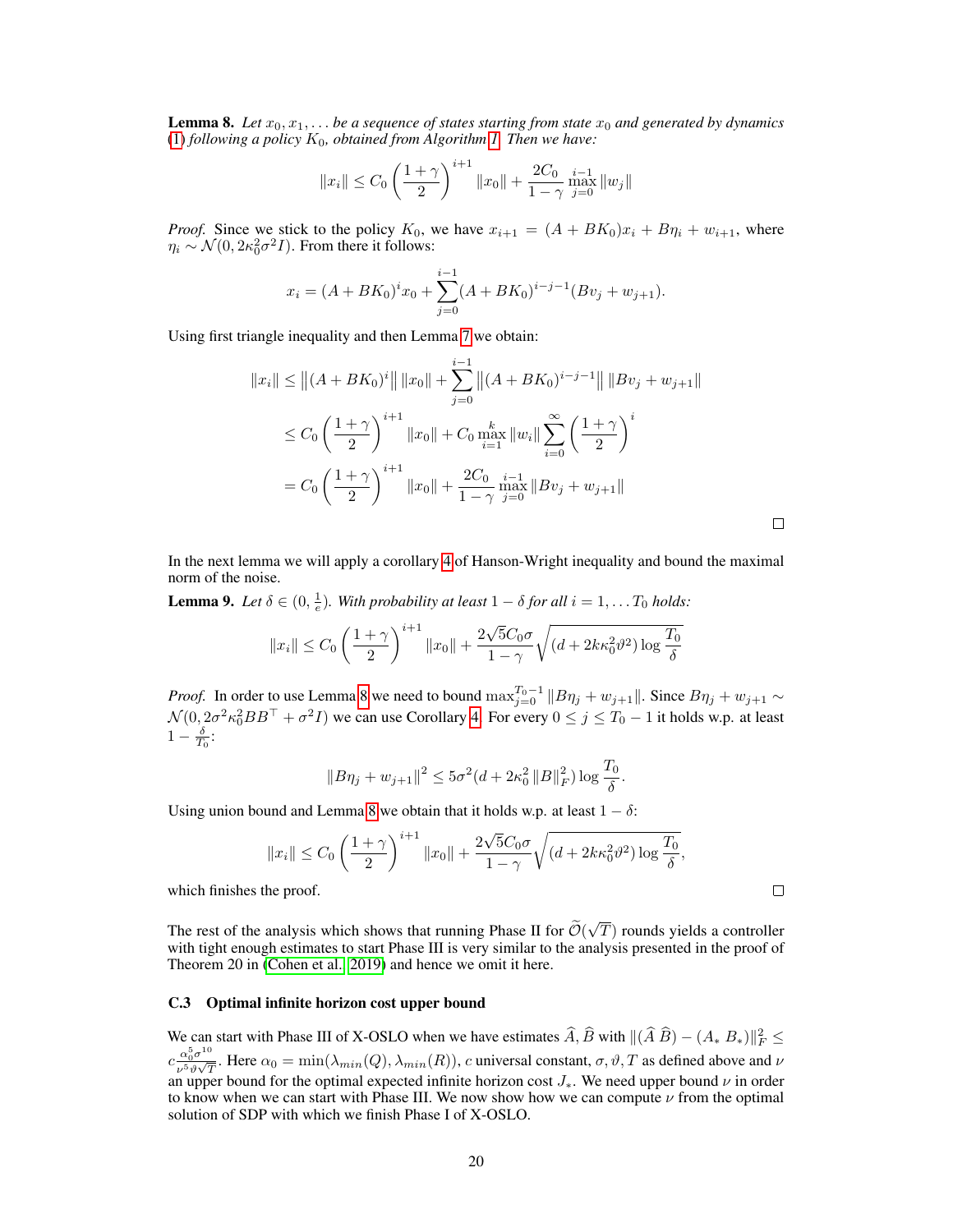If we choose action  $u_i = Kx_i$ , where  $K \in \mathbb{R}^{k \times d}$  is fixed matrix for which it holds  $\rho(A_* + B_*K) < 1$ , then the infinite horizon cost associated with this policy is equal to the solution of the minimization problem (c.f. [\(Cohen et al., 2018\)](#page-8-13)):

<span id="page-20-0"></span>
$$
\min_{X \succeq 0} \text{Tr}((Q + K^{\top}RK)X),
$$
  
s.t.  $X = (A_* + B_*K)X(A_* + B_*K)^{\top} + \sigma^2 I.$  (11)

We denote the expected infinite horizon cost for such a policy with  $J(A_*, B_*, K)$ . We will now show that we obtain the same result if we replace equality constraint in [\(11\)](#page-20-0) with PSD inequality one.

**Lemma 10.** Let  $v^*$  be minimal value of  $(11)$  and  $v'$  minimal value of

<span id="page-20-1"></span>
$$
\min_{X \succeq 0} \text{Tr}((Q + K^{\top}RK)X), \n s.t. \ X \succeq (A_* + B_*K)X(A_* + B_*K)^{\top} + \sigma^2 I.
$$
\n(12)

*Then it holds*  $\nu^* = \nu'.$ 

*Proof.* Since constraint in [\(12\)](#page-20-1) is weaker than the constraint in [\(11\)](#page-20-0) we have  $\nu^* \ge \nu'$ . To prove the equality we will show that in the optimal solution of minimization problem [\(12\)](#page-20-1) it holds:  $X = (A^* + B^*)^T$  $B_*K)X(A_*+B_*K)^\top + \sigma^2 I$ . Suppose that for X it holds  $X \succeq (A_*+B_*K)X(A_*+B_*K)^\top + \sigma^2 I$ . but not  $X = (A_* + B_*K)X(A_* + B_*K)^{\top} + \sigma^2 I$ . Then there exist  $E \succeq 0$ ,  $E \neq 0$  such that:  $X - E = (A_* + B_*K)X(A_* + B_*K)^{\top} + \sigma^2 I$ . We will show that then also  $X - E$  satisfy the constraints of problem [\(12\)](#page-20-1). Since:

$$
X - E \succeq (A_* + B_* K)(X - E)(A_* + B_* K)^\top + \sigma^2 I
$$
  
\n
$$
\iff X - E \succeq (A_* + B_* K)X(A_* + BK_*)^\top - (A_* + BK_*)E(A_* + BK_*)^\top + \sigma^2 I
$$
  
\n
$$
\iff X - E \succeq X - E - (A_* + B_* K)E(A_* + B_* K)^\top
$$
  
\n
$$
\iff 0 \succeq -(A_* + B_* K)E(A_* + B_* K)^\top,
$$

 $X - E$  indeed satisfy the constraints of [\(12\)](#page-20-1). Since  $Tr((Q + K^{\top}RK)X) > Tr((Q + K^{\top}RK)(X E$ )) we obtain that in the optimal solution of [\(12\)](#page-20-1) we have the equality in the constraint and it holds  $\nu_* = \nu'.$  $\Box$ 

The next lemma will show how can we remove the  $\sigma^2$  term from constraint to the minimization term. Lemma 11. *The minimal value of the optimization problem* [\(11\)](#page-20-0) *is equal to the optimal value of:*

$$
\min_{X \succeq 0} \sigma^2 \operatorname{Tr}((Q + K^\top R K)X),
$$
  
s.t.  $X = (A_* + B_* K)X(A_* + B_* K)^\top + I.$  (13)

*Proof.* First notice that the optimal value of [\(11\)](#page-20-0) is equal to:

$$
\lim_{T \to \infty} \frac{1}{T} \sum_{i=0}^{T} \mathbb{E} \left( x_i^{\top} Q x_i + u_i^{\top} R u_i \right).
$$

Since  $u_i = Kx_i$  we obtain:

$$
\lim_{T \to \infty} \frac{1}{T} \sum_{i=0}^{T} \mathbb{E} \left( x_i^{\top} Q x_i + u_i^{\top} R u_i \right) = \lim_{T \to \infty} \frac{1}{T} \sum_{i=0}^{T} \mathbb{E} \left( x_i^{\top} Q x_i + x_i^{\top} K^{\top} R K x_i \right)
$$
\n
$$
= \lim_{T \to \infty} \frac{1}{T} \sum_{i=0}^{T} \text{Tr} \left( \left( Q + K^{\top} R K \right) \mathbb{E} [x_i x_i^{\top}] \right)
$$
\n
$$
= \text{Tr} \left( \left( Q + K^{\top} R K \right) \lim_{T \to \infty} \frac{1}{T} \sum_{i=0}^{T} \mathbb{E} [x_i x_i^{\top}] \right)
$$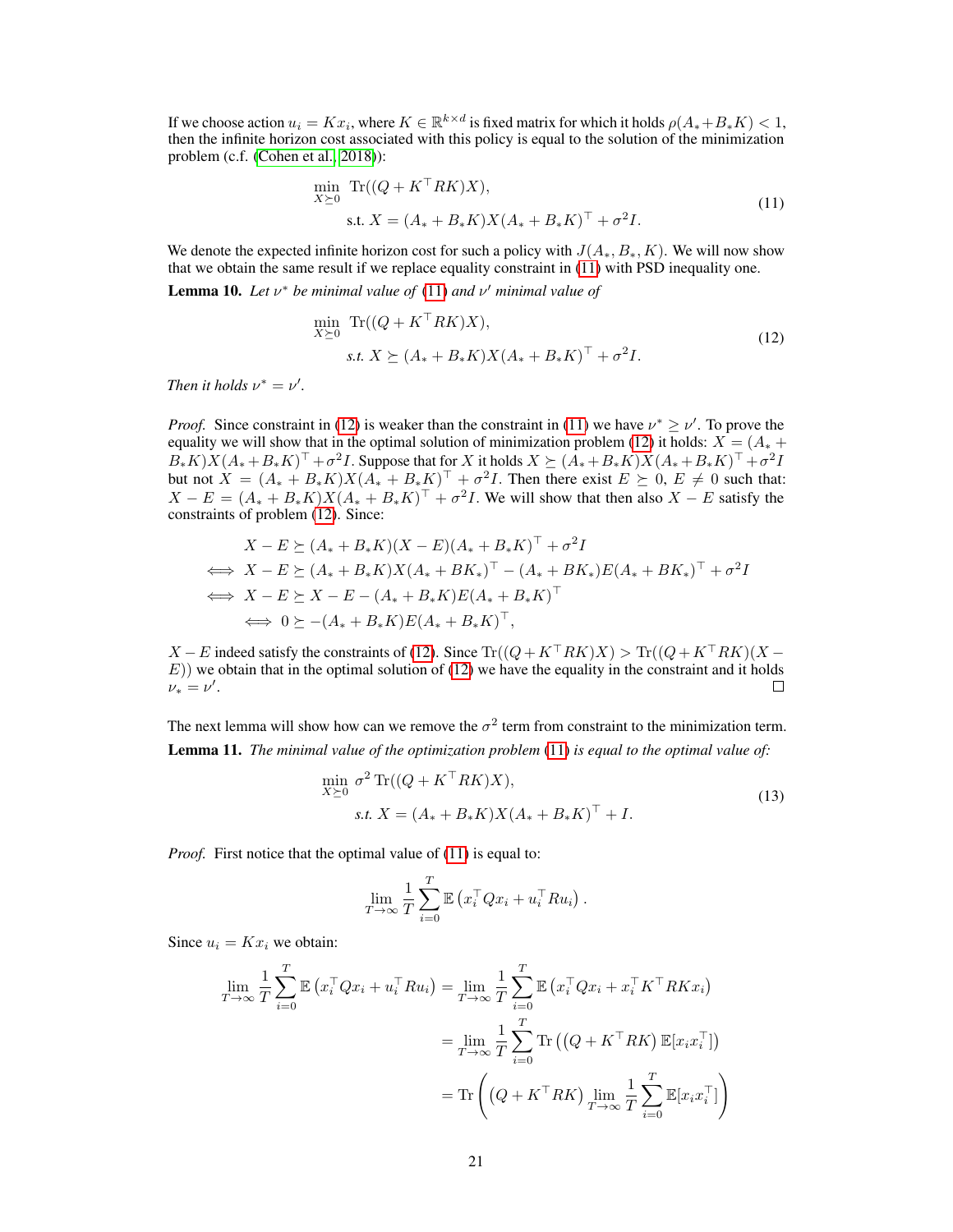Let us look at the term  $\lim_{T\to\infty} \frac{1}{T} \sum_{i=0}^{T} \mathbb{E}[x_i x_i^{\top}]$ . Since  $x_i = \sum_{j=1}^{i} (A_{*} + B_{*} K)^{i-j} w_j$  we obtain:

$$
\lim_{T \to \infty} \frac{1}{T} \sum_{i=0}^{T} \mathbb{E}[x_i x_i^{\top}] = \lim_{T \to \infty} \frac{1}{T} \sum_{i=0}^{T} \mathbb{E}\left[\sum_{j=1}^{i} (A_{*} + B_{*}K)^{i-j} w_j w_i^{\top} ((A_{*} + B_{*}K)^{\top})^{i-j}\right]
$$

$$
= \sigma^2 \lim_{T \to \infty} \frac{1}{T} \sum_{i=0}^{T} \mathbb{E}\left[\sum_{j=1}^{i} (A_{*} + B_{*}K)^{i-j} \frac{w_j}{\sigma} \frac{w_l}{\sigma}^{\top} ((A_{*} + B_{*}K)^{\top})^{i-j}\right].
$$

Hence (due to the linearity of trace operator) if we calculate as if that the process noise has covariance matrix equal to I we need to multiply the infinite horizon cost with  $\sigma^2$  to obtain the true infinite horizon cost.  $\Box$ 

To finish we will first show a result presented by [Dean et al.](#page-8-4) [\(2019\)](#page-8-4) and then use it to to arrive at an upper bound for  $J_*$ .

<span id="page-21-0"></span>**Lemma 12.** Let  $X, K = ZX^{-1}, s$  be a feasible solution for SDP [\(5\)](#page-2-1). Then it holds:

$$
J(A_*,B_*,K) \le \frac{1}{1-\sqrt{s}} J(\widehat{A}, \widehat{B}, K).
$$

Lemma 13. Let  $s^*$ , X, K be parameters of the optimal solution of SPD problem which are returned *by Algorithm [1.](#page-3-0) Then it holds:*

$$
J^* \le \frac{\sigma^2}{1 - \sqrt{s^*}} \operatorname{Tr}((Q + K^\top R K)X)
$$

*Proof.* First we will use the fact that if a matrix is positive semi definite then all its minors are also positive semi definite. Since  $s^*$ , X, K are optimal solution to SDP [\(5\)](#page-2-1) they are also feasible solution and hence we have:

$$
\begin{pmatrix} X - I & (\hat{A} + \hat{B}K)X \\ X(\hat{A} + \hat{B}K)^{\top} & X \end{pmatrix} \succeq 0.
$$

Since  $X \succ 0$ , the latter is by Schur's complement lemma equivalent to:

$$
X - I - (\widehat{A} + \widehat{B}K)XX^{-1}X(\widehat{A} + \widehat{B}K)^{\top} \succeq 0.
$$

Reordering the terms we obtain:

$$
X \succeq (\widehat{A} + \widehat{B}K)X(\widehat{A} + \widehat{B}K)^{\top} + I
$$

Since  $X \succeq (\widehat{A} + \widehat{B}K)X(\widehat{A} + \widehat{B}K)^{\top} + I$ , we obtain:

$$
J(\widehat{A}, \widehat{B}, K) \le \sigma^2 \operatorname{Tr} \left( \left( Q + K^\top R K \right) X \right).
$$

To finish the proof let us use lemma [12:](#page-21-0)

$$
J_{*} \leq J(A_{*}, B_{*}, K) \leq \frac{1}{1 - \sqrt{s^{*}}} J(\widehat{A}, \widehat{B}, K) \leq \frac{\sigma^{2}}{1 - \sqrt{s^{*}}} \operatorname{Tr} ((Q + K^{\top} R K) X).
$$

 $\Box$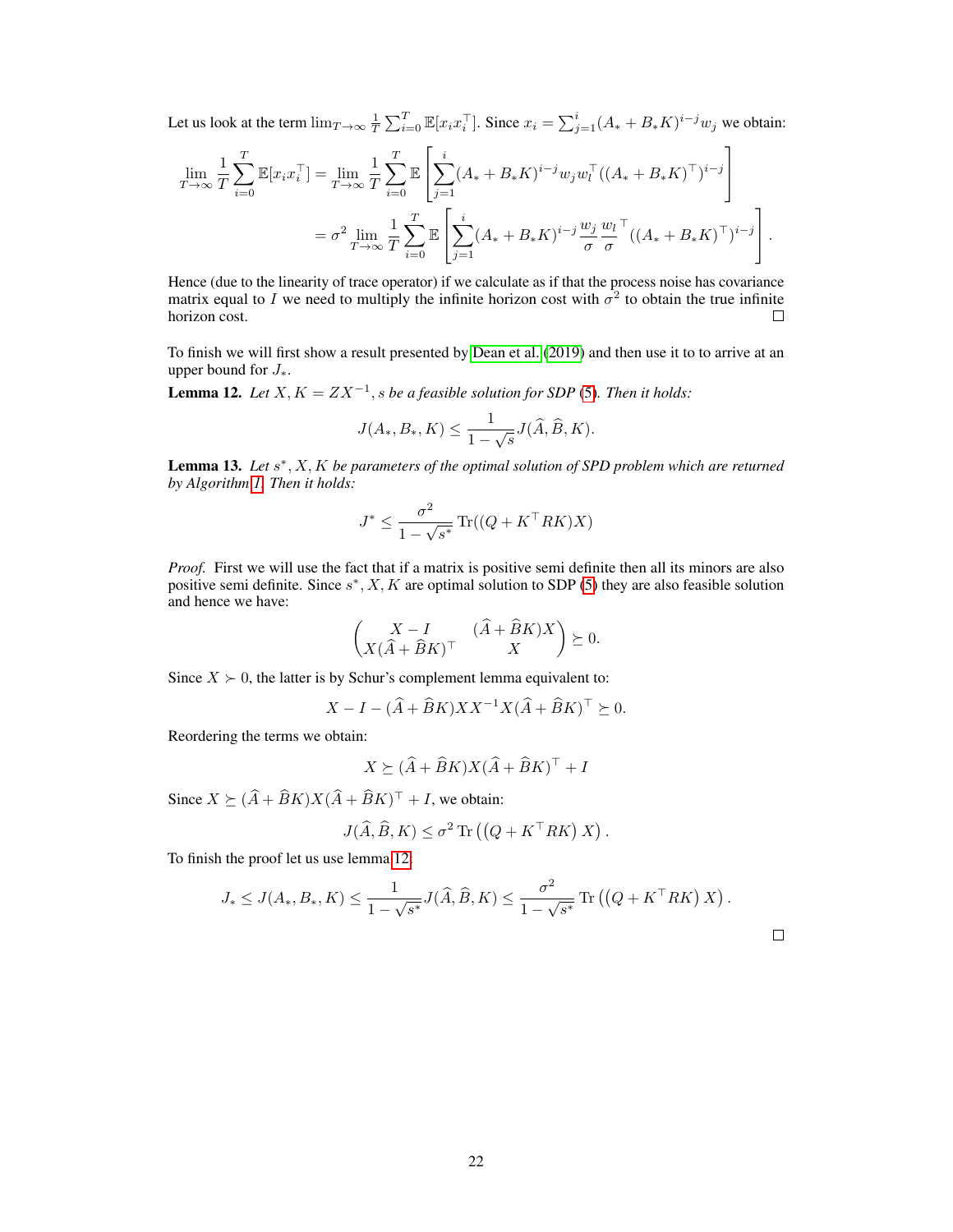## <span id="page-22-0"></span>D Certainty equivalent control

In this section we first show a theorem which show that the regret of X-CEC is bounded by  $\mathcal{O}(\mathbf{W}_{\text{eff}})$ √ T). We then further provide pseudo code of algorithm CEC, introduced by [Simchowitz and Foster](#page-9-4) [\(2020\)](#page-9-4), which we use as Phase II and III of algorithm X-CEC.

**Theorem 7.** Let  $\delta \in (0, \frac{1}{T})$ . Then the Regret of the X-CEC algorithm is bounded by:

$$
R_T = \mathcal{O}\left(\sqrt{k^2 d T \log \frac{1}{\delta}}\right).
$$

*Proof Sketch.* By Theorem 2 of [Simchowitz and Foster](#page-9-4) [\(2020\)](#page-9-4) the regret of Phase II and III is bounded by  $\mathcal{O}\left(\sqrt{k^2dT\log\frac{1}{\delta}}\right)$ . Since running eXploration as Phase I adds  $\widetilde{\mathcal{O}}(1)$  to the total regret the result follows.

Note that since  $\delta \in (0, \frac{1}{T})$  the factor  $\log \frac{1}{\delta}$  is of order  $\log T$ . Hence the regret scale asymptotically as  $\mathcal{O}(\sqrt{T \log T})$ . We included the state and action dimension in the  $\mathcal{O}(\cdot)$ , due to the lower bound on  $C(\sqrt{T} \log T)$ . We included the state and action dimension in the  $C(\cdot)$ , due to the lower bound on regret by [Simchowitz and Foster](#page-9-4) [\(2020\)](#page-9-4) which states that any algorithm suffers at least  $\Omega(\sqrt{k^2}dT)$ .

Let us know show the pseudo code of CEC. In the pseudo code we use the notation  $P(A_i, B_i) =$  $DARE(A_i, B_i, Q, R)$  and  $K(A_i, B_i) = -(R + B_i^{\top} P(A_i, B_i)B_i)^{-1} B_i^{\top} P(A_i, B_i)A_i$ .

As long as the variable safe in Algorithm [3](#page-22-1) is set on False we are in the Phase II and play  $u_i \sim$  $\mathcal{N}(K_0x_i, I)$ . Once we can with high probability ensure that the obtained estimates are close to the true underlying system we set variable safe to  $True$  and start with Phase III, where we greedily exploit the tightness of the estimates, while we additionally explore by injecting Gaussian noise with variance scaling with  $\mathcal{O}(1/\sqrt{i})$ . Note that the end of Phase II is again as the end of Phase I completely data dependent.

## <span id="page-22-1"></span>Algorithm 3 Phase II and III of X-CEC: Tighten the bounds and exploit greedily

1: **Input:**  $K_0$  with  $\rho(A_* + B_* K_0) < 1, \delta$ 2: safe =  $False, K = K_0, \sigma^2 = 1$ 3: for  $i = 1, ...$  do 4: **observe** state  $x_i$ <br>5: **if**  $i = 2^j$  then 5: if  $i = 2^j$  then 6: Let  $(A_i, B_i, V_i)$  be OLS estimators and covariance matrix from samples  $2^{j-1}, \ldots, 2^j-1$ 7: if safe  $= False$  then 8: Conf<sub>i</sub> =  $6\lambda_{min}(V_i)^{-1}(n \log 5 + \log(4i^2 \det(3V_i)/\delta))$  ( $\infty$ , if  $\det(V_i) = 0$ ) 9: **if**  $V_i \succeq I$  and  $1/\text{Conf}_i \geq 54 \left\| P(A_i, B_i) \right\|^5$  **then** 10:  $\text{safe} = True$ 11:  $B_{\text{safe}} = \{(A, B) | ||A - A_i|| \leq \text{Conf}_i, ||B - B_i|| \leq \text{Conf}_i\}$  $12:$  $\frac{2}{in}$  = ⊺ )<br>⁄  $\overline{d}\left\Vert P(A_{i},B_{i})\right\Vert ^{9/2}\max(1,\left\Vert B_{i}\right\Vert )\sqrt{\log(\left\Vert P(A_{i},B_{i})\right\Vert /\delta)}$ 13: end if 14: **else if** safe  $= True$  then 15: Let  $(A_i, B_i)$  be projection of  $(A_i, B_i)$  on  $B_{\text{safe}}$ 16:  $K = K(A_i, B_i)$ 17:  $z^2 = i^{-1/2} \min(1, \sigma_{in}^2)$ 18: end if 19: end if 20: **play**  $u_i \sim \mathcal{N}(Kx_i, \sigma^2 I)$ 21: end for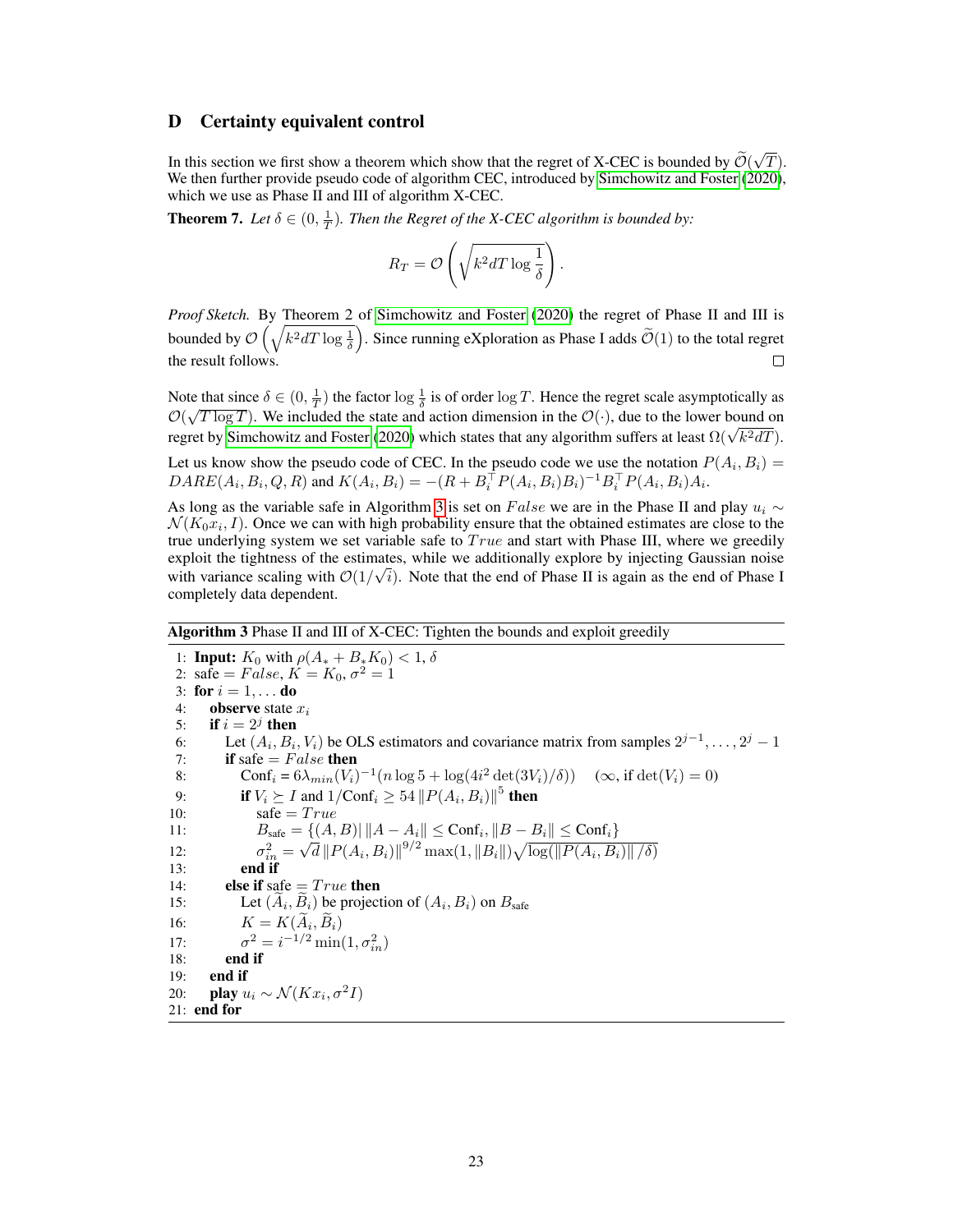## <span id="page-23-0"></span>E Controller analysis

The section consists of two parts. In first part we prove that with the right choice of controller  $K_i$ the OLS estimator is inconsistent and in the second part we prove Theorem [3.](#page-6-3) The setting in this section is the following. The system evolves as  $x_{i+1} = A_* x_i + u_i + w_{i+1}$ ,  $x_0 = 0$ , where  $x_i \in \mathbb{R}^d$ ,  $A \in \mathbb{R}^{d \times d}$ ,  $u_i = K_i x_i$  and  $(w_i)_{i \geq 1} \stackrel{i.i.d.}{\sim} \mathcal{N}(0, \sigma^2 I)$ . We define the RLS estimator of  $A_*$  as

<span id="page-23-4"></span>
$$
A_s = \underset{A}{\text{argmin}} \sum_{i=0}^{s-1} \|x_{i+1} - u_i - Ax_i\| + \lambda \|A\|_F^2.
$$

A similar derivation as in appendix [A](#page-11-0) would show that we have:

$$
(A_s - A_*)^{\top} = (V_s + \lambda I)^{-1} S_s - \lambda (V_s + \lambda I)^{-1} A^{\top},
$$
\n(14)

where  $V_s = \sum_{i=0}^{s-1} x_i x_i^{\top}$  and  $S_s = \sum_{i=0}^{s-1} x_i w_{i+1}^{\top}$ . We obtain the OLS estimator  $A_s^o$  of  $A_*$  by setting  $\lambda = 0$  in RLS.

#### <span id="page-23-1"></span>E.1 Inconsistency of OLS in case  $d > 1$

The construction will be based on the inconsistency of OLS estimator. [Nielsen](#page-8-14) [\(2008\)](#page-8-14) and [Phillips](#page-8-15) [and Magdalinos](#page-8-15) [\(2013\)](#page-8-15) shows that in the case when  $A_*$  is irregular and the system evolves as  $x_{i+1} = A_* x_i + w_{i+1}$ , the OLS estimator is inconsistent. Their result shows that

$$
(A_s^o - A_*)^{\top} = \left(\sum_{i=0}^{s-1} x_i x_i^{\top}\right)^{-1} \sum_{i=0}^{s-1} x_i w_{i+1}^{\top}
$$

does not converge in probability towards zero. To show that we can take such actions  $u_i$ , which will lead to inconsistent OLS estimator  $A_s^o$  of matrix  $A_*$  we will assume that we know matrix  $A_*$ , however we would still like to compute its OLS estimator. For that select  $u_i$  as  $u_i = (2I_d - A_*)x_i$ . Since  $u_i$  is a measurable function of  $x_i$  it is also a measurable function of  $(x_j)_{j\leq i}$ . With such a control the system evolves as:

$$
x_{i+1} = A_*x_i + u_i + w_{i+1} = A_*x_i + (2I_d - A_*)x_i + w_{i+1} = 2I_d x_i + w_{i+1}.
$$

At the same time for OLS estimator  $A_s^o$  it holds:

<span id="page-23-3"></span>
$$
\left(A_s^o - A_*\right)^\top = \left(\sum_{i=0}^{s-1} x_i x_i^\top\right)^{-1} \sum_{i=0}^{s-1} x_i w_{i+1}^\top \tag{15}
$$

Since  $2I_d$  is irregular matrix, the right hand side of the eq. [\(15\)](#page-23-3) by result of [Nielsen](#page-8-14) [\(2008\)](#page-8-14) does not converge towards zero. Hence we have shown that there exist a sequence of measurable actions for which the OLS estimator does not converge.

#### <span id="page-23-2"></span>E.2 Proof of Theorem [3](#page-6-3)

The strategy will be the following. We first use eq. [\(14\)](#page-23-4) to bound:

$$
||A_s - A_*|| \le ||(V_s + \lambda I)^{-\frac{1}{2}}|| ||(V_s + \lambda I)^{-\frac{1}{2}} S_s|| + \lambda ||A|| ||(V_s + \lambda I)^{-1}||,
$$

and then show that  $\left\| (V_s + \lambda I)^{-\frac{1}{2}} \right\| = \mathcal{O}(1/\sqrt{s})$  and  $\left\| (V_s + \lambda I)^{-\frac{1}{2}} S_s \right\| = \mathcal{O}(1) \left( d \log s + \log \frac{1}{\delta} \right)$ .

The toughest part is to show that  $\left\| (V_s + \lambda I)^{-\frac{1}{2}} \right\| = \mathcal{O}(1/\sqrt{s})$ , which is equivalent to show that  $V_s \succeq \Omega(s)I$ . Let us begin with a simple lemma which was proven in [\(Sarkar and Rakhlin, 2019\)](#page-9-7).

<span id="page-23-5"></span>**Lemma 14.** Let  $P, Q \in \mathbb{R}^{d \times d}$  such that  $P \succ 0$ . Assume  $||Q||_{P^{-1}} \leq \gamma$ . Then for every vector v for **Definite 14.** Let  $T$ ,  $Q \in \mathbb{R}$  such that  $T > 0$ . Ass<br>which it holds  $v^{\top}Pv = \alpha$  we have:  $||v^{\top}Q|| \leq \sqrt{\alpha}\gamma$ 

<span id="page-23-6"></span>Next we show a decomposition of  $V_s$  to three parts. We will later show that the sum of the first two terms contribute at least  $-\Theta(\log s)$  and the last term at least  $\Omega(s)$  to the smallest eigenvalue of  $V_s$ with high probability.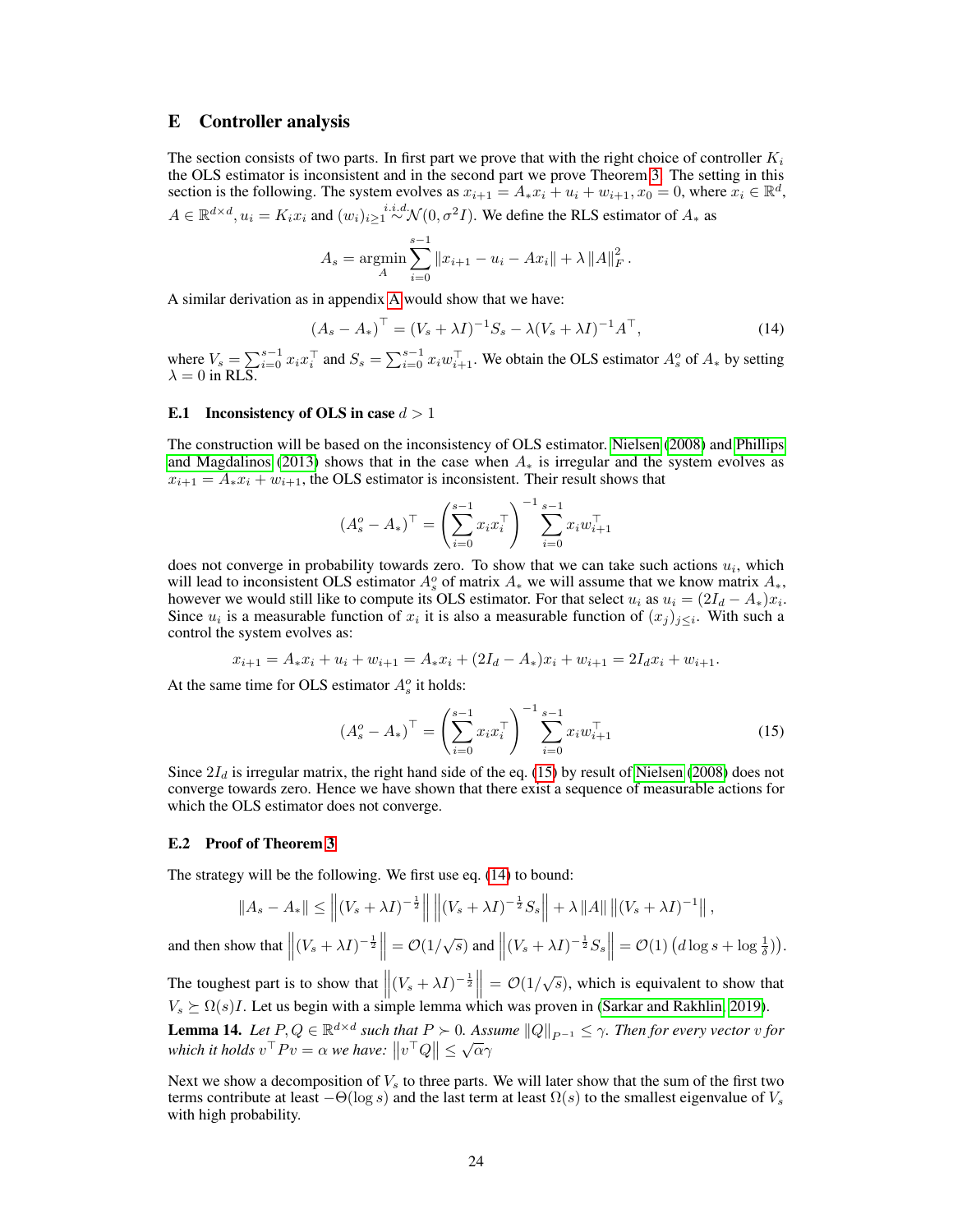**Lemma 15.** Let  $y_i = (A_* + K_i)x_i$ . Then for every  $s \ge 1$  it holds:

$$
V_s = \sum_{i=0}^{s-2} y_i y_i^{\top} + \sum_{i=0}^{s-2} (y_i w_{i+1}^{\top} + w_{i+1} y_i^{\top}) + \sum_{i=0}^{s-2} w_{i+1} w_{i+1}^{\top}
$$

*Proof.* By inserting  $V_s = \sum_{i=0}^{s-1} x_i x_i^\top$  and use the initial condition  $x_0 = 0$  we obtain:

$$
V_s = \sum_{i=0}^{s-1} x_i x_i^{\top} = \sum_{i=1}^{s-1} x_i x_i^{\top} = \sum_{i=0}^{s-2} x_{i+1} x_{i+1}^{\top}
$$
  
\n
$$
= \sum_{i=0}^{s-2} ((A_* + K_i) x_i + w_{i+1})((A_* + K_i) x_i + w_{i+1})^{\top} = \sum_{i=0}^{s-2} (y_i + w_{i+1}) (y_i + w_{i+1})^{\top}
$$
  
\n
$$
= \sum_{i=0}^{s-2} (y_i y_i^{\top} + y_i w_{i+1}^{\top} + w_{i+1} y_i^{\top} + w_{i+1} w_{i+1}^{\top})
$$
  
\n
$$
= \sum_{i=0}^{s-2} y_i y_i^{\top} + \sum_{i=0}^{s-2} (y_i w_{i+1}^{\top} + w_{i+1} y_i^{\top}) + \sum_{i=0}^{s-2} w_{i+1} w_{i+1}^{\top}
$$

We now show an upper bound on the norm of middle term, normalized with the regularized first term of the  $V_s$  decomposition.

<span id="page-24-1"></span>**Lemma 16.** *Let us be in setting of this section. Then it holds w.p. at least*  $1 - \delta$ *:* 

$$
\forall s \ge 1: \quad \left\| \sum_{i=0}^{s-2} y_i w_{i+1}^\top \right\|_{\left( \sum_{i=0}^{s-2} y_i y_i^\top + I \right)^{-1}}^2 \le 8\sigma^2 d \left( \log s + \log \frac{5M_1^2 M_2^2}{\delta^{1/d}} \right)
$$

*Proof.* Denote by  $\mathcal{F}_s = \sigma((w_i)_{i \leq s})$  and  $\mathcal{F} = (\mathcal{F}_s)_{s \geq 0}$ . With this notation  $(y_i)_{i \geq 0}$  is stochastic process in  $\mathbb{R}^d$  adopted to filtration  $\mathcal{F}$ . Further denote by  $V = I$ . Now we apply Lemma [3](#page-12-2) with  $\varepsilon = \frac{1}{2}$ and obtain:

$$
\forall s \ge 1: \quad \left\| \sum_{i=0}^{s-2} y_i w_{i+1}^\top \right\|_{\left( \sum_{i=0}^{s-2} y_i y_i^\top + I \right)^{-1}}^2 \le 8\sigma^2 \log \left( \frac{\det \left( \sum_{i=0}^{s-2} y_i y_i^\top + I \right)}{\det(I)} \frac{5^d}{\delta} \right). \tag{16}
$$

Since

$$
\sum_{i=0}^{s-2} y_i y_i^\top \preceq \sum_{i=0}^{s-2} \|y_i\|^2 I \preceq \sum_{i=0}^{s-2} \|A_* + K_i\|^2 \|x_i\|^2 I \preceq M_2^2 M_1^2 (s-1) I,
$$

it holds

$$
\det \left( \sum_{i=0}^{s-2} y_i y_i^\top + I \right) \le \det \left( M_1^2 M_2^2 s I \right) = \left( M_1^2 M_2^2 s \right)^d.
$$

Therefore the upper bound from eq. [\(16\)](#page-24-0) is upper bounded by

$$
8\sigma^2 \log \left( \frac{\det \left( \sum_{i=0}^{s-2} y_i y_i^{\top} + I \right) 5^d}{\det(I)} \right) \le 8\sigma^2 \log \left( \frac{(5M_1^2 M_2^2 s)^d}{\delta} \right)
$$

$$
= 8\sigma^2 d \left( \log s + \log \frac{5M_1^2 M_2^2}{\delta^{1/d}} \right),
$$

which concludes the proof.

<span id="page-24-2"></span>Next we show that the sum of first two terms contributes at least  $-\Theta(\log s)$  towards the smallest eigenvalue of  $V_s$ .

<span id="page-24-0"></span> $\Box$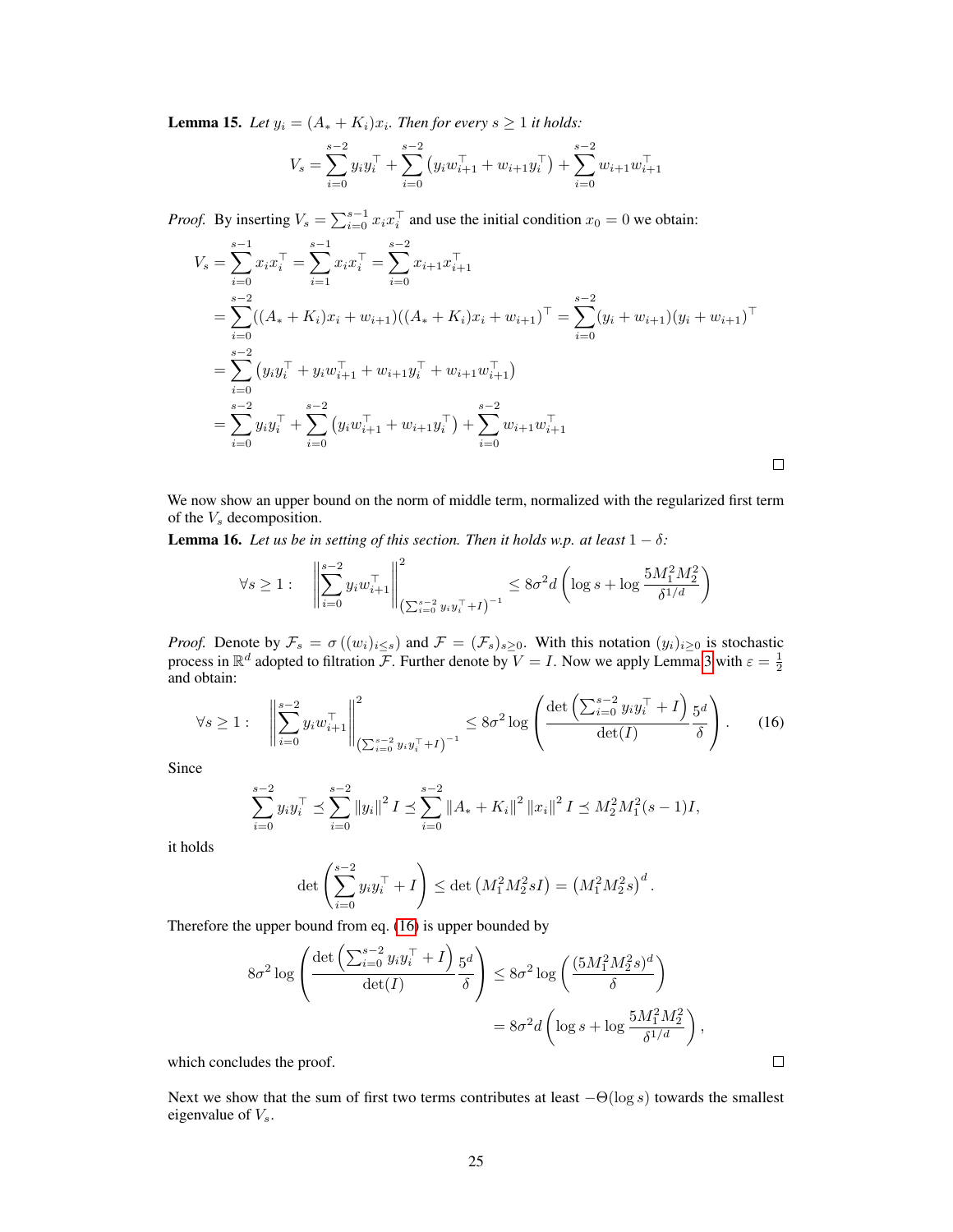**Lemma 17.** *For any*  $u \in S^{d-1}$  *it holds w.p at least*  $1 - \delta$  *for every*  $s \geq 1$ *:* 

$$
u^{\top} \sum_{i=0}^{s-1} y_i y_i^{\top} u + u^{\top} \sum_{i=0}^{s-2} (y_i w_{i+1}^{\top} + w_{i+1} y_i^{\top}) u \ge -8\sigma^2 d \left( \log s + \log \frac{5M_1^2 M_2^2}{\delta^{1/d}} \right) - 1
$$

*Proof.* First observe that the LHS can be rewritten as:

$$
u^{\top} \sum_{i=0}^{s-1} y_i y_i^{\top} u + 2u^{\top} \sum_{i=0}^{s-2} y_i w_{i+1}^{\top} u = u^{\top} P u + 2u^{\top} Q u,
$$

where  $P = \sum_{i=0}^{s-1} y_i y_i^{\top}$  and  $Q = \sum_{i=0}^{s-2} y_i w_{i+1}^{\top}$  By Lemma [16](#page-24-1) we have:

$$
||Q||_{(P+I)^{-1}} \le \sqrt{8\sigma^2 d \left(\log s + \log \frac{5M_1^2 M_2^2}{\delta^{1/d}}\right)}
$$

Denote by  $u^{\top}(P+I)u = \alpha^2$ . Then we have by Lemma [14:](#page-23-5)

$$
\left\|u^{\top} Q \right\| \leq \alpha \sqrt{8\sigma^2 d \left( \log s + \log \frac{5M_1^2 M_2^2}{\delta^{1/d}} \right)}
$$

Hence:

$$
u^{\top}Pu + 2u^{\top}Qu = u^{\top}(P+I)u + 2u^{\top}Qu - 1
$$
  
\n
$$
\geq \alpha^2 - 2 ||u^{\top}Q|| ||u|| - 1
$$
  
\n
$$
= \alpha^2 - 2 ||u^{\top}Q|| - 1
$$
  
\n
$$
\geq \alpha^2 - 2\alpha \sqrt{8\sigma^2 d \left( \log s + \log \frac{5M_1^2 M_2^2}{\delta^{1/d}} \right)} - 1
$$

The last expression is quadratic function in  $\alpha$  which attains its minimum at

$$
\alpha = \sqrt{8\sigma^2 d \left( \log s + \log \frac{5M_1^2 M_2^2}{\delta^{1/d}} \right)}.
$$

Plugging this expression for  $\alpha$  we arrive at:

$$
u^\top P u + 2u^\top Q u \ge -8\sigma^2 d \left( \log s + \log \frac{5M_1^2 M_2^2}{\delta^{1/d}} \right) - 1.
$$

 $\Box$ 

Next theorem tells us how to bound the smallest singular value of a matrix which rows are independent Gaussian vectors. We will use this theorem to first show that that the last term of  $V_s$  decomposition is lower bounded by  $\Omega(s)I$  in Corollary [5.](#page-25-0) We then join this result with result from Lemma [17](#page-24-2) to obtain  $V_s \succeq \Omega(s)I$  in Proposition [4.](#page-26-0)

<span id="page-25-1"></span>**Theorem 8** (Corollary 5.35 in [Vershynin](#page-9-11) [\(2010\)](#page-9-11)). Let W be a  $s \times d$  matrix, whose rows are independent  $\mathcal{N}(0,I)$  random vectors in  $\mathbb{R}^d$ . Then for every  $t\geq 0$  with probability at least  $1-e^{-\frac{t^2}{2}}$ *it holds:*

$$
\sqrt{s} - \sqrt{d} - t \le \sigma_d(W)
$$

<span id="page-25-0"></span>**Corollary 5.** Let  $(w_i)_{i\geq 1} \stackrel{i.i.d.}{\sim} \mathcal{N}(0, \sigma^2 I)$ . Then for every  $s \geq 1$  it holds w.p. at least  $1 - \delta$ :

$$
\sum_{i=1}^{s-1} w_i w_i^\top \succeq \sigma^2 \left( \sqrt{s-1} - \sqrt{d} - \sqrt{2 \log \frac{1}{\delta}} \right)^2 I
$$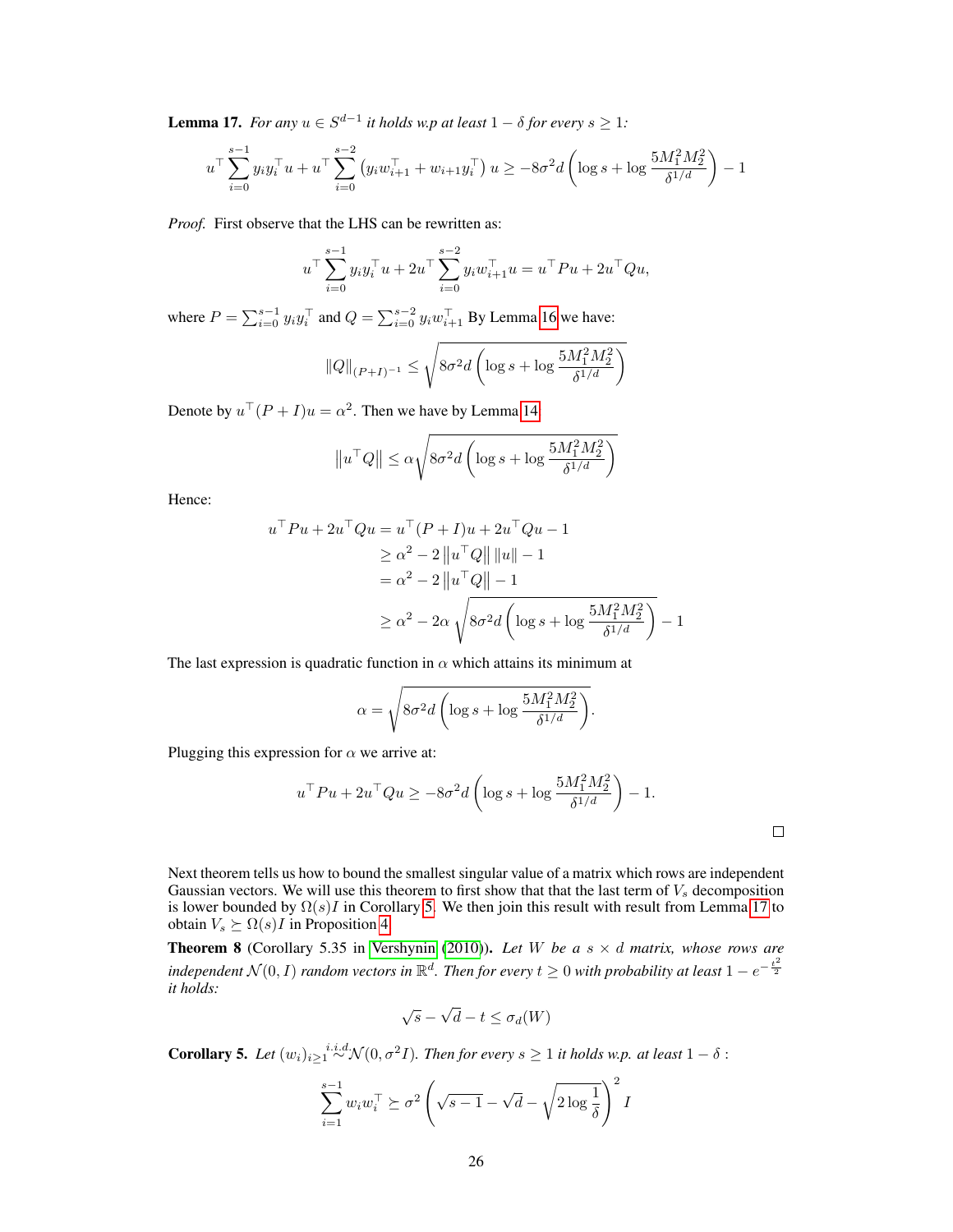*Proof.* First observe  $\sum_{i=1}^{k-1} w_i w_i^\top = \sigma^2 W^\top W$ , where

$$
W^{\top} = \left(\frac{1}{\sigma}w_1 \quad \frac{1}{\sigma}w_2 \quad \cdots \quad \frac{1}{\sigma}w_{s-1}\right) \in \mathbb{R}^{d \times (k-1)}.
$$

From Theorem [8](#page-25-1) it follows  $\sigma_d(W) \ge \sqrt{s-1}$  – √  $\overline{d} - \sqrt{2 \log \frac{1}{\delta}}$ , which implies  $\sigma_d(W^{\top} W) \ge$ √  $\left(\sqrt{s-1}\right)$  $\overline{d} - \sqrt{2 \log \frac{1}{\delta}}$  $\Box$ 

<span id="page-26-0"></span>**Proposition 4.** Let us be in the setting of this section. Then it holds for all  $s \ge 1$  w.p. at least  $1 - \delta$ :

$$
V_s \succeq \sigma^2 \left( \left( \sqrt{s} - \sqrt{d} - \sqrt{2 \log \frac{2}{\delta}} \right)^2 - 8d \left( \log s + \log \frac{5M_1^2 M_2^2}{\delta^{1/d}} \right) - 1 \right) I
$$

*Proof.* By Lemma [15](#page-23-6) we have:

$$
V_s = \sum_{i=0}^{s-2} y_i y_i^{\top} + \sum_{i=0}^{s-2} (y_i w_{i+1}^{\top} + w_{i+1} y_i^{\top}) + \sum_{i=0}^{s-2} w_{i+1} w_{i+1}^{\top}
$$

Let  $u \in S^{d-1}$  be arbitrary. We will now lower bound  $u^{\top}V_ku$ :

$$
u^{\top}V_s u = u^{\top} \sum_{i=0}^{s-2} y_i y_i^{\top} u + 2u^{\top} \sum_{i=0}^{s-2} y_i w_{i+1}^{\top} u + u^{\top} \sum_{i=0}^{s-2} w_i w_i^{\top} u.
$$
Part 1

By Lemma [17](#page-24-2) part 1 is lower bounded by  $-8\sigma^2 d \left( \log s + \log \frac{5M_1^2 M_2^2 2^{1/d}}{s^{1/d}} \right)$  $\frac{d^2 M_2^2 2^{1/d}}{\delta^{1/d}}$   $\Big)$  – 1 w.p. at least 1 –  $\frac{\delta}{2}$ . By Corollary [5](#page-25-0) the part 2 term is lower bounded w.p. at least  $1 - \frac{\delta}{2}$  by  $\sigma^2 \left( \sqrt{s-1} - \frac{\delta}{2} \right)$ √  $\overline{d} - \sqrt{2 \log \frac{2}{\delta}}$ Using union bound we obtain that w.p. at least  $1 - \delta$  it holds:

$$
u^{\top}V_s u \ge \sigma^2 \left(\sqrt{s-1} - \sqrt{d} - \sqrt{2\log\frac{2}{\delta}}\right)^2 - 8\sigma^2 d\left(\log s + \log\frac{5M_1^2M_2^22^{1/d}}{\delta^{1/d}}\right) - 1.
$$

Since  $u \in S^{d-1}$  was arbitrary we obtain that w.p. at least  $1 - \delta$  it holds:

$$
V_s \succeq \sigma^2 \left( \left( \sqrt{s-1} - \sqrt{d} - \sqrt{2 \log \frac{2}{\delta}} \right)^2 - 8d \left( \log s + \log \frac{5M_1^2 M_2^2 2^{1/d}}{\delta^{1/d}} \right) - 1 \right) I,
$$
  
a concludes the proof.

which concludes the proof.

Since by Proposition [4](#page-26-0) we have  $\sigma_d(V_s) \geq \mathcal{O}(s)$  it also holds:  $\sigma_d(V_s + \lambda I) \geq \sigma_d(V_s) \geq \mathcal{O}(s)$ . Now the proof of Theorem [3](#page-12-2) easily follows. By application of Lemma 3 with  $\epsilon = \frac{1}{2}$  we further obtain that it holds w.p. at least  $1 - \delta$ :

$$
\left\| (V_s + \lambda I)^{-\frac{1}{2}} S_s \right\|^2 \le 8\sigma^2 \log \left( \frac{\det \left( \sum_{i=0}^{s-1} x_i x_i^{\top} + \lambda I \right)}{\det(\lambda I)} \frac{5^d}{\delta} \right)
$$
  

$$
\le 8\sigma^2 \log \left( \frac{((s-1)M_1 + \lambda)^d}{\lambda^d} \frac{5^d}{\delta} \right)
$$
  

$$
= 8\sigma^2 d \left( \log \frac{(s-1)M_1 + \lambda}{\lambda} + \log \frac{5}{\delta^{1/d}} \right)
$$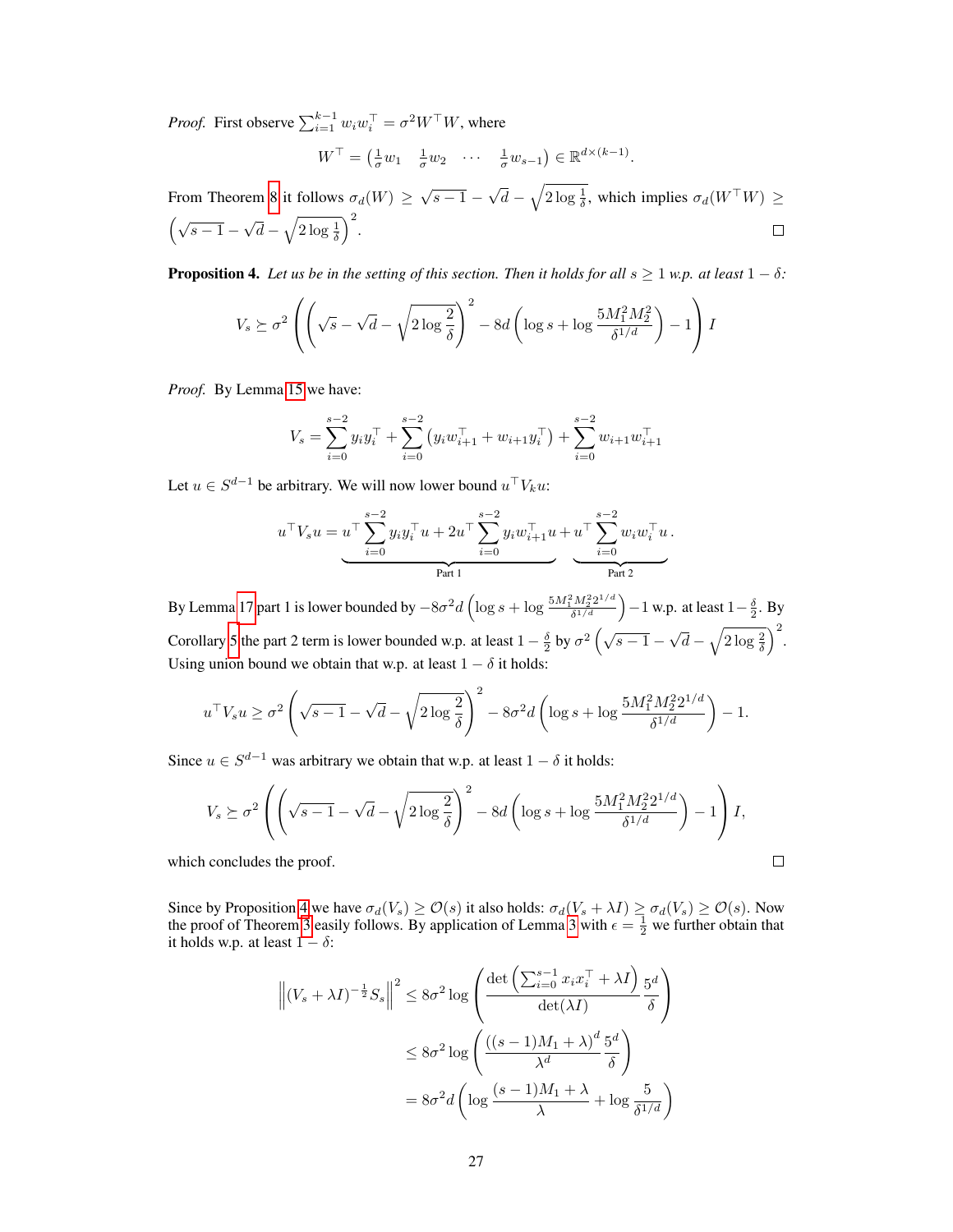Using union bound we obtain that it holds w.p. at least  $1 - 2\delta$ :

$$
||A_s - A_*|| \le \frac{8d\left(\log \frac{(s-1)M_1 + \lambda}{\lambda} + \log \frac{5}{\delta^{1/d}}\right)}{\sqrt{\left(\left(\sqrt{s-1} - \sqrt{d} - \sqrt{2\log\frac{2}{\delta}}\right)^2 - 8d\left(\log s + \log \frac{5M_1^2M_2^22^{1/d}}{\delta^{1/d}}\right) - 1\right)}}
$$

$$
+ \frac{\lambda ||A_*||}{\sigma^2 \left(\left(\sqrt{s-1} - \sqrt{d} - \sqrt{2\log\frac{2}{\delta}}\right)^2 - 8d\left(\log s + \log \frac{5M_1^2M_2^22^{1/d}}{\delta^{1/d}}\right) - 1\right)}
$$

Hence we have established that  $||A_s - A_*|| \leq \frac{\mathcal{O}(1)(d \log s + \log \frac{1}{\delta})}{\sqrt{s}}$ . The same analysis as in the proof of Theorem [1](#page-4-3) then shows that in this setting eXploration finishes in constant (in  $T$ ) time.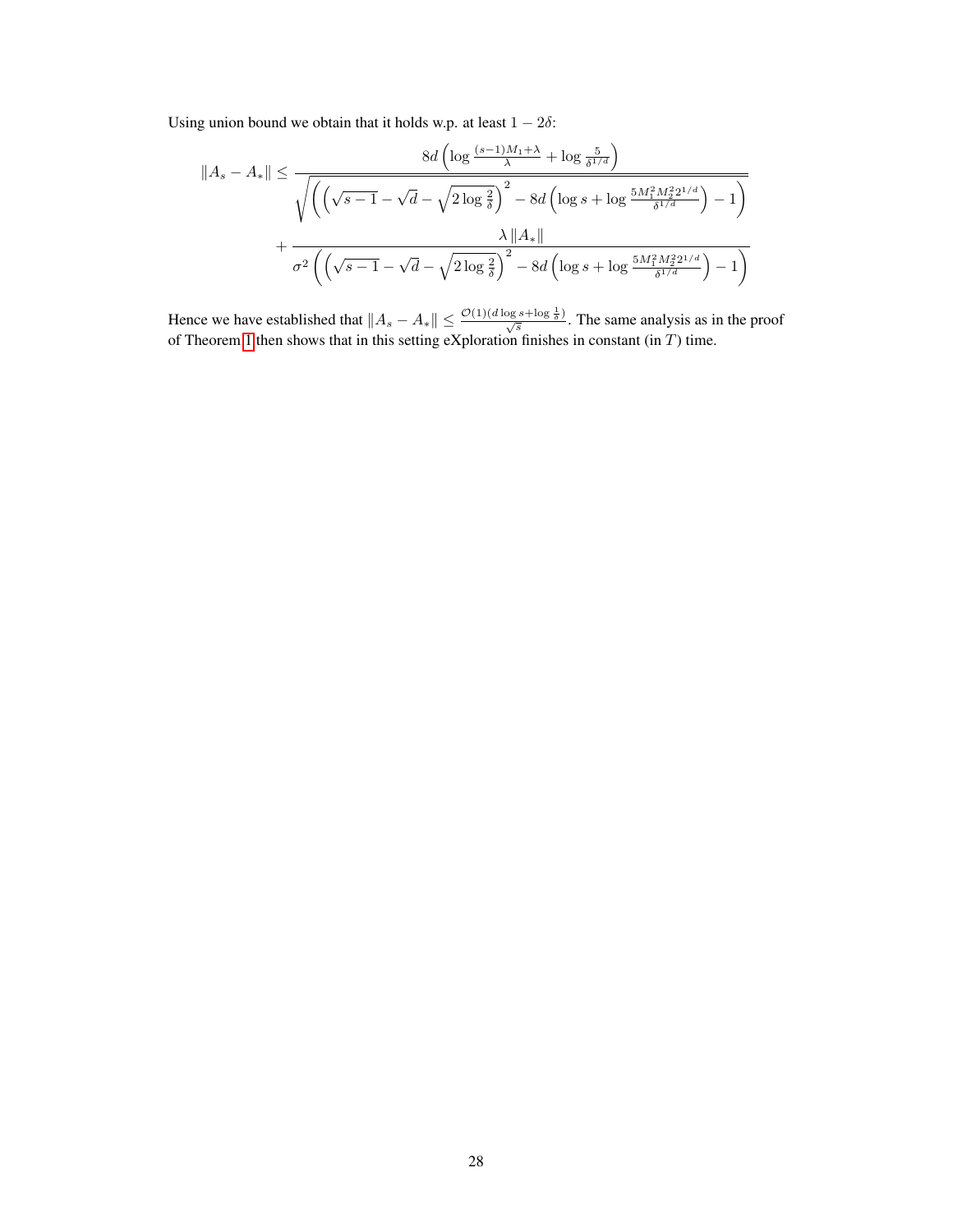# <span id="page-28-0"></span>F Additional experiments

We will first run additional experiments on system [\(8\)](#page-6-2) and then present the behavior of some controllers also on larger and more explosive system. Let us first show the similarity in performance of CEC and robust controller.

We empirically observe that if we use CEC, Phase I usually ends a bit faster and the norm of states are comparable to the case when we use robust controller. However sometimes, as is also the case in one among 20 runs in the experiment shown in tables below, the states magnitude at the beginning increase much more compared to the case of robust control.

In the following tables we present the results of Table [1](#page-7-1) more in depth. We analyze 3 variables - steps taken  $(S)$ , total cost  $(C)$  and per step cost  $(P s C)$  until we end Phase I in different settings. We present average, standard deviation and median of variables  $S$  and  $C$  and average of P sC. The *Steps Taken* and *Cost* from Table [1](#page-7-1) are here  $S_{avg}$  and  $C_{avg}$ . Every setting we run for 20 times with the same collection of random seeds. We present two cases with either true estimation error upper bounds or data-dependent



Figure 3: Comparison of CEC and robust controller

ones. For the data-dependent upper bounds we use Corollary [2](#page-4-1) which also holds for the multi episodic setting. To compute the estimators in multi episodic setting we use whole trajectories from the episodes and not just the last ones, for which [Dean et al.](#page-8-4) [\(2019\)](#page-8-4) derived upper bounds.

|    |    |    |    | $C_{std}$                                              | $C_{med}$ | $PsC_{ava}$                                                                                                                                                                                                                                                                                              |
|----|----|----|----|--------------------------------------------------------|-----------|----------------------------------------------------------------------------------------------------------------------------------------------------------------------------------------------------------------------------------------------------------------------------------------------------------|
|    | 60 | 22 | 54 |                                                        |           |                                                                                                                                                                                                                                                                                                          |
| 10 | 62 | 30 | 55 |                                                        |           |                                                                                                                                                                                                                                                                                                          |
| 15 | 64 | 25 | 67 |                                                        |           |                                                                                                                                                                                                                                                                                                          |
| 20 | 78 | 39 | 65 |                                                        |           |                                                                                                                                                                                                                                                                                                          |
|    |    |    |    | Rollout length $S_{avg}$ $S_{std}$ $S_{med}$ $C_{avg}$ |           | $1.47 \cdot 10^3$ $7.57 \cdot 10^2$ $1.30 \cdot 10^3$ $2.39 \cdot 10^1$<br>$2.23 \cdot 10^3$ $1.49 \cdot 10^3$ $1.78 \cdot 10^3$ $3.39 \cdot 10^1$<br>$3.45 \cdot 10^3$ $1.62 \cdot 10^3$ $3.24 \cdot 10^3$ $5.53 \cdot 10^1$<br>$5.87 \cdot 10^3$ $3.70 \cdot 10^3$ $5.06 \cdot 10^3$ $6.98 \cdot 10^1$ |

Table 2: Phase I statistics in Multi episodic setting with true estimation errors

|       | Rollout length $S_{avg}$ $S_{std}$ $S_{med}$ $C_{avg}$ |     |    |                                                                             | $C_{std}$ | $C_{med}$ | $PsC_{ava}$ |
|-------|--------------------------------------------------------|-----|----|-----------------------------------------------------------------------------|-----------|-----------|-------------|
| traj  |                                                        | 161 | 25 | 158 $3.81 \cdot 10^3$ $7.81 \cdot 10^2$ $3.57 \cdot 10^3$ $2.38 \cdot 10^1$ |           |           |             |
|       | 10                                                     | 171 | 23 | 159 $6.47 \cdot 10^3$ $8.01 \cdot 10^2$ $6.57 \cdot 10^3$ $3.84 \cdot 10^1$ |           |           |             |
| Multi | 15                                                     | 202 | 42 | 210 $1.11 \cdot 10^4$ $3.03 \cdot 10^3$ $1.03 \cdot 10^4$ $5.56 \cdot 10^1$ |           |           |             |
|       | 20                                                     | 224 | 39 | 221 $1.66 \cdot 10^4$ $3.26 \cdot 10^3$ $1.57 \cdot 10^4$ $7.55 \cdot 10^1$ |           |           |             |
|       |                                                        |     |    |                                                                             |           |           |             |

Table 3: Phase I statistics in Multi episodic setting with data-dependent estimation error bounds

As expected the per step cost  $PsC_{avg}$  is not much influenced in multi episodic setting whether we use true estimation (not available in practice) errors or looser data-dependent ones. At the same time for  $K_i = 0$  in single trajectory setting using data-dependent upper bounds and running Phase I a bit longer significantly increases  $PcS_{avg}$  since we let the system grow exponentially for a bit longer time. At the same time we observe that using any among controllers CEC, robust controller or mixed controller with either CEC (MCEC) or robust one (MRobust) the  $PsC_{avg}$  is not much influenced. We further observe that using controller MCEC or MRobust significantly reduces the number of steps taken in Phase I compared to the use of pure CEC or robust controller.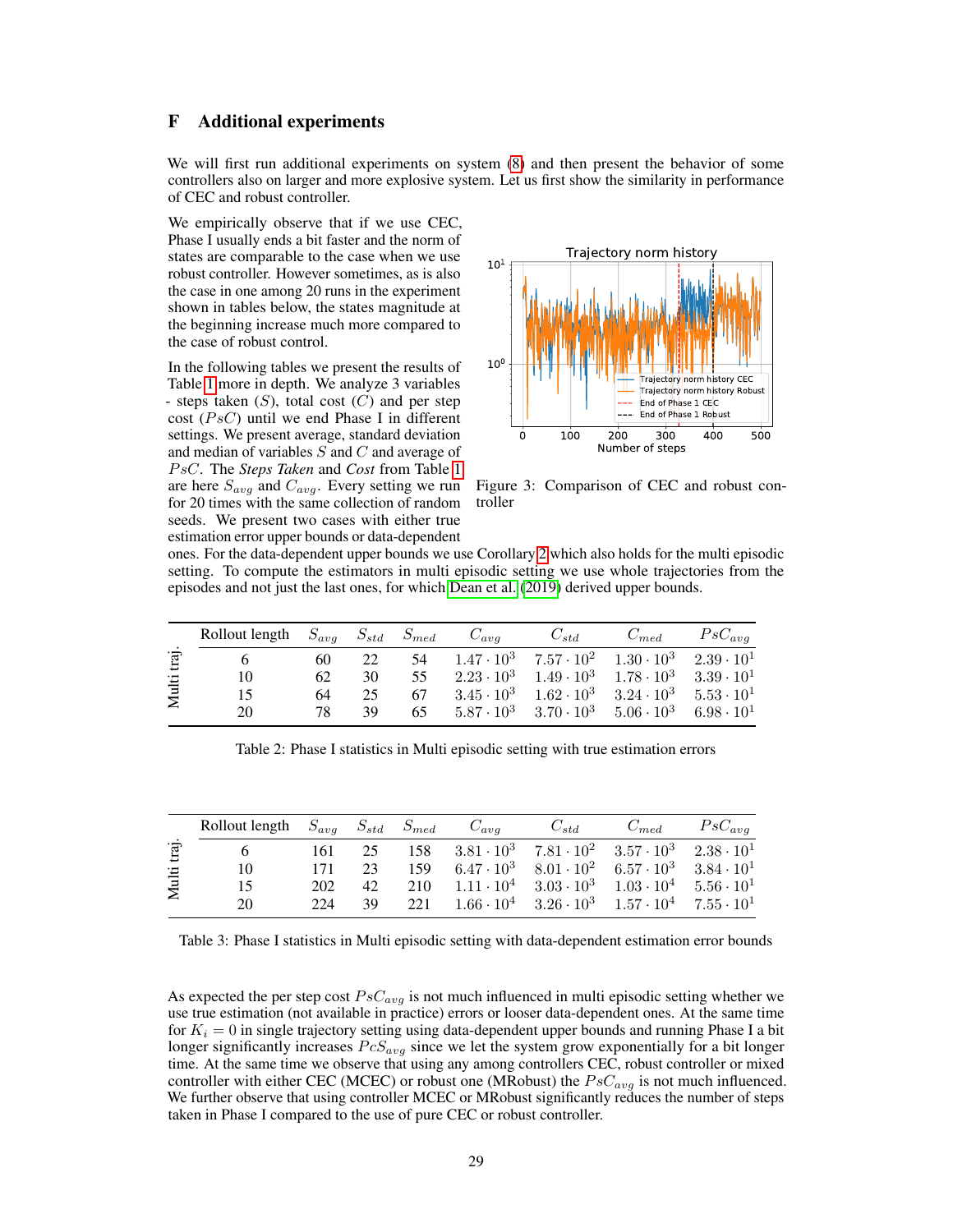|        | Controller        | $S_{avg}$ | $S_{std}$ | $S_{med}$ | $C_{avg}$           | $C_{std}$           | $C_{med}$           | $PsC_{ava}$         |
|--------|-------------------|-----------|-----------|-----------|---------------------|---------------------|---------------------|---------------------|
|        | $K_i=0$           | 31        | 10        | 28        | $4.56 \cdot 10^3$   | $5.06 \cdot 10^{3}$ | $2.94 \cdot 10^3$   | $1.31 \cdot 10^{2}$ |
| traj   | NegCEC            | 13        |           | 12        | $8.00 \cdot 10^{5}$ | $1.02 \cdot 10^{6}$ | $3.21 \cdot 10^5$   | $6.30 \cdot 10^{4}$ |
|        | <b>CEC</b>        | 21        | 11        | 18        | $7.55\cdot 10^4$    | $3.23\cdot 10^5$    | $5.35 \cdot 10^{2}$ | $8.36 \cdot 10^3$   |
| Single | <b>Robust</b>     | 20        | 19        | 14        | $2.47 \cdot 10^3$   | $4.83 \cdot 10^3$   | $7.71 \cdot 10^{2}$ | $2.78 \cdot 10^{2}$ |
|        | MCEC, $M = 10$    | 16        | 5         | 15        | $2.04 \cdot 10^3$   | $7.30 \cdot 10^{2}$ | $1.76 \cdot 10^3$   | $1.28 \cdot 10^{2}$ |
|        | MRobust, $M = 10$ | 13        | 2         | 14        | $1.98 \cdot 10^3$   | $8.19 \cdot 10^{2}$ | $1.65 \cdot 10^{3}$ | $1.58 \cdot 10^{2}$ |

Table 4: Phase I statistics in Single-Trajectory setting with true estimation errors

|        | Controller        | $S_{ava}$ | $S_{std}$ | $S_{med}$ | $C_{ava}$           | $C_{std}$           | $C_{med}$         | $PsC_{ava}$         |
|--------|-------------------|-----------|-----------|-----------|---------------------|---------------------|-------------------|---------------------|
|        | $K_i=0$           | 268       | 39        | 262       | $2.90 \cdot 10^9$   | $9.47 \cdot 10^{9}$ | $2.21 \cdot 10^8$ | $8.65 \cdot 10^6$   |
| traj   | NegCEC            | 18        |           | 18        | $2.51 \cdot 10^8$   | $5.47 \cdot 10^8$   | $4.73 \cdot 10^7$ | $1.36 \cdot 10^7$   |
|        | <b>CEC</b>        | 288       | 75        | 313       | $7.96 \cdot 10^{4}$ | $3.26 \cdot 10^5$   | $4.34 \cdot 10^3$ | $6.26 \cdot 10^3$   |
| Single | Robust            | 375       | 39        | 396       | $7.38 \cdot 10^3$   | $4.09 \cdot 10^3$   | $6.27 \cdot 10^3$ | $2.05 \cdot 10^{1}$ |
|        | MCEC, $M = 10$    | 65        | 18        | 60        | $8.61 \cdot 10^3$   | $2.22 \cdot 10^3$   | $8.32 \cdot 10^3$ | $1.33 \cdot 10^{2}$ |
|        | MRobust, $M = 10$ | 44        | 9         | 43        | $6.12 \cdot 10^3$   | $1.08 \cdot 10^3$   | $5.75 \cdot 10^3$ | $1.42 \cdot 10^{2}$ |

Table 5: Phase I statistics in Single-Trajectory setting with data-dependent estimation error bounds

In the following we test the influence of margin  $M$  on the controller MCEC on a bit larger and more explosive system:

$$
A_* = \begin{pmatrix} 1.5 & 1.0 & 0.4 & 2.3 \\ 0.0 & 1.3 & 1.3 & 1.1 \\ 0.0 & 0.0 & 1.0 & 0.7 \\ 0.0 & 0.0 & 0.0 & 0.8 \end{pmatrix}, \quad B_* = \begin{pmatrix} 0.6 & 0.7 & 0.3 \\ 0.8 & 1.1 & 1.1 \\ 1.2 & 0.2 & 2.3 \\ 2.1 & 0.4 & 0.4 \end{pmatrix}, \quad R = I, \quad Q = I, \quad (17)
$$

with 
$$
\sigma^2 = \sigma_u^2 = 1
$$
.

<span id="page-29-0"></span>

Figure 4: Comparison of different choices for M. With larger M Phase I finishes faster, however the norm of the states can grow more during that time.

In Figure [4](#page-29-0) we compare MCEC controllers with different margins  $M$ . In case  $M = 0$ , MCEC is in fact the same as CEC. We observe that with larger M we find controller faster at the cost of larger